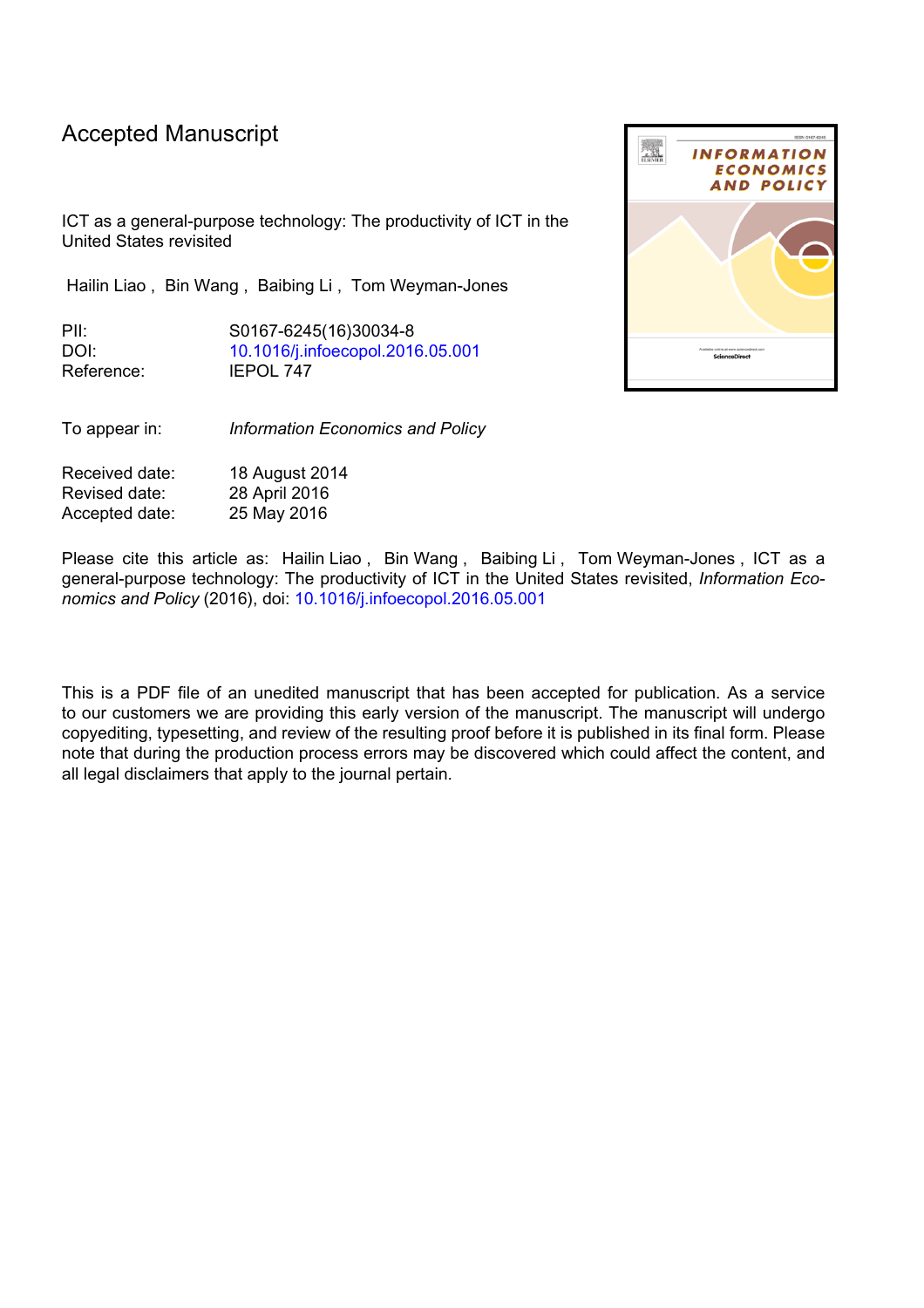Highlights

- We investigate and reveal the multi-facets of ICT productivity in the US.
- We develop a two-level frontier-efficiency model.
- ICT investment does contribute to productivity but not in the usual manner.
- We find a positive (but lagged) ICT effect on technological progress.
- Capacity to learn from the embodied new technology was also crucial.

ACCEPTED MANUSCRIPT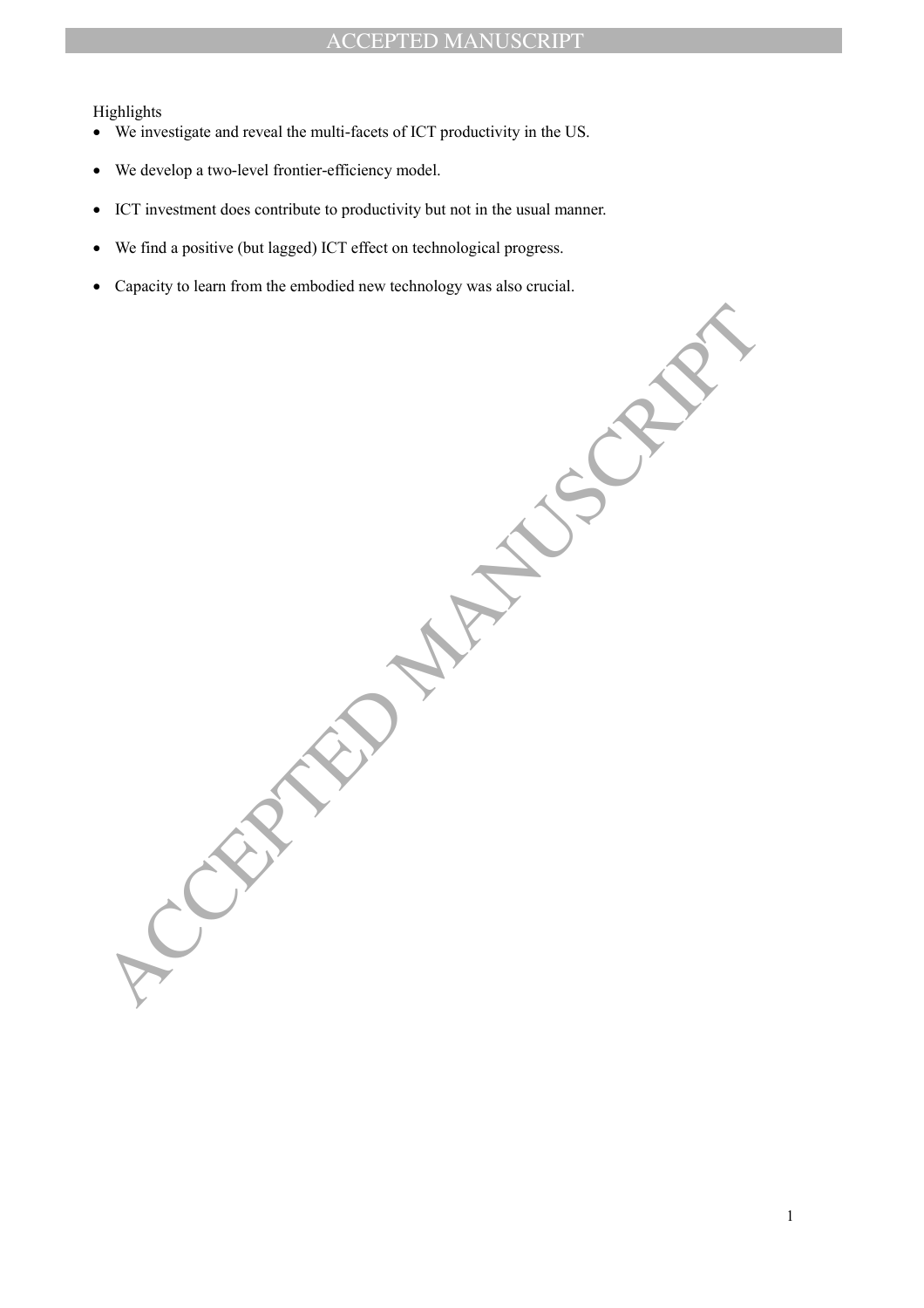# **ICT as a general-purpose technology: The productivity of ICT in the**

# **United States revisited**

Hailin Liao<sup>a,\*</sup>, Bin Wang<sup>b</sup>, Baibing Li<sup>c</sup>, Tom Weyman-Jones<sup>c</sup>

<sup>a</sup> Faculty of Business and Law

Coventry University

United Kingdom

**b** Asian Infrastructure Investment Bank

P.R. China

c School of Business and Economics

Loughborough University

United Kingdom

<sup>4</sup> Faculty of Business and I aw<br>
Coventry University<br>
United Kingdom<br>
<sup>b</sup> Asian Infrastructure Investment **Rank**<br>
P.R. China<br>
P.R. China<br>
P.R. China<br>
P.R. China<br>
P.R. China<br>
Corresponding author Finith Lumbin line/*i* bec \*Corresponding author. Email: hailin.liao@coventry.ac.uk or ab8576@coventry.ac.uk. Tel: +44 (0)24 77657907. School of Economics, Finance and Accounting, Faculty of Business and Law, Coventry University, Coventry, United Kingdom. CV1 5FB.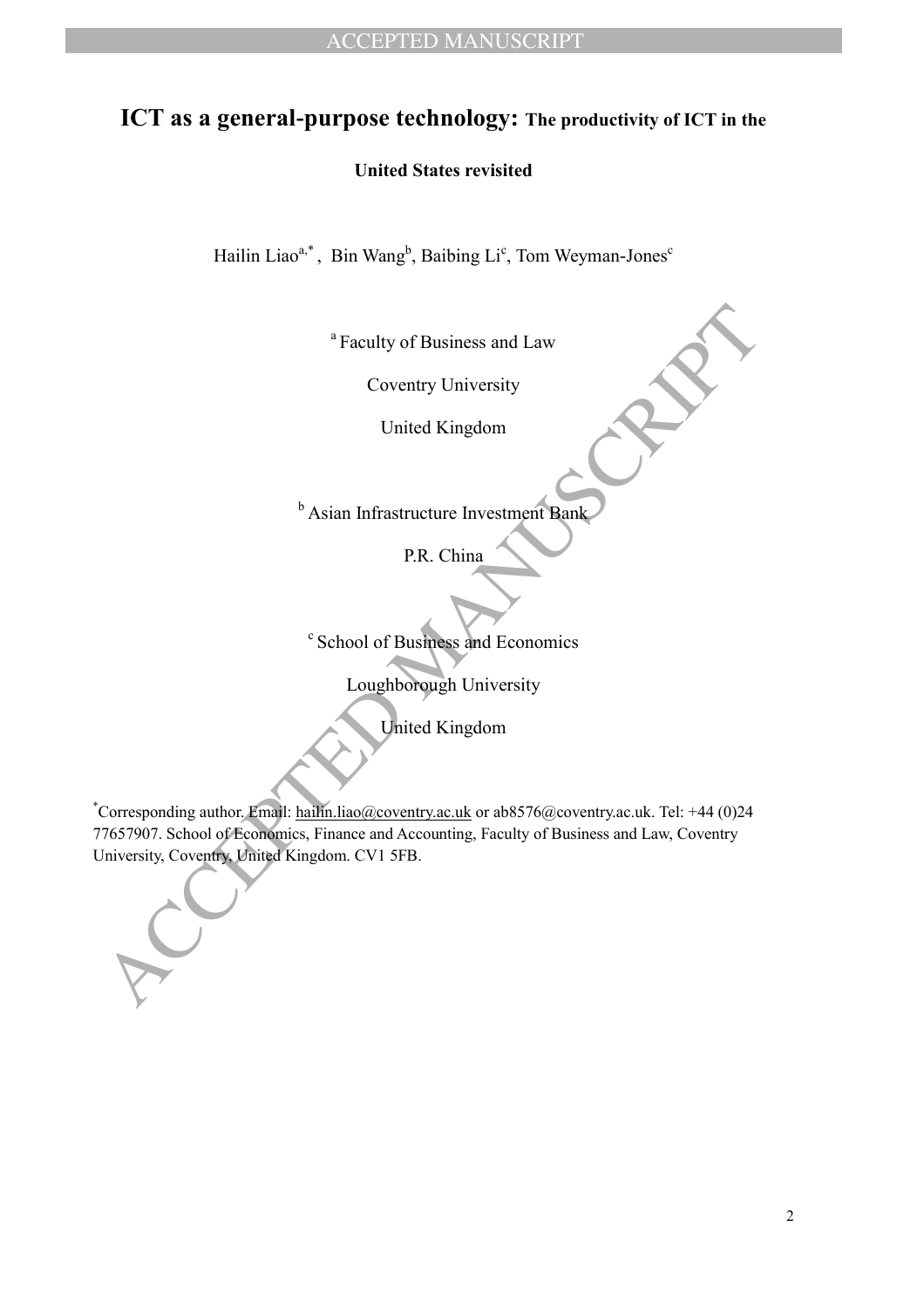# **ICT as a general-purpose technology:**

### **The productivity of ICT in the United States revisited**

#### **1. Introduction**

Communication Technology) investment which rose at a rate nearly double that of the preceding your<br>Communication Technology) investment which rose at a rate nearly double that of the preceding your eq. Cardona et al. 2013 Many researchers attributed the impressive growth performance observed in the second half of the 1990s in the US to rapid productivity growth and linked it particularly to ICT (Information and Communication Technology) investment which rose at a rate nearly double that of the preceding years (e.g., Cardona et al. 2013 and the references therein; Vu, 2013). For instance, Jones (2002) pointed out that the growth in output per hour and in multifactor productivity in the US rose substantially in the period of 1995-98, returning about 50% of the way back to the growth rates exhibited before 1973. Most importantly, the increase in growth rates is partially associated with an increase in the use of IT, as this component of capital accumulation contributed only 0.1% points of growth before 1973, but by the late 1990s, this contribution has risen to 0.8% points. Jorgenson et al. (2003) further shows that the growth rate of value added in the US has been raised by 1.85% when 1995-2000 is compared to 1990-95, of which capital input contributes 1.02% to the post-1995 revival and a little more than half of this is due to the surge in IT investment; whilst faster growth in TFP (Total Factor Productivity) contributes 0.40% and labour input contributes the remaining 0.44% to the growth resurgence. These figures and subsequent studies show the importance of ICT for economic growth and hence a deeper understanding of the role played by ICT in the US can potentially benefit other countries.

A widely accepted argument is that the rapid technological progress in the production of ICT and the induced accumulation of ICT capital raised productivity growth. This so-called "ICT-centred story" (Oliner et al. 2008) highlights the increasing importance of ICT as a driver of rising productivity and economic growth through direct TFP increase in ICT-producing sectors and through capital deepening and labour productivity improvement in ICT-using sectors (e.g. Jorgenson et al. 2003, 2008; Oliner and Sichel 2000, 2002; Stiroh and Botsch, 2007; Inklaar et al. 2005). Despite this appealing argument, previous studies have also produced mixed findings on ICT's role in growth even with more rigorous analyses by subsequent researchers (for example, Gordon, 2000; Colecchia and Schreyer, 2002; Cardona et al. 2013).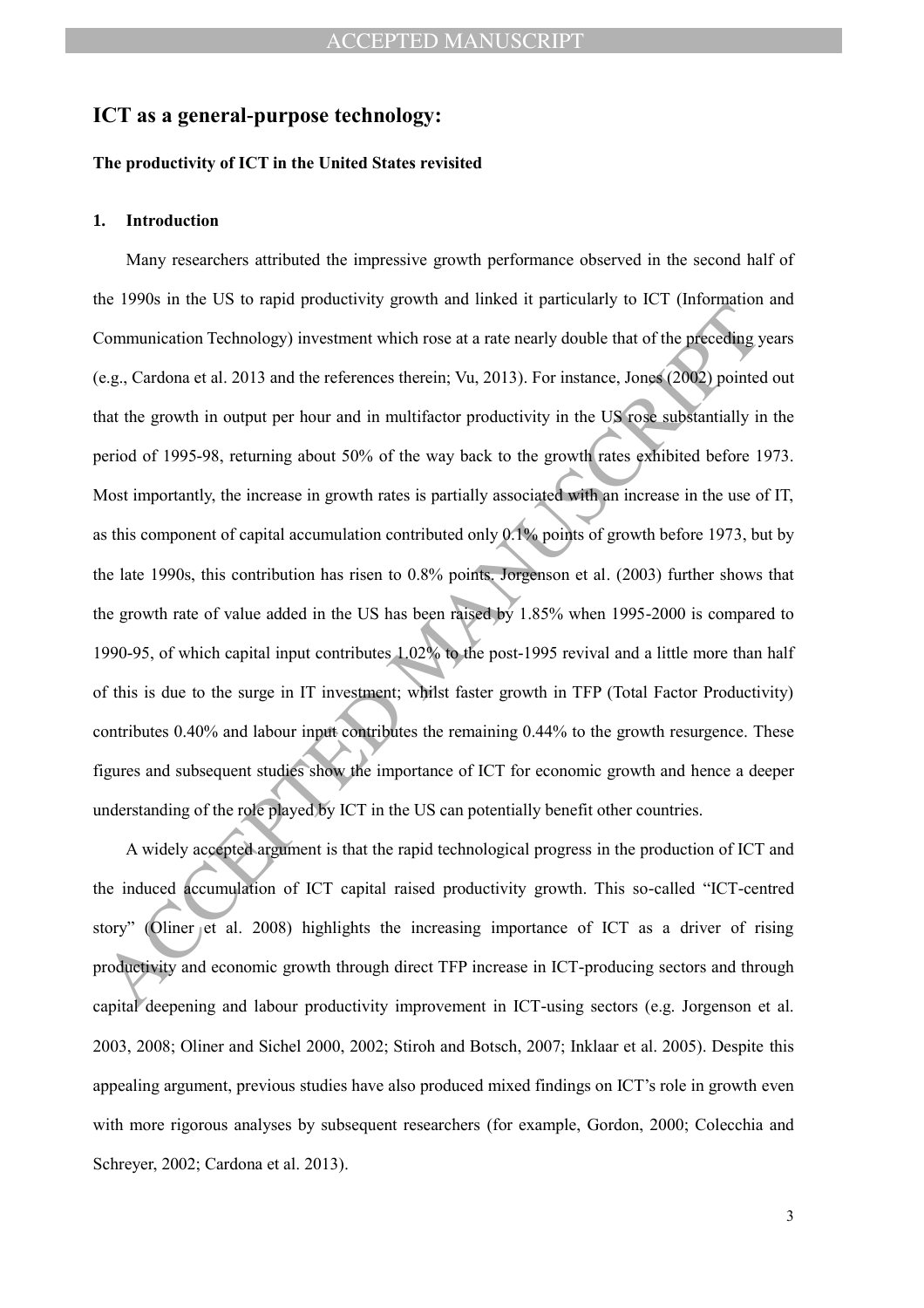Underlying the mixed results are three notable reasons. First, the majority of "ICT-centred story" papers consider the phenomenon within a neoclassical growth accounting framework and mainly at country level, treating ICT as an additional input on top of normal physical and human capital, but largely ignoring the possible diffusion effect created by ICT investment on  $TFP<sup>1</sup>$ . In other words, standard neoclassical growth theory states that the use of ICT can boost labour productivity in ICTusing sectors, but does not change TFP in sectors that only use but do not produce ICT. In this end, there is no reason to expect acceleration in the pace of TFP growth outside of ICT production. Among the most relevant and frequent findings of this line of research, we note limited relevant importance of ICT spillovers on TFP in various European countries, which is in sharp contrast to their effect in the US economy<sup>2</sup>.

using sectors, but does not change TFP in sectors that only use but do not produce ICT. In this there is no reason to expect acceleration in the pace of TFP growth outside of ICT production. An the most relevant and frequ Secondly, it has long been a research hypothesis in the literature that ICT is a general purpose technology (GPT), which is usually characterized as an enabling technology that induces further innovations and is adopted in a wide scope of sectors of an economy. Clearly, even though some evidence of ICT spillovers in the US can be observed, the productivity impact of ICT cannot be materialized until it reaches a critical mass of diffusion and experience. If ICT is indeed a GPT, then ICT-using sectors/firms learn from the embodied new technology with some "unobserved complementary co-invention" (Basu et al. 2003), and the resulting pace of technology adoption will be slower than is socially optimal. This so-called "ICT-related story" (Oliner et al. 2008) emphasizes the powerful connection between ICT and technology diffusion across sectors by seeking to establish the positive spillover effect of ICT on TFP in ICT-using industries. The contrast between these "ICTcentred" and "ICT-related" conceptualizations is illustrated in Figure 1, from which we can see clearly that one channel operates by treating ICT as an additional input which could be potentially substitutable for the other inputs, while the other treats ICT as a complementary component of the management environment. Recent review in Cardona et al. (2013) shows that although ICT displays

 $\overline{a}$ 

<sup>1</sup> This is because the traditional index number approach adopted in the existing empirical studies does not allow an unequivocal appraisal of the indirect effect of ICT on TFP, which has been recognized at the theoretical level by Helpman (1998).

 $2$  In contrast to the US, studies by Colecchia and Schreyer (2002) found that the ICT capital deepening contribution to aggregate labour productivity growth in Europe was only half of that in the US, mainly due to the much lower ICT investment levels in Europe, and the increase in ICT-investment, though, was not accompanied by a faster growth of TFP. To what extent this is due to a smaller ICT producing sector in Europe or to less productive ICT use is still not known.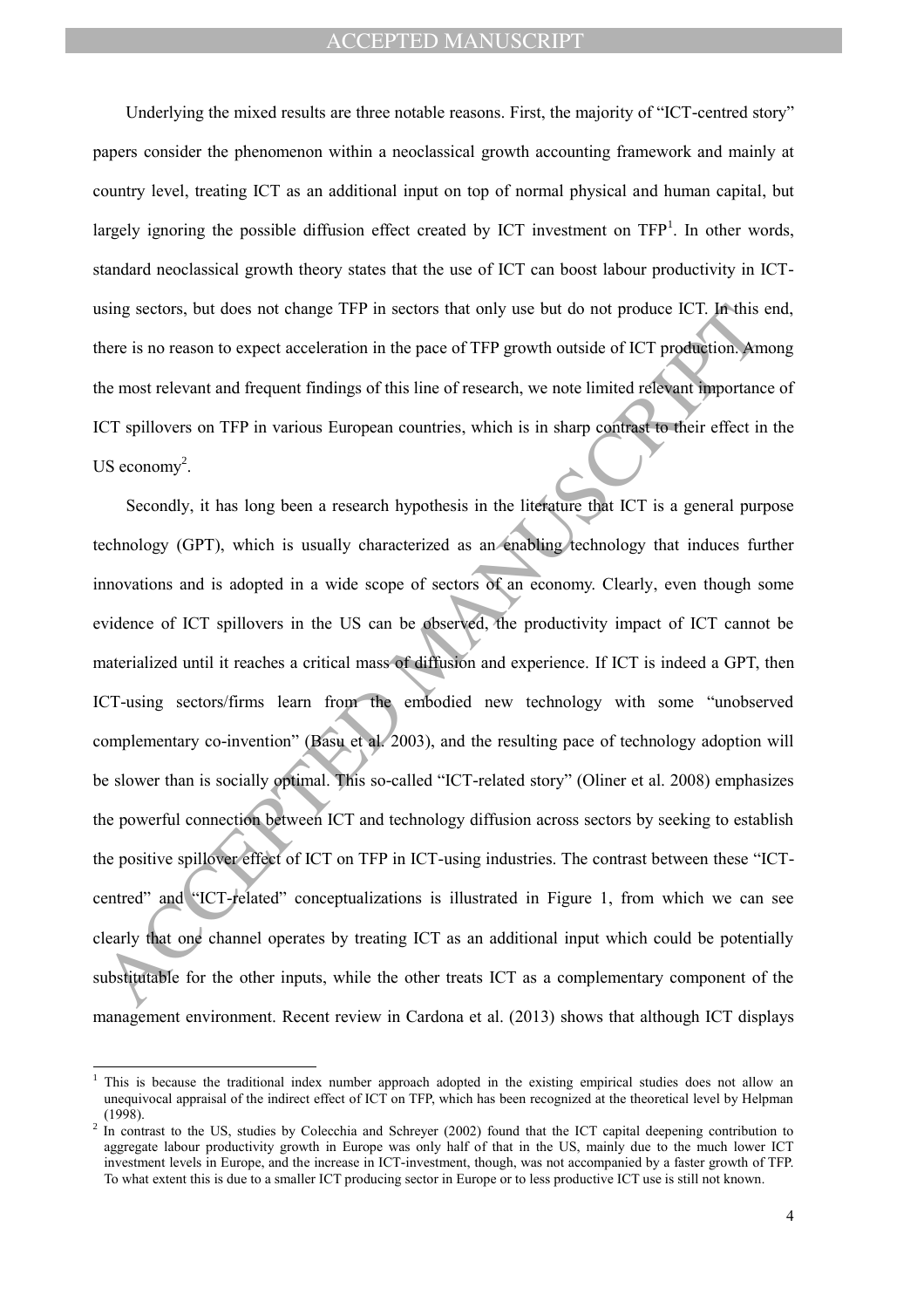many GPT characteristics further and stronger empirical evidence is necessary. For example, there is no direct empirical evidence to show that a real time lag exists in the earlier ICT payoff studies, possibly due to the limitations of the methodologies in defining the underlying production technology, and some studies employed arbitrary numbers of years as the "lagged" time before the positive payoff from ICT investment (Basu et al., 2001, 2003; Bryjolfsson and Hitt 1996). Hence, this represents an important research gap.

### (Figure 1 is here)

(Figure 1 is here)<br>
(Figure 1 is here)<br>
Thirdly, the mechanism through which ICT affects productivity growth, especially the<br>
difficiency enhancement, is not clearly explored. Traditional economic amalyses of growth operat Thirdly, the mechanism through which ICT affects productivity growth, especially through efficiency enhancement, is not clearly explored. Traditional economic analyses of growth operate on the belief that there is full efficiency amongst firms, and the use of Solow's residual offers the ability of better measuring the productivity attributable to technology by using tangible outputs such as GDP, national wealth and revenue in the majority of earlier research. These output measures, however, might not capture the full contribution of ICT to an economy's productivity because the impact of ICT usage is generally considered to be wide ranging but intangible (Basu et al. 2007; Kleis et al. 2011). Alternative forms of productivity measurement, which provides more information about changes in technology are needed to better appraise the effectiveness of the use of ICT.

To address these research gaps, we will explore the multi-facets of ICT by adopting a frontierefficiency approach and examining how ICT's direct and indirect impact on different components of TFP is related to economic growth in the US over the period of 1977-2005. Our research therefore aims to answer questions on what contributions to productivity the ICT investment has made in the recent decades, in what way, and what might be the reasons that some ICT-using sectors underperformed on the basis of efficiency analysis. As a result, this paper provides further empirical evidence for ICT as a new type of GPT.

The approach used in this paper differs from previous studies in a number of ways. On the conceptual side, intensive studies have examined the relationship between ICT and productivity in an economic growth context, from the perspective of GPT nature of ICT and organizational re-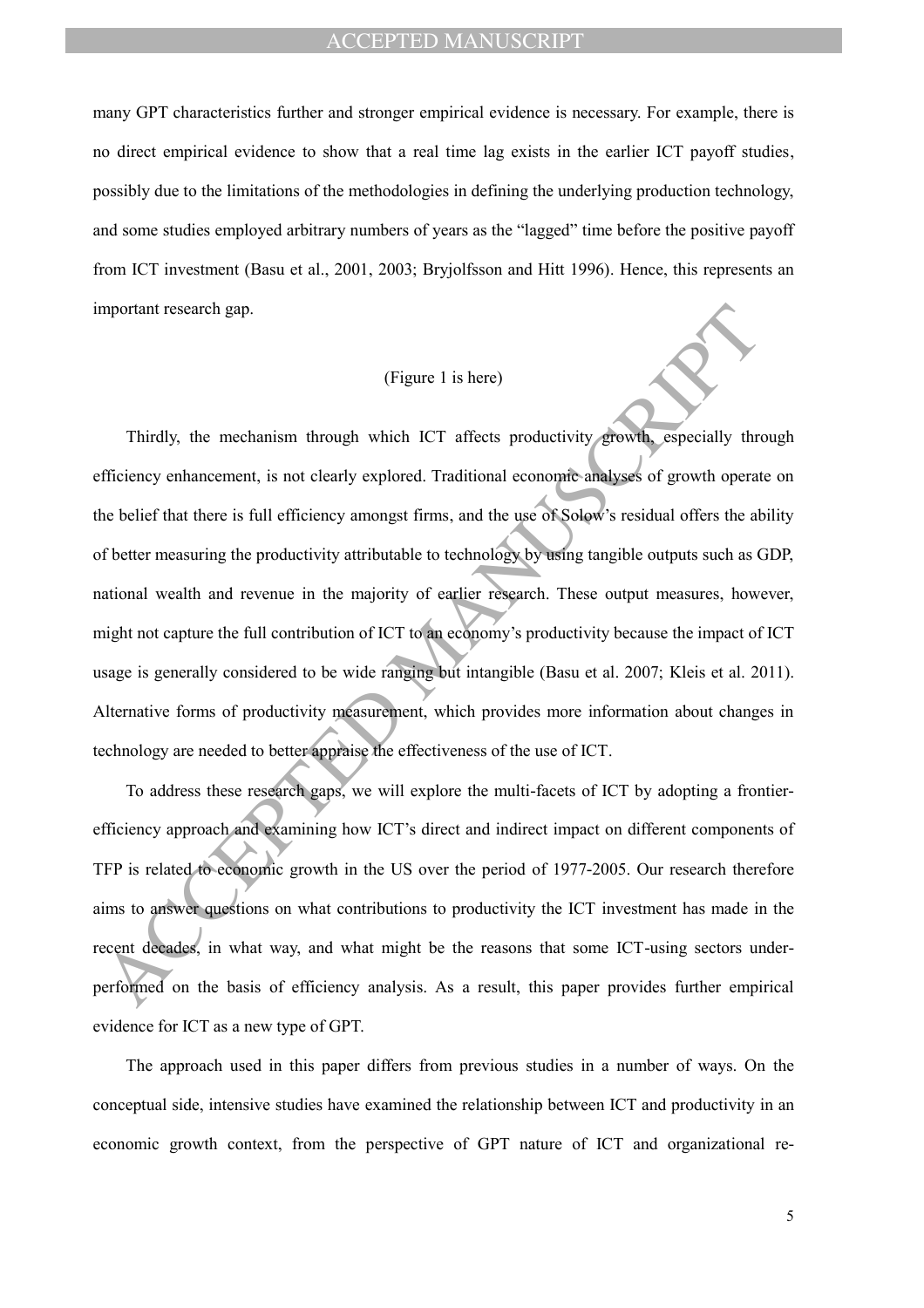constructing due to appropriate/complementary ICT-knowledge (Jorgensen et al. 2003, 2008; Oliner and Sichel, 2000, 2002; Basu et al. 2003; Brynjolfsson, 1993; Brynjolfsson et al. 1996, 2000, 2002). However, individually focusing on one aspect rather than simultaneously considering ICT's multifaceted impacts on productivity might yield mixed results – they can at the most uncover solely one aspect of ICT's impact and therefore might be conflicting to each other, or the overall result could show the combined/offset effects only with elusive findings arising from each individual aspect separately. By bringing the possible pieces of strands together into a single unified framework, it helps us unravel some puzzling phenomena reported in the published literature and therefore provides a better understanding of how various channels of ICT's impact work on productivity simultaneously.

how the combined/offset effects only with elusive findings arising from each individual as<br>eparately. By bringing the possible pieces of strands together into a single unified framework, it<br>is urravel some puzzling phenome On the methodology side, we develop a two-level stochastic frontier model which can accommodate both technological progress (TP) and technical efficiency change  $(TEC)^3$ . Existing stochastic frontier methods have some fundamental limitations that make it very difficult to fully understand the roles that ICT plays. First, they normally impose a pre-specified structure on the frontiers (e.g. a log-linear structure) so they cannot detect complicated nonlinear structural changes of the frontiers. Secondly, they usually assume a constant effect in the statistical model for inefficiency, hence are unable to capture the dynamic evolution of technical efficiency and to explore the reasons for its changes. We conjecture that the pre-specified structure on the frontiers could be one of the reasons that the existing literature fails to reveal the unusual nature of ICT, when viewed as a new GPT that differs from the traditional inputs we are familiar with. Another direct consequence of a misspecified frontier structure is that the corresponding technical efficiency as part of TFP could be either under- or over-estimated, which will further lead to a biased analysis for efficiency. We show that the two-level stochastic frontier model developed in this paper does not impose any particular structure on the frontier functions, hence we are able to find the negative relationships between the productivity and ICT, if any, that were associated with the transition period. This new econometric model also leads to more accurately measured inefficiency for the production units of interest, which in turn provides us with an opportunity to investigate how technical efficiency evolves over time and also to

 $\overline{a}$ 

<sup>&</sup>lt;sup>3</sup> There are other studies that address ICT productivity issues with stochastic frontier model. For instance, Becchetti et al. (2003).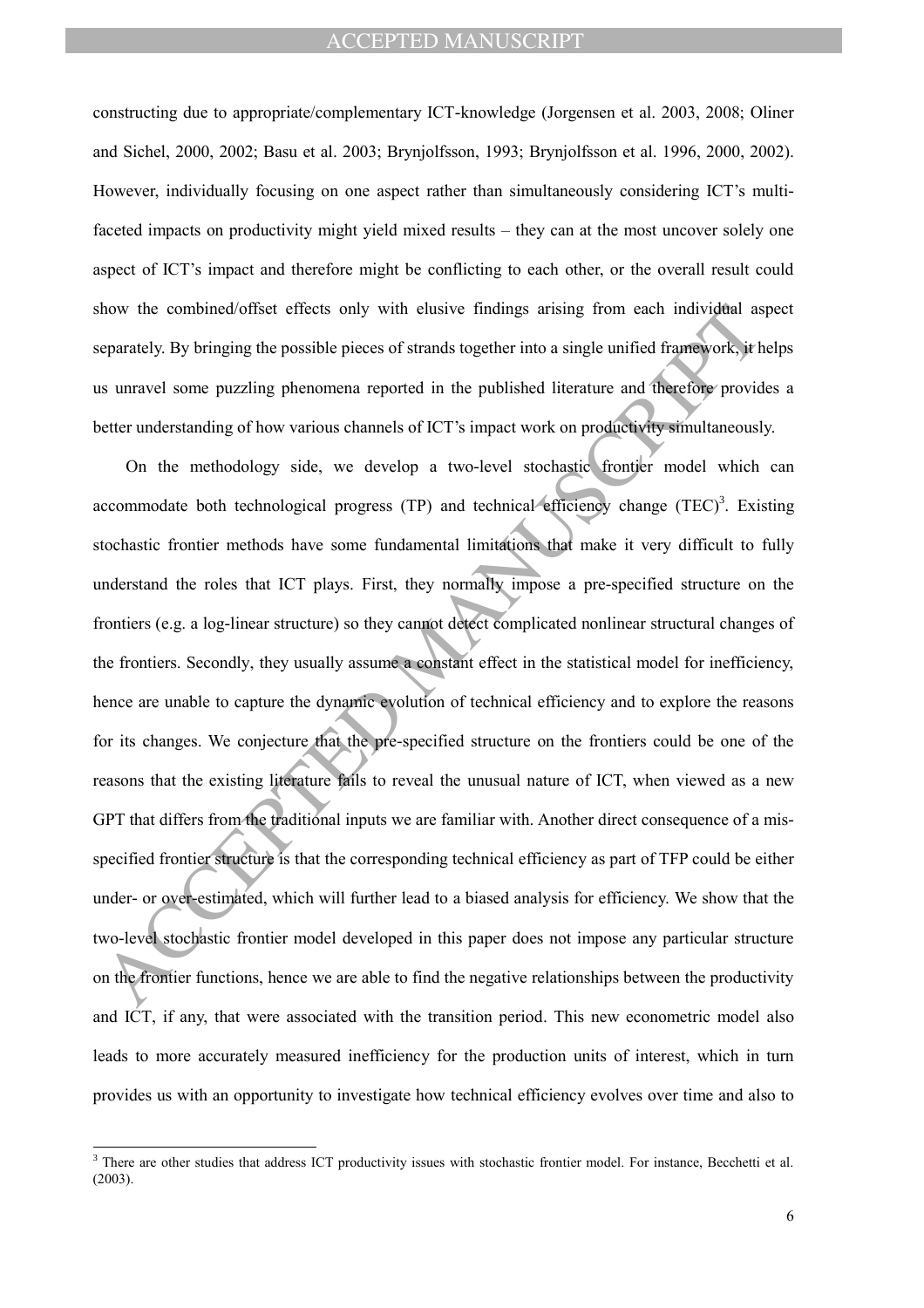explore what factors affect it<sup>4</sup>.

elationship between productivity and ICT investment, and the capacity of the ICT-using-sect<br>carn from the embodied new technology. For the latter, the software share of sparecage<br>constraints and highly skilled labour can c In a nutshell, our empirical analysis has confirmed that ICT investment does contribute to the productivity change but not in the usual manner – we find a positive (but lagged) effect of ICT on TP and positive effect of ICT on TEC over time. Moreover, for a positive ICT role on growth to actually take place, our findings show that two points are crucial: the duration of a period of a negative relationship between productivity and ICT investment, and the capacity of the ICT-using sector to learn from the embodied new technology. For the latter, the software share of aggregate ICT investments and highly skilled labour can contribute to the enhancement of efficiency over time and thus the US industries have demonstrated the capacity to learn from the embodied new technology throughout the whole time span of the research. Our empirical results therefore suggest that an ICTcentred story might only reflect the ICT-driven growth in the post-1990 era when ICT plays a key role in productivity whilst the ICT-related story has better explained the transition period in the late-1980s. In addition, via breaking down the TFP into different components and establishing a relationship between technical efficiency changes and the proxies of organizational and other forms of intangible ICT investment (software share of aggregate ICT investments and highly skilled labour), we find some further evidence supporting the GPT theory.

This paper is structured as follows. Section 2 is devoted to the literature review. In Section 3, an econometric model with Bayesian inference is outlined. Section 4 describes the data which is followed by our empirical findings. The discussion is offered in Section 5 and the final section contains the conclusions.

## **2. Literature Review**

 $\overline{a}$ 

This paper is at the confluence of three distinct streams of the ICT literature: (i) productivity of ICT in economic growth context; (ii) GPT nature of ICT in the context of spillover/externalities; and (iii) ICT infrastructure and absorptive capabilities in the context of efficiency improvement. In what

We would like to thank one reviewer's comment that not all the typical problems associated with ICT productivity estimation can be solved by using the two-stage stochastic frontier approach and by relaxing the pre-assumed functional form, e.g. quality mis-measurement of capital and labour, unobservable factors (intangible capital) and endogeneity issues, etc.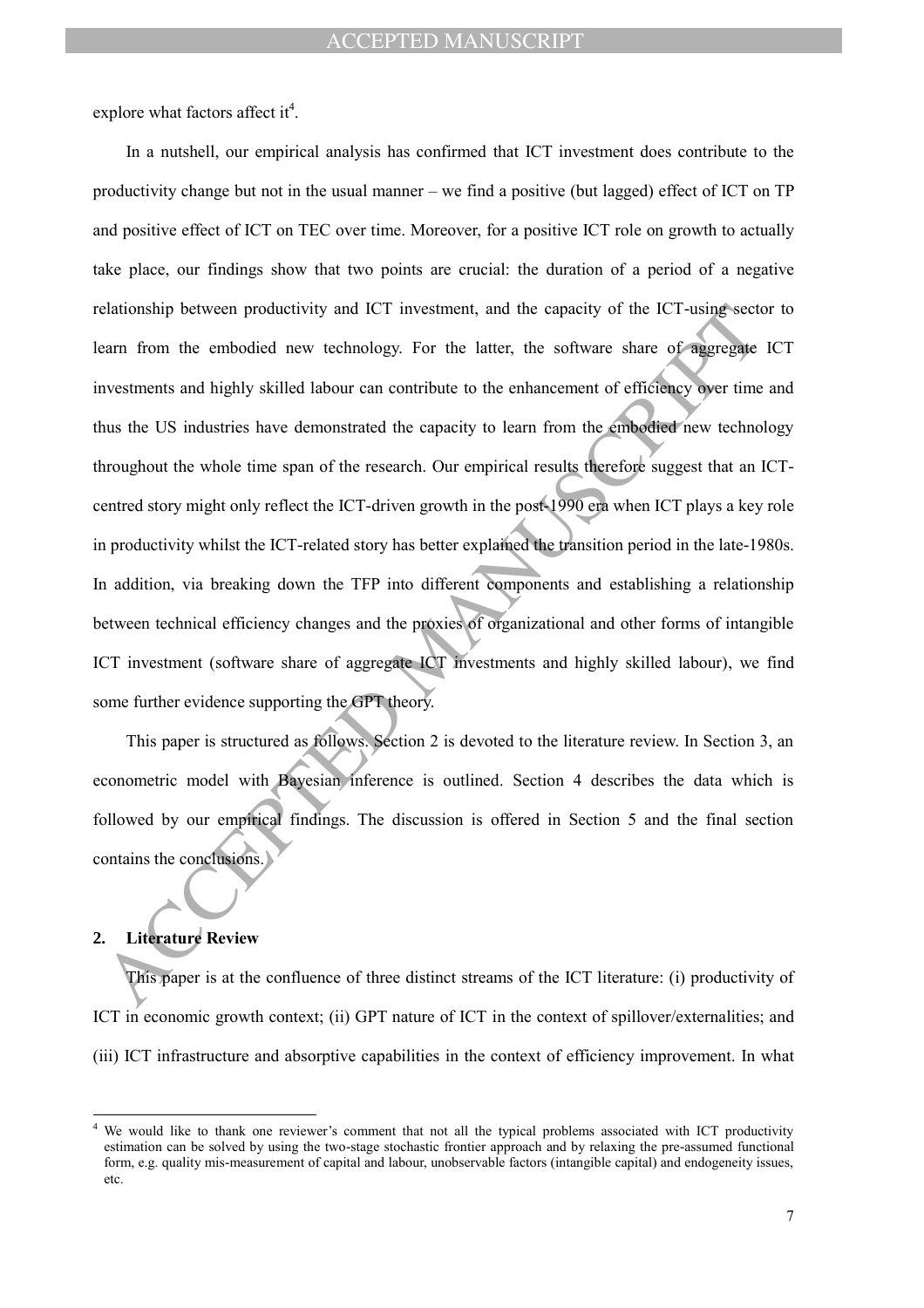follows, we describe how our work relates to each of these streams, and we also provide a brief review on methodical development at the end of this section.

#### *2.1 Productivity of ICT*

frowth, we follow the conceptual framework developed in Dedrick et al. (2003) to define the ariables, e.g. labour and equidat to the production process and complementary factors of product<br>ariables, e.g. labour and equidat In order to organize the prior research on the relationship between ICT and recent economic growth, we follow the conceptual framework developed in Dedrick et al. (2003) to define the key variables, e.g. labour and capital to the production process and complementary factors of production that influence the production process, and to enable an assessment of the contribution of those inputs to outputs/outcomes (see Figure 1). A voluminous literature has provided abundant evidence on the positive effects of ICT on the structure of economies. For instance, many scholars attribute, at least in part, the increased shares of ICT investments in aggregate fixed capital formation to the resurgence of productivity worldwide during the late 1990s and the early 2000s. This line of argument is based on the ground that prices in ICT assets have declined relatively to those in non-ICT assets, which provide powerful incentives for the diffusion of ICT throughout the economy and the transition away from traditional non-ICT capital (see, Dewan and Kraemer 2000; Basu et al. 2003; Inklaar et al. 2005; among others).

From the perspective of empirical analysis, the literature applying the standard growth accounting framework usually sees the (labour) productivity effects of ICT as taking place in three stages. There are significant improvements in TFP in the *industries producing ICT* due to rapid technological progress, and the *industries using ICT* both undergo positively labour productivity improvement due to the induced accumulation of ICT capital that make workers more productive, and experience a boost in TFP growth as they introduce new modes of operation and continually improve the technology through phased product and process innovations. For the latter, such spillovers may result from the "re-organization of production" that ICT makes possible. For instance, Oliner and Sichel (2000) found that ICT capital deepening and industry productivity of the computer sector were responsible for two-thirds of the rise in average labour productivity during the late 1990s, and therefore confirmed the first two effects – TFP growth from ICT-producing sectors and ICT capital deepening – have played a major role in the US growth boom of the late 1990s. Jorgenson and Stiroh

8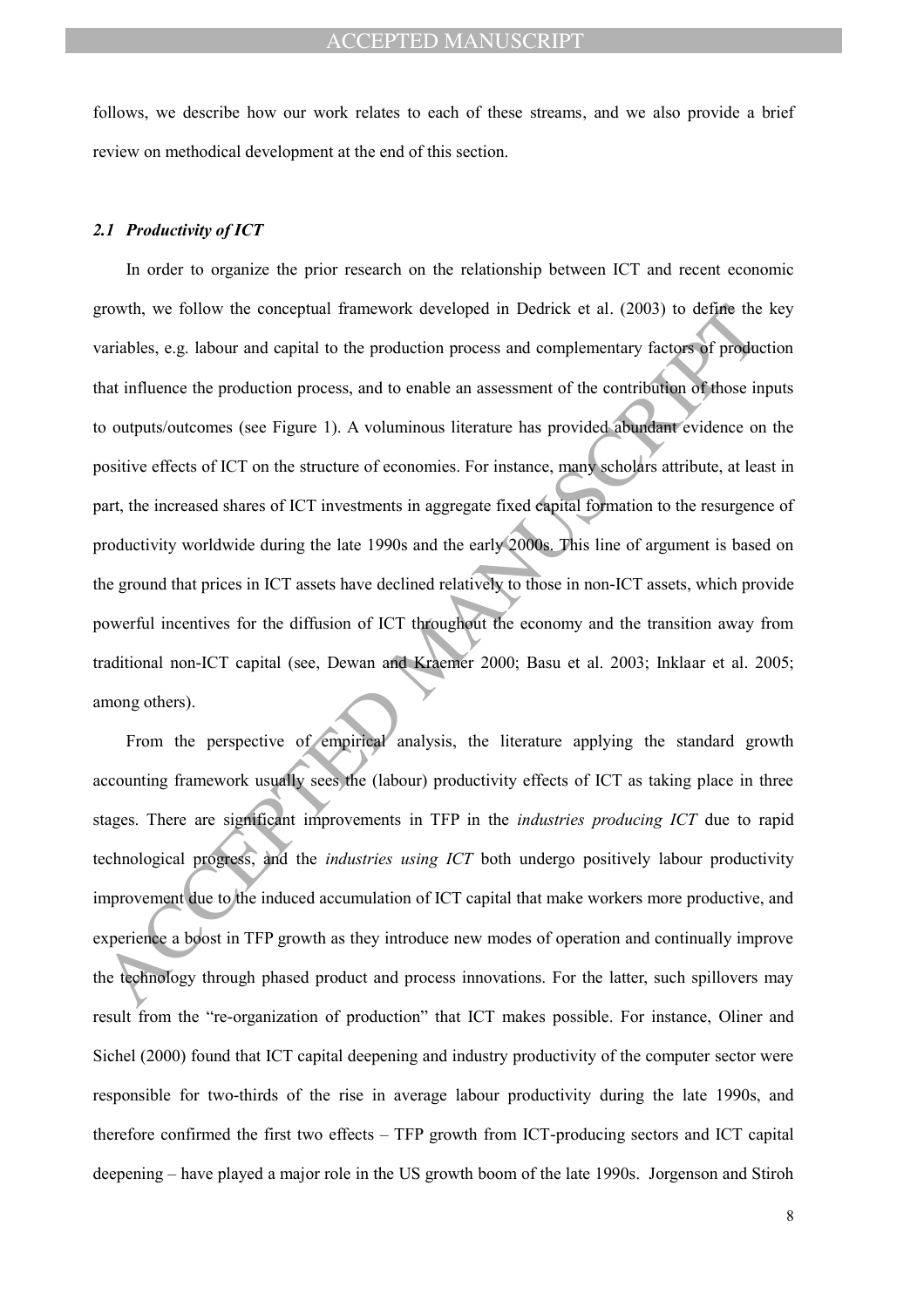(2000) reached quite similar results although still questioned the extrapolation of TFP growth for long-term projection. Gordon (2000), however, was more sceptical about the contributions of ICT to aggregate growth and only supported the finding that the ICT-producing sector benefited from the TFP growth.

#### *2.2 ICT spillovers*

 $\overline{a}$ 

2.2 *ICT spillovers*<br>
This paper is further related to two recent strands of the ICT-performance literature. The first<br>
upports insights from knowledge spillover/externalities towards growth. More recent studies rel<br>
uppo This paper is further related to two recent strands of the ICT-performance literature. The first one imports insights from knowledge spillover/externalities towards growth. More recent studies relying primarily on the use of industry sectoral data indicate that ICT is indeed playing a major role in the productivity of an economy and provide some evidence on the possibility of ICT spillover. For example, Jorgenson et al. (2003) show that TFP acceleration in the ICT-using service industries, in particular trade, finance and business services, appears to be important along with TFP growth in ICTgoods manufacturing, and the biggest contributors to aggregate ICT capital deepening are a limited number of these service industries as well. Basu et al. (2003) find in both US and UK a strong correlation between ICT use and industry  $TFP$  growth<sup>5</sup>. While a similar finding is obtained that  $TFP$ acceleration appears in finance and wholesale trade sectors, Inklaar et al. (2005) also finds a small increase in other ICT –using sectors.

On the one hand, all these findings suggest that the recent ICT "revolution" displays many GPT characteristics since computers and related equipment are used in most industries of the economy today, and ICTs have displayed a substantial level of technological dynamism spurring not only radical improvement in computational capacity but also a successive wave of new technologies, for example, internet and broadband, etc. Most important, ICT users respond to faster, more power computers and software by new ways of reorganizing firms and accumulating "complementary organizational capital" (Basu and Fernald, 2007). Thereby ICTs have clearly exhibited three key characteristic of GPTs identified by Bresnahan and Trajtenberg (1995), that is, commonness,

 $<sup>5</sup>$  The US results in Basu et al. (2003) indicate that the TFP acceleration was located primarily in ICT-using industries, which</sup> is consistent with that in Inklaar et al. (2005), and is positively correlated with industry "lagged" ICT investment but negatively correlated with current ICT investment for the period in the 1980s and early 1990s. Results using industry-level UK data are more mixed and suggest that contemporaneously rising ICT capital growth is positively, not negatively, correlated with the industry's TFP acceleration.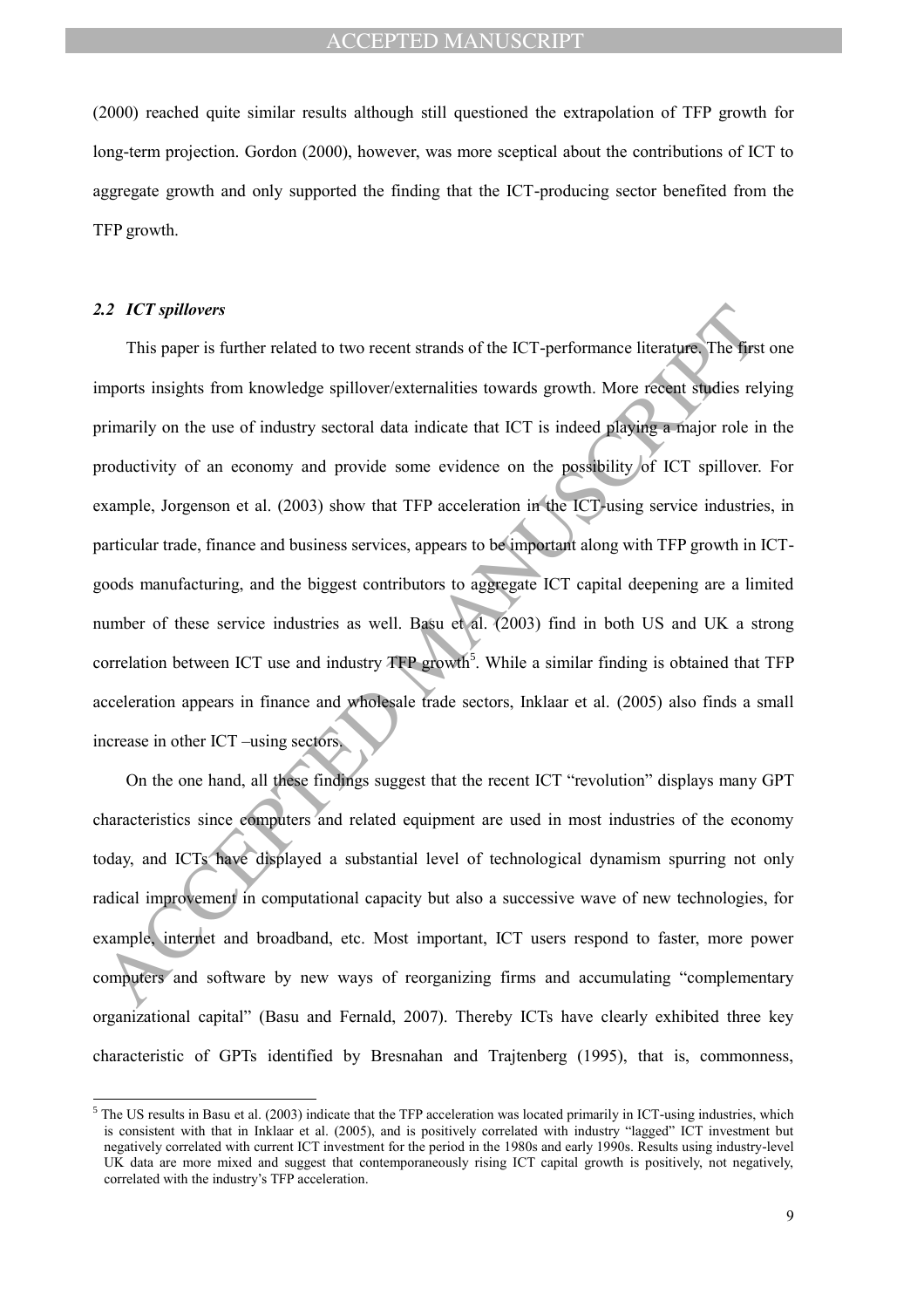technological dynamism and innovational complementarities with other forms of advancement.

is idea in Figure 1. Specifically, technology (that includes product, process and organisatic<br>cchnologics etc.) is embodied in the ficclitating structure. Natural endowments are the<br>xogenous inputs that are fed into the pr On the other side, the spillover/externalities literature introduces a delay of ICT's impact on productivity/performance in the context of GPT perspective (Carlaw and Lipsey, 2002; 2006). Lipsey, Carlaw and Bekar (2005) offered a Structuralist-Evolutionary representation of the relationship between technology and the economy that goes beyond the production function and we incorporate this idea in Figure 1. Specifically, technology (that includes product, process and organisational technologies etc.) is embodied in the facilitating structure. Natural endowments are the only exogenous inputs that are fed into the productive system and are transformed by capital and labour into outputs, thus creating the performance variables. Without considering the complementary factors and "facilitating structure", the analysis of the impact of technology on performance will be boiled down to the usual framework of a production function, and it is the existence of potential mismatches between this facilitating structure and technology that might help to explain why some countries have more problems in adopting a GPT as compared to others, because changes in technology have no effect on performance until the elements of the facilitating structure have been adjusted to fit the new technologies.

Applying this concept in ICT, one may argue that these ICT spillover mechanisms may be 'lagged' because any benefits from ICT-producing sectors/firms via these mechanisms would be accumulated first by the ICT-using sectors/firms before they can be materialized. While most previous empirical studies in the ICT literature have been silent on this issue and have focused on ICT presence as a whole, there are a few exceptions. The time lag argument made by David (1990) proposed that IT would not have a measurable impact on productivity until it reached a critical mass of diffusion and experience. According to this hypothesis, (productivity) growth slowed temporally after 1973 "while the economy adapted its factories to the new production techniques associated with IT, and as workers learned to take advantage of the new technology". The upsurge in productivity growth in the 1995 to 2000 period then reflects the successful widespread adoption of this new technology. Using a comparative analysis of the sluggish growth of productivity in the US prior to the 1920s, David (1990) argued that the resulting pace of technology adoption will be slower than is socially optimal where the capital goods embodying the new technology are competitively supplied and when there are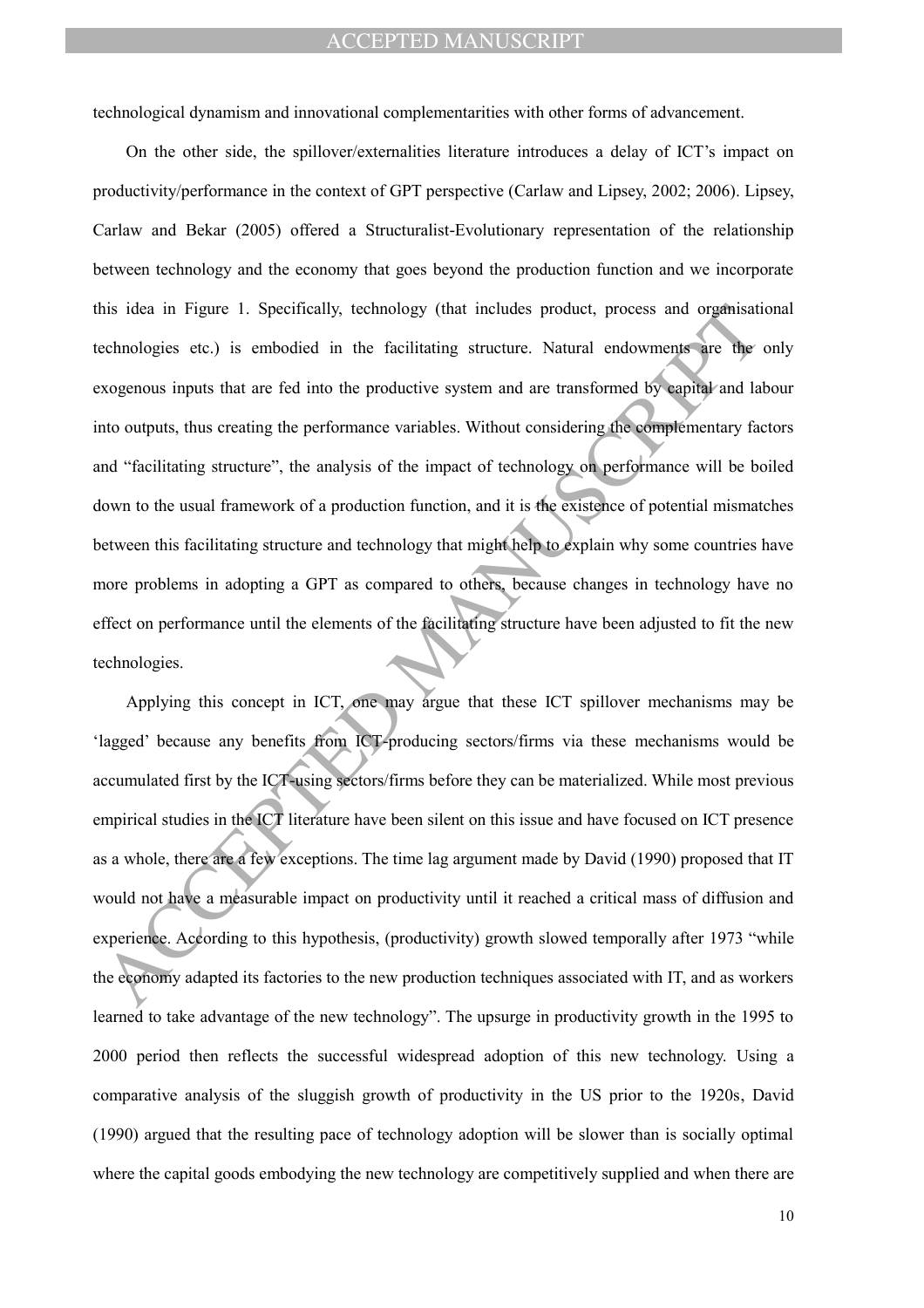significant knowledge spillovers among the firms in the supplying industry. This is quite consistent with one of explanations summarized by Brynjolfsson (1993) that management practices had not yet evolved to take advantage of the potential of the technology. There is, however, no direct empirical evidence to show that a real time lag exists in the earlier ICT payoff studies due to the methodological problem involved in defining the underlying production technology.

#### *2.3 ICT infrastructure and absorptive capabilities*

The associated second stream of the existing research examines the issue of ICT-performance nexus in the context of appropriate technology (Basu and Weil, 1998), and therefore depends on each production-unit's own absorptive capabilities to the imported knowledge.

**E.3** *ICT* **infrastructure and absorptive capabilities<br>
The associated second stream of the existing research examines the issue of ICT perform<br>
nexus in the context of appropriate technology (Pasu and Weil, 1998), and th** A serious weakness in the previous studies is that the absorptive capacity of host sectors/firms is treated with great simplicity. Absorptive capacity, represented by investments in knowledge infrastructure such as R&D and/or human capital, can provide the basis of fundamental knowledge or technology necessary to assimilate and exploit external knowledge. When the rate of knowledge spillovers is treated as exogenous, however, one implicitly assumes that knowledge flows to the firm as some kind of "*manna from heaven*", and firms do not have to engage in any form of costly learning or search process in order to benefit from positive externalities. However, knowledge spillover effects are limited by domestic absorptive capacity. In the R&D spillover literature, Cohen and Levinthal (1989) find empirical evidence strongly supporting the idea that the more R&D-intensive firms are more successful in absorbing external R&D spillovers.

The same logic applies in ICT spillovers. More specifically, while external knowledge, such as ICT generated from ICT-producing sectors/firms, can contribute to ICT-using production-units' knowledge, the sector/firm itself might still be unable to assimilate and utilize the external knowledge passively. Consistent with Cohen and Levinthal's (1989) argument that a firm's absorptive capacity determines the extent to which the firm can utilize the knowledge spillovers, we expect that the relationship between ICT and growth/productivity is also contingent upon the production-units' capacity to learn from the external. The greater the capacity to learn, the stronger the positive relationship discussed above. Following this logic, we will examine the moderating effects of two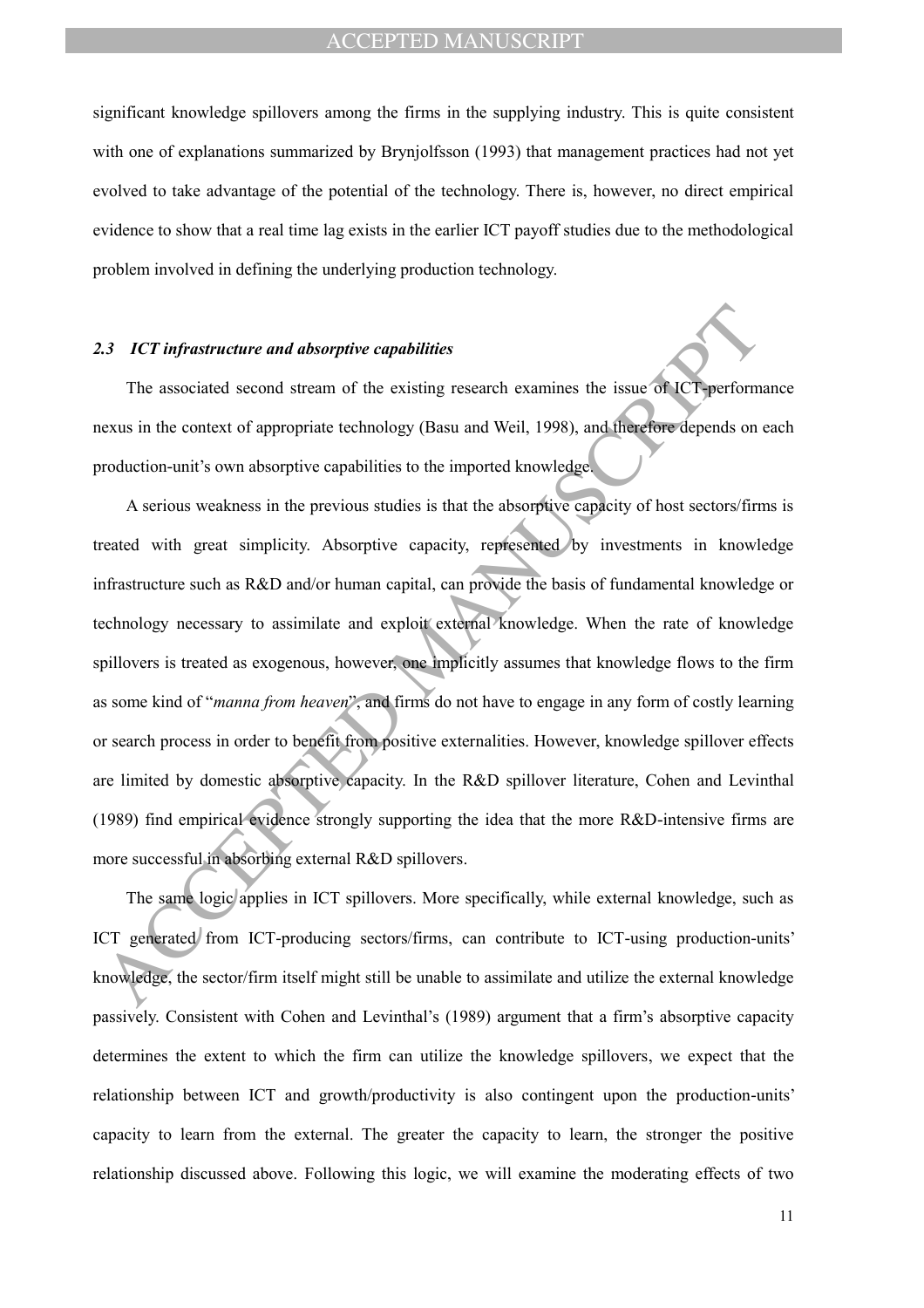characteristics of production-units in terms of their ICT infrastructure – skill intensity and software share<sup>6</sup>, which have been highlighted in various prior researches on knowledge spillovers and absorptive capacity (e.g. Bresnahan et al. 2002; Caroli and van Reenen, 2001; Lin and Shao, 2006; Lin 2009; etc.). In doing so, we provide further evidence for ICT as GPT.

nodels used in the existing literature and the model proposed in this paper. In the literature, pproach of two-level model in stochastic frontier analysis can be traced back to the proposed seserech in Koop et al. (2000) w Before concluding this section, we contrast and highlight the differences between the empirical models used in the existing literature and the model proposed in this paper. In the literature, the approach of two-level model in stochastic frontier analysis can be traced back to the pioneering research in Koop et al. (2000) where a linear frontier model was assumed at the basic level describing the relationship between productivity and the corresponding inputs, whereas at the higher level, technical inefficiency was explained using a single binary variable, i.e. economic freedom, to indicate if an economic system under investigation is primarily free. However no time correlation of technical inefficiency was taken into account in Koop et al. (2000). In this paper we incorporate Tsionas' (2006) two-level model where a dynamic inefficiency<sup>7</sup> was considered, and have made some important changes. First, although the higher-level of the model used in this research has the same mathematical form as that in Tsionas (2006), we have used different environmental variables in our empirical analysis to tackle a different problem. In addition, the basic level of our model differs from that in both Koop et al. (2000) and Tsionas (2006): it relaxes the assumption of the frontier from the loglinear structure to a time-specific nonlinear form. This is essential because: (a) it enables us to detect any negative relationships between the output and inputs; and (b) it avoids the potential problem of mis-specifying the frontier structure, and hence produces more accurate measurements on efficiency. The latter forms a solid basis for any further analysis for efficiency.

#### **3. Econometric models and Bayesian statistical inference**

 $\overline{a}$ 

<sup>6</sup> Although there are several variables available, e.g. hardware, software and communication equipment, it is remarkable that the percentage contribution of software capital to output growth almost doubled from the second half of the 1980s to the second half of the 1990s in the US.

<sup>7</sup> A usual assumption in early applications is that the one-sided error is assumed independently and identically distributed across all production-units, but more recent studies have allowed that it depends on various production-unit's characteristics in the literature. One weakness of the earlier panel stochastic frontier models is that these inefficiencies are time invariant, e.g. Pitt and Lee 1981, Schmidt and Sickles, 1984. More recent studies have proposed alternative models that allow production-units' inefficiencies to change over time in some restrictive forms, e.g. Cornwell et al. (1990), Battese and Coelli (1992), Lee and Schmidt (1993).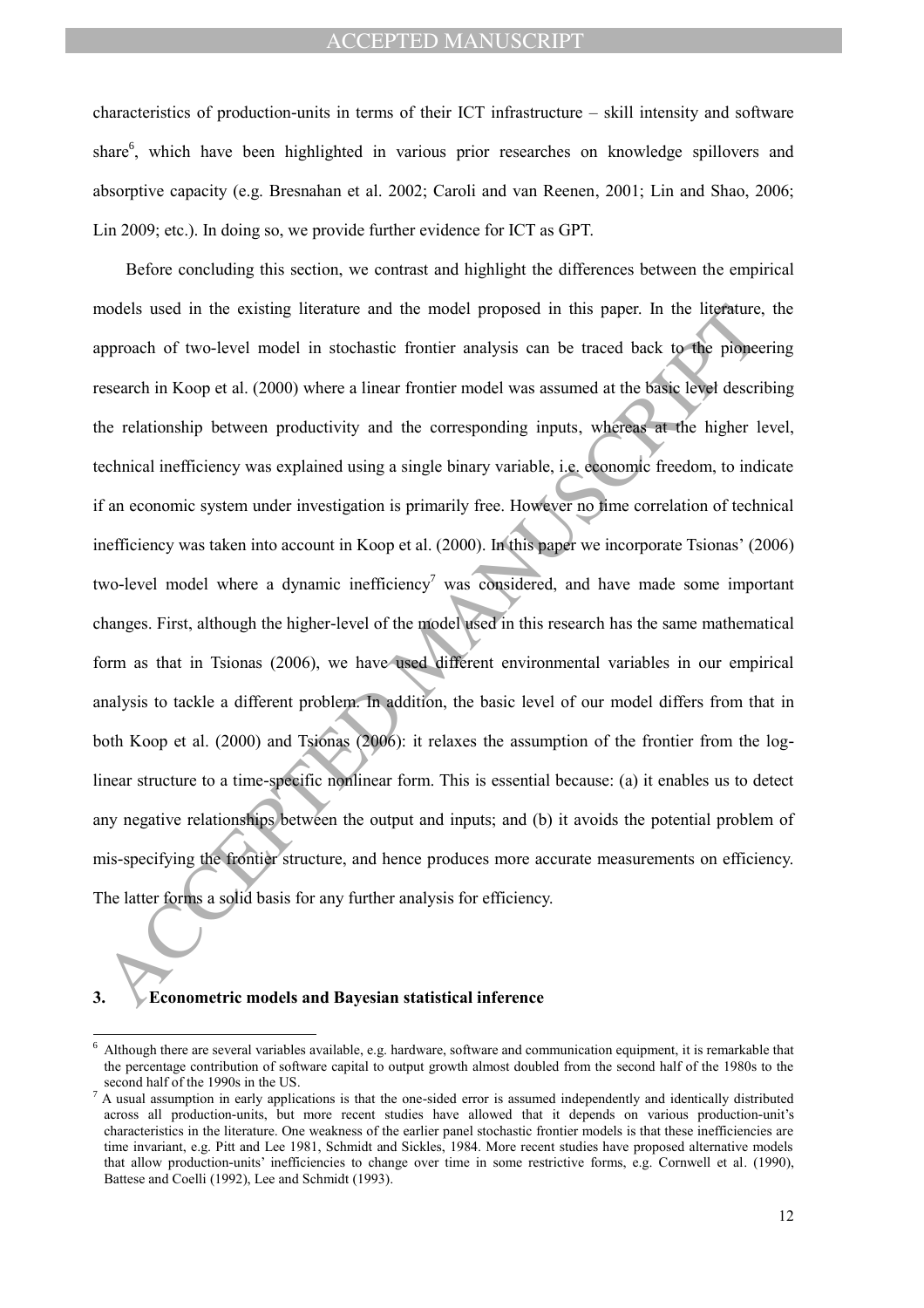Methodologies used to analysing the impact of ICT on productivity can be classified into two broad categories: growth accounting and econometric estimations of production functions. The growth accounting approach estimates TFP using a non-parametric method assuming a theoretically based relationship between production elasticities and income share. However, it does not consider a number of specific factors influencing growth (Oliner et al., 2008). On the other hand, stochastic frontier analysis focuses on econometric estimations of production functions. It has an advantage that it avoids imposing a theoretically based relationship between production elasticities and income shares (Cardona et al. 2013). In this paper, we use a stochastic frontier approach.

### *3.1 Empirical framework for econometric analysis*

The recent review in Cardona et al. (2013) shows the importance of developing suitable methodologies in this area because many ambiguous results may be related to their methodological weaknesses.

As analysed before, the key issues of the impact of ICT on productivity growth lie in the GPT nature of ICT and the channels through which ICT affects productivity growth. In this regard, a twolevel stochastic frontier approach will be developed in this study as it can serve these research objectives very well by accommodating both TP and TEC in a single research framework (Koop et al. 2000).

frontier analysis focuses on econometric estimations of production functions. It has an advantage<br>a vooids imposing a theoretically based relationship between production elasticities and incometric area (Cardona et al. 20 Specifically, let random variable  $y_{it}$  denote the log-transformed output produced by productionunit *i* (firm, industry, country, etc.) at time *t*, and  $x_{it} = [x_{i1t}, ..., x_{ikt}]^T$  the vector of the corresponding *k* log-transformed inputs  $(t = 1, ..., T; i = 1, ..., N)$ . In stochastic frontier analysis, the best practice technology for turning inputs  $x_{it}$  into output  $y_{it}$  is captured by the frontier function  $f(x_{it};\beta)$ , where  $\beta$ is the parameter vector to be estimated. In practice, actual output of a production-unit may fall below the maximum possible output characterized by the frontier function  $f(.)$ . The deviation of actual from maximum output,  $u_{it}$ , is a measure of inefficiency. By taking into account the measurement error term  $v_{it}$ , we can write the general frontier function model as:

$$
y_{it} = f(x_{it}; \beta) - u_{it} + v_{it} \qquad (t = 1, ..., T; i = 1, ..., N). \tag{1}
$$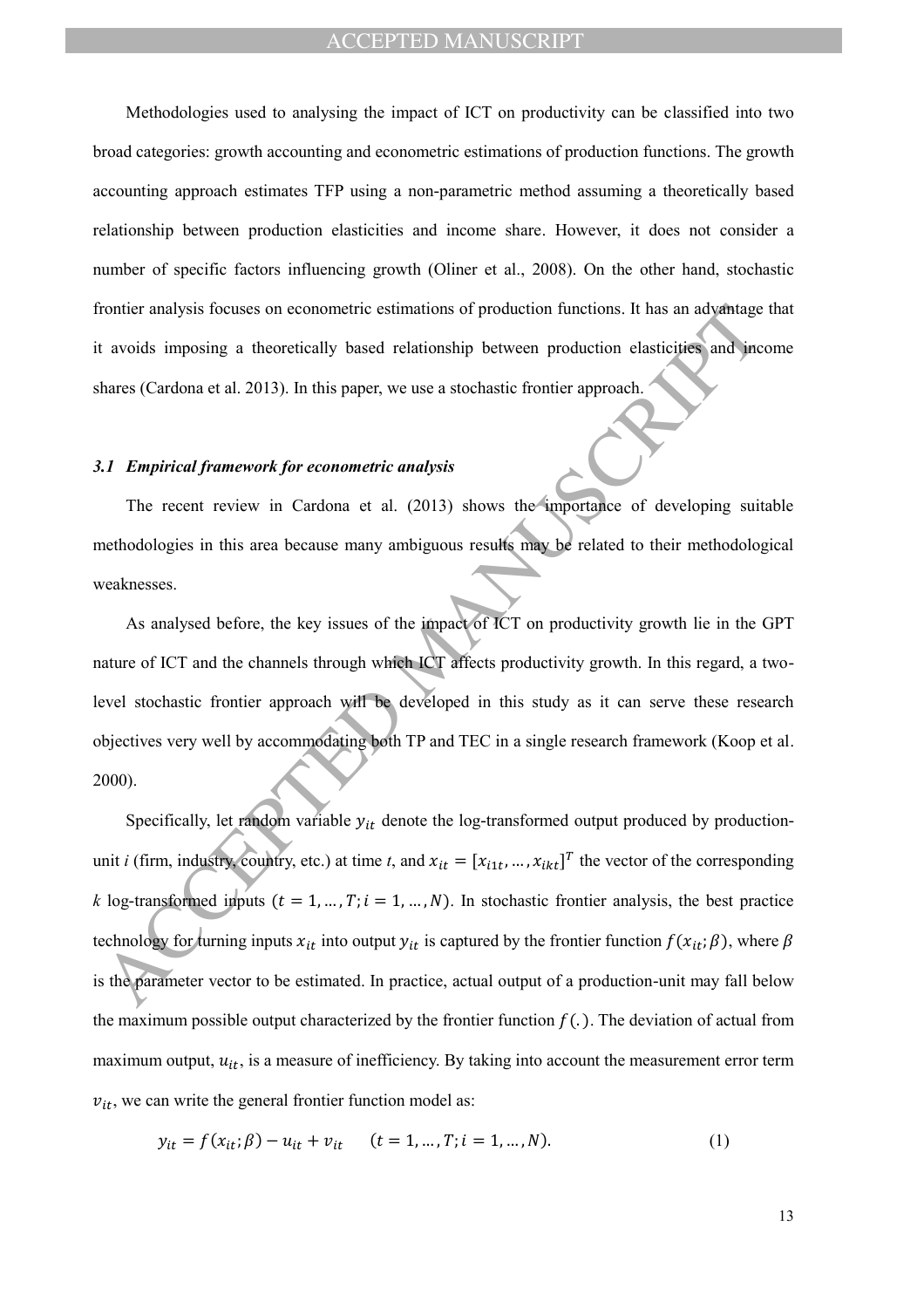Clearly the stochastic frontier model (1) decomposes the output  $y_{it}$  into three components: the ideal output  $f(x_{it};\beta)$ , technical inefficiency  $u_{it}$ , and traditional random error  $v_{it}$ . Following the existing studies, it is assumed throughout this paper that the measurement errors  $v_{it}$  are independent of each other and follow a normal distribution with zero mean and standard deviation  $\sigma$ . In econometric modelling, technical inefficiency  $u_{it}$  is considered as a non-negative random variable that follows a certain statistical distribution such as exponential, gamma, or log-normal distribution (Koop et al., 1999; Tsionas, 2006). In addition,  $v_{it}$ 's and  $u_{it}$ 's are assumed to be mutually independent as well as independent of  $x_{it}$ 's.

We start with some commonly used frontier models and show the potential problems/difficulties of these models when analysing ICT and economic growth. Then we propose a more general and sophisticated econometric model, and highlight how the issues of the productivity and ICT are investigated using the model developed in this research.

Following the existing empirical studies (e.g. Dewan and Kraemer, 2000), the first model we will consider is the log-linear production function in a Cobb-Douglas form which can be viewed as a linear approximation of the production function (1):

$$
y_{it} = \beta_0 + \sum_{j=1}^{k} x_{ijt} \beta_j - u_{it} + v_{it} \qquad (t = 1, ..., T; i = 1, ..., N),
$$
 (2)

where, following Koop et al. (1999),  $u_{it}$  is assumed to follow a gamma distribution.

 $\overline{a}$ 

ertain statistical distribution such as exponential, gamma, or log-normal distribution (k6op e<br>999; Tsionas, 2006). In addition,  $v_{lt}$ 's and  $u_{tt}$ 's are assumed to be mutually independent of x<sub>It</sub>'s.<br>
We start with some The time-invariant linear frontier model (2) has been widely used in the ICT and productivity context in the early applications (see, e.g. Cardona et al., 2013) due to the virtues of simplicity and empirical validations<sup>8</sup>. In general, however, this model is restrictive: it assumes fixed returns to scale in production and competitive product and factor markets, which leads to unitary elasticity of substitution among inputs. In addition, since parameters in equation (2) are assumed to be constant, the frontier does not change over time which is particularly restrictive for empirical exercises with a relative longer time span. As a consequence, TP cannot be measured via model (2).

An intermediate case would allow the intercept to be time-varying (therefore imposing Hicks-

<sup>&</sup>lt;sup>8</sup> It is popular because it satisfies the regulatory conditions of quasi-concavity and monotonicity in production theory, and in the meantime it is simple because it is easy to apply and has special properties, e.g. homogeneous of degree and the powers of its production factors have special, interesting and important meanings, i.e. they mean the partial elasticities of output with respect to factors and also mean the factor shares of inputs (Lin and Shao 2006).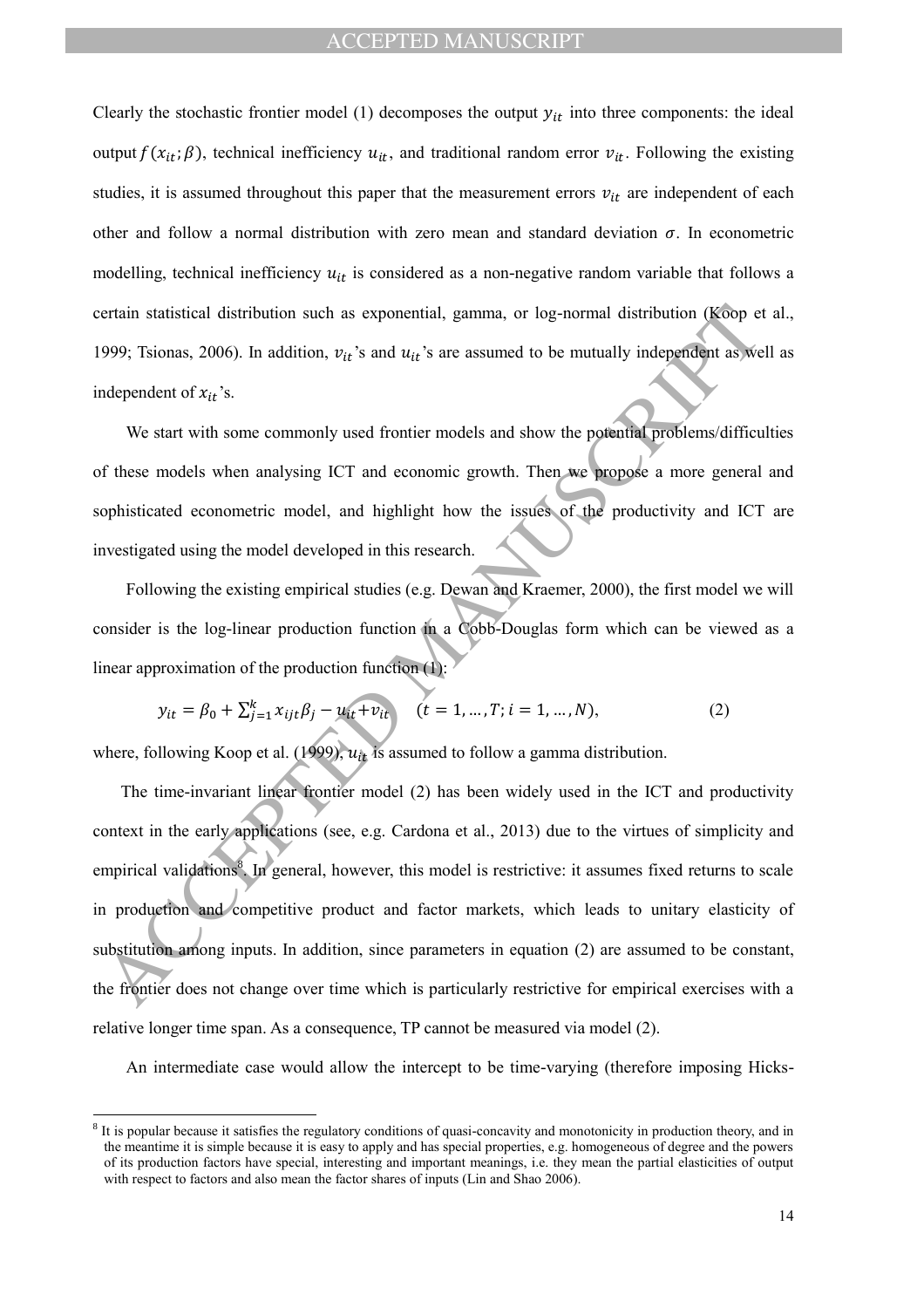neutral technical progress), but a more realistic assumption for stochastic frontier modelling is to specify a fully time-specific frontier below (see e.g. Koop et al., 1999):

$$
y_{it} = \beta_{0t} + \sum_{j=1}^{k} x_i \qquad \beta_{jt} - u_{it} + v_{it} \qquad (t = 1, ..., T; i = 1, ..., N), \tag{3}
$$

where  $\beta_{it}$  ( $t = 1, ..., T; j = 0, ..., k$ ) are time-specific parameters, varying from year to year. Following Koop et al. (1999),  $u_{it}$  is assumed to follow a gamma distribution.

In comparison with equation (2), model (3) has some advantages. First, TP can now be measured via the shift of the frontier over time. In addition, the relaxation from fixed-coefficients to timespecific coefficients allows more accurate estimation of technical inefficiency  $u_{it}$ . However, we note that many more parameters need to be estimated in model (3), whereas the number of observations at each time point, *N*, is usually not large in practice. This could cause difficulties in statistical inference if the frequentist's approach was used. We will return to this issue in Section 3.2.

In comparison with equation (2), model (3) has some advantages. First, TP can now be measure in the shift of the frontier over time. In addition, the relaxation from fixed-coefficients to the perific coefficients allows m In terms of addressing the issues associated with the impact of ICT on productivity growth, there are still two potential problems for models (2) and (3). First, we note that a pre-specified log-linear structure for the frontier is imposed. This seems reasonable for labour and non-ICT capital stock as their nature is well known in the literature and the log-linear structure works well in many applications. For the ICT capital as an additional input, however, this could be a problem because the previous studies have suggested that ICT has displayed many GPT characteristics and thus may have an unknown and possibly nonlinear relationship with the output (see, e.g. Basu et al. 2003). Clearly when the true frontier function is nonlinear, a log-linear structure like (2) or (3) may produce misleading results. This problem becomes crucial for addressing the issues of ICT as GPT because, as it will be seen later, a negative relationship is one of the key features. Therefore, it is of great importance to ensure that the model used in the research is able to detect any potential negative relationship between the ICT capital and the output<sup>9</sup>. This has motivated us to develop a new econometric model rather than using any existing ones.

Secondly, in the previous empirical studies of productivity analysis, very little attention has been paid to the modelling of technical inefficiency. In fact, most of previous empirical studies assume that

 $\overline{a}$ 

The log-linear Cobb-Douglas specification assumes a strongly disposable production technology which does not permit time-varying or negative rates of return, but the potential for this variation is exactly what we wish to model and capture the richness of the ICT impacts which have been discussed in the literature.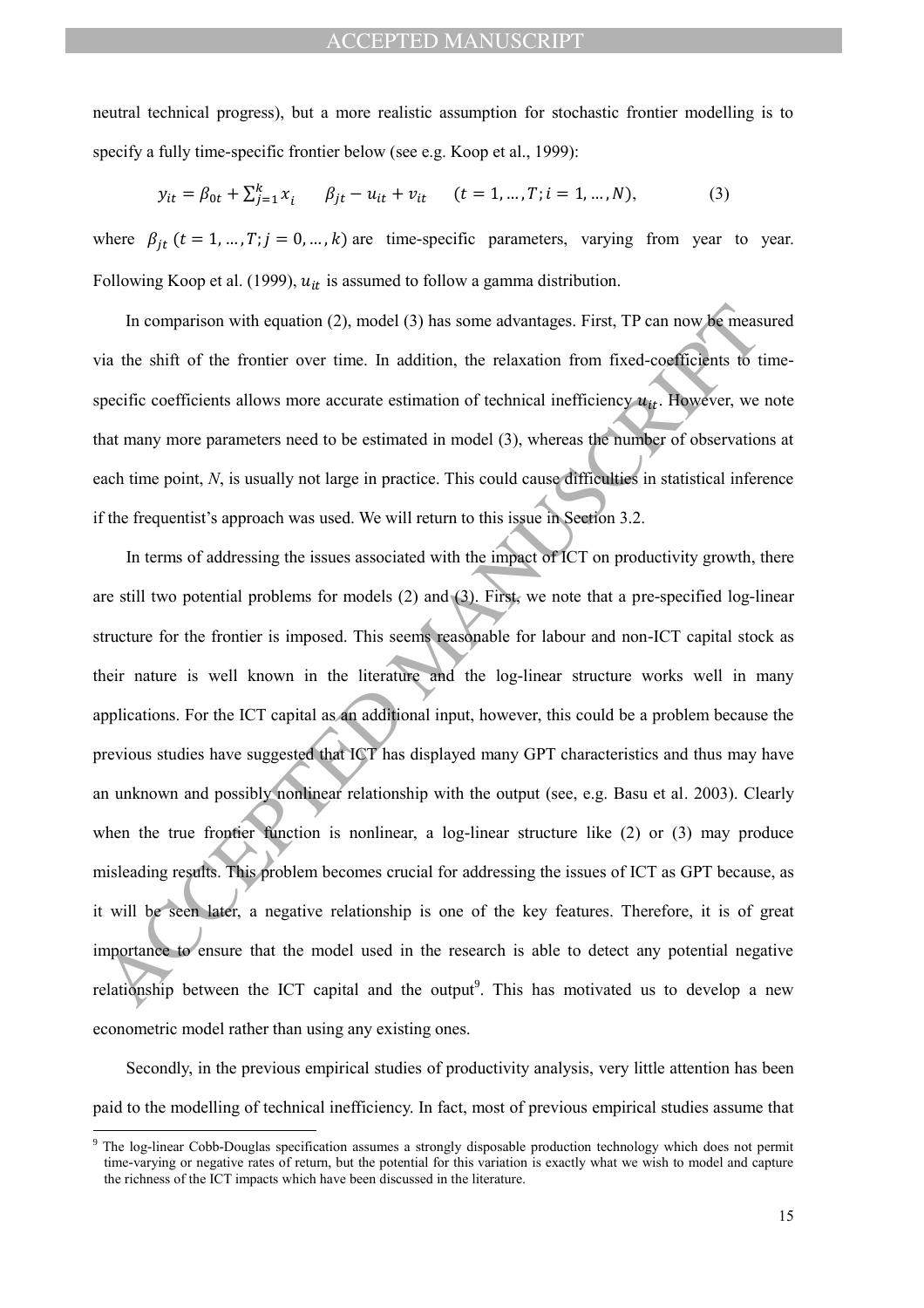technical inefficiency  $u_{it}$  is a non-negative random variable that follows a time-invariant distribution. As a result, the previous studies cannot reflect how technical inefficiency evolves over time and which factors may contribute to the enhancement of technical efficiency. The latter issue is of practical importance because it could provide evidence for the co-invention and re-organization theory which plays a central role in the ICT-related story (Basu et al. 2003). This in turn provides empirical evidence of ICT as GPT.

To address these issues, we have developed a two-level model in this research. At the basic level, a model for the frontier is specified as follows:

$$
y_{it} = \sum_{j=1}^{k} f_{jt}(x_{ijt}) - u_{it} + v_{it} \qquad (t = 1, ..., T; i = 1, ..., N),
$$
 (4)

vidence of ICT as GPT.<br>
To address these issues, we have developed a two-level model in this research. Arthie haster<br>
model for the frontier is specified as follows:<br>  $y_{tt} = \sum_{i=1}^{k} f_{it}(x_{ijt}) - u_{tt} + v_{tt}$   $(t = 1,...,T; i = 1,...,N)$ where the assumption of linear relationship between the output and each of the inputs in model (3) is relaxed by a time-specific nonlinear frontier function,  $f_{jt}$ .  $(t = 1, ..., T; j = 1, ..., k)$ , for which no particular structure is pre-imposed. The advantage of using time-specific non-linear frontier functions is that it allows us to detect and capture (if any) potential negative relationships between the output and the inputs, and thus to partially address the issues of ICT as GPT. It is worth noting that there are a few other empirical studies (such as Ketteni, 2009; Ketteni, et al. 2007) that share the idea that no pre-assumption on the relationship between the output and inputs should be imposed in order to investigate the real impact of that particular input on economic/productivity growth. In this way, the output elasticities of inputs or the like can be either positive or negative over time. In addition, since no particular structure is imposed for the frontier functions, technical inefficiency can be measured much more accurately.

Besides the TP reflected by the shift of the frontier functions, we also wish to understand how the technical (in)efficiency evolves over time. For this end, we introduce  $M$  environmental variables,  $z_{ijt}$   $(j = 1, ..., M)$ , for each production unit *i* at time *t*. The econometric model we use includes a higher level that is an autoregressive model with exogenous inputs (ARX). This higher-level model is used to investigate the dynamics of log of technical inefficiency, and the relationships between log of technical inefficiency and the  $M$  environmental variables:

$$
log u_{it} = \rho log u_{it-1} + \sum_{j=1}^{M} z_{ijt} \gamma_j + \varepsilon_{it} \qquad (t = 2, ..., T; i = 1, ..., N),
$$
 (5)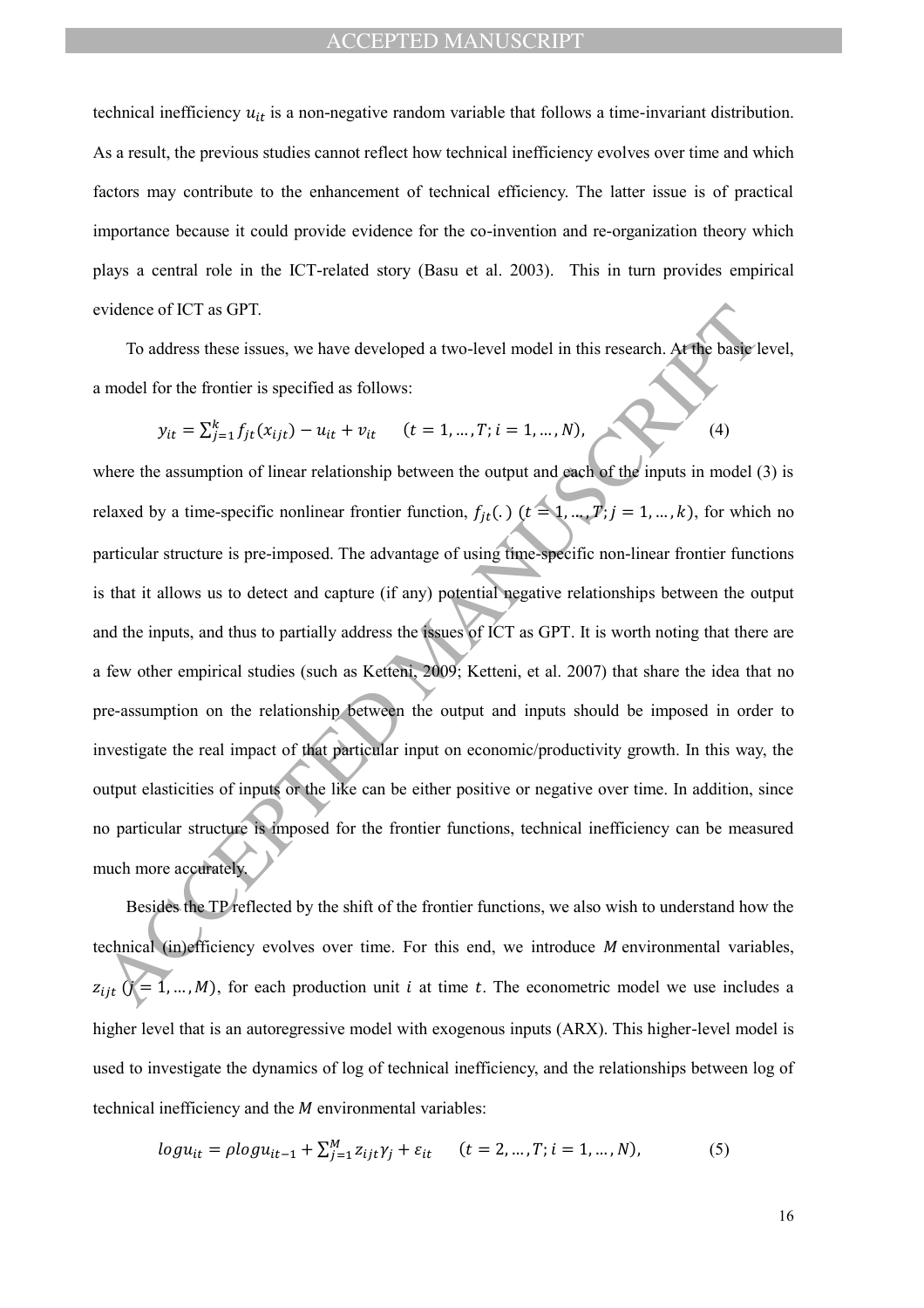and  $logu_{i1} = \sum_{j=1}^{M} z_{ij1} \gamma_{1j} + \varepsilon_{i1}$ . The parameter  $\rho$  in equation (5) reflects the time correlation of technical inefficiency, a measure of persistency of this important variable. The error terms in model (4)-(5),  $v_{it}$  and  $\varepsilon_{it}$ , are assumed to be independent of each other, each having a normal distribution with zero mean and constant variance, i.e.  $v_{it} \sim N(0, \sigma^2)$  and  $\varepsilon_{it} \sim N(0, \omega^2)$  (for  $t \ge 2$ ) and  $\varepsilon_{i1}$  ~ N(0,  $\omega_1^2$ ). Equation (5) also allows technical inefficiency to be related to other environmental variables and hence allows researchers/policymakers to understand the behaviour of efficiency over time and to identify the sources of inefficiency accordingly upon which the relevant policies can be recommended.  $\gamma_j$  ( $j = 1, ..., k$ ) are the corresponding coefficients of the environmental variables. As pointed out by Cardona et al. (2013), this would give clear and direct piece of evidence for the GPT theory.

ariables and hence allows researchers/policy/makers to understand the behaviour of efficiency<br>ine and to identify the sources of inefficiency accordingly upon which the relevant policies ca<br>econmended.  $y_j$  ( $j = 1,...,k$ ) ar In summary, the developed model in this paper, equations (4)-(5), assumes that there are several inputs that may contribute to the actual output of each production unit in a potentially nonlinear manner. In addition, the frontier functions of these inputs are linked via an additive model to characterise the output of interest. The inefficiency defined to be the deviation of the actual output from maximum output is further assumed to depend on its time-lagged value as well as some environment variables. This allows us to assess how the efficiency evolves over time and which factors affect the changes in efficiency.

## *3.2 Statistical inference*

This subsection investigates statistical inference for the two-level model (4)-(5) developed in this paper. Overall, we use a non-parametric statistical method, cubic smoothing splines, to model the nonlinear frontier functions in equation (4) with a Bayesian approach for statistical inference since the model is time-specific and the sample size is relatively small at each time point (only 24 industries included in the empirical study). With the Bayesian approach, we are able to detect any possible negative relationships between the output and inputs, typical for the GPT nature of ICT investment, even if the sample size in each year is small. In contrast, the classical frequentist's approach relies on the asymptotic theory assuming that the sample size approaches positive infinity, which is not the case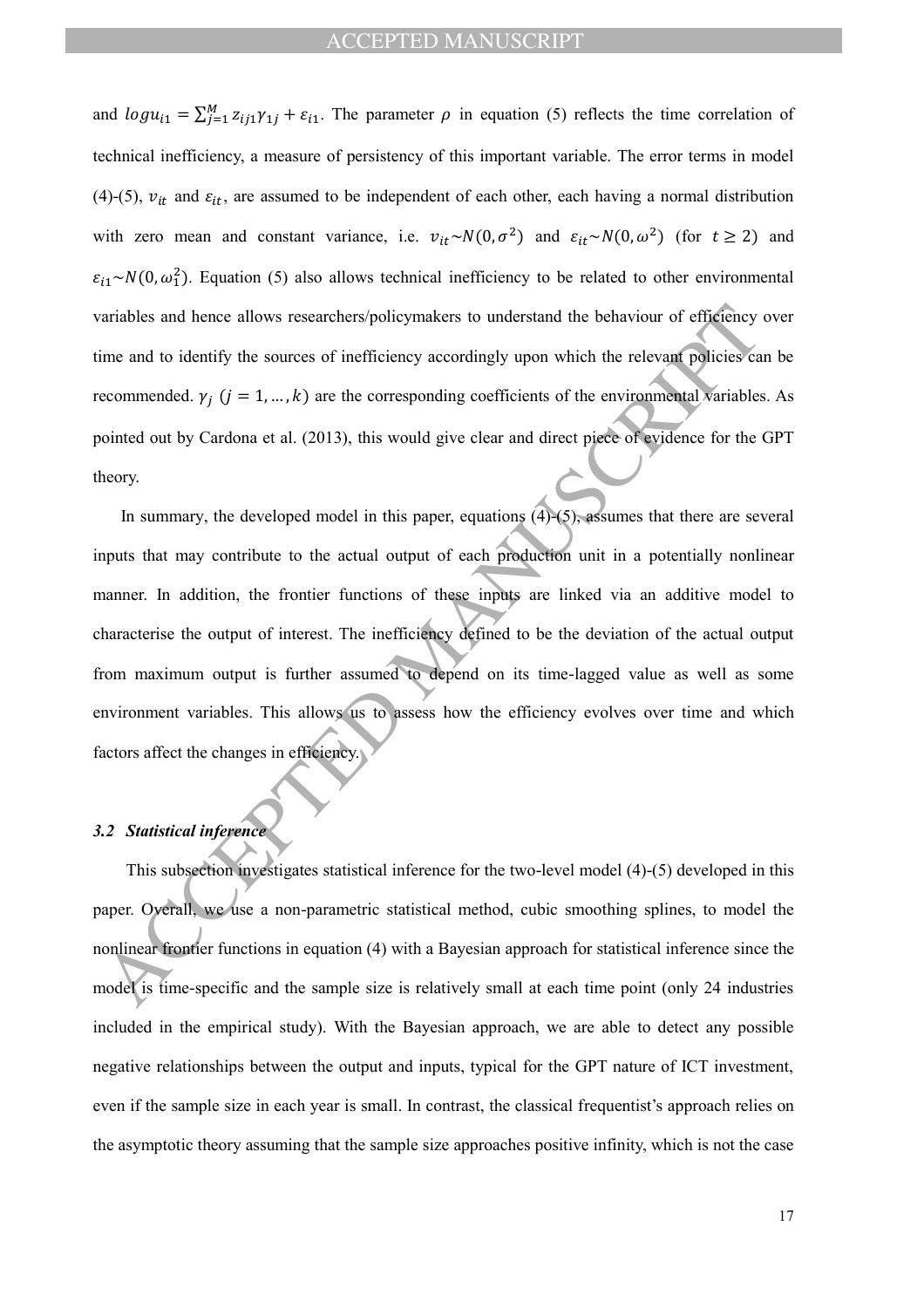for our empirical analysis. Due to the complexity of the model, the statistical inference in this section is challenging.

#### *3.2.1 Modelling frontier functions*

atural cubic splines. An introduction to statistical modelling using cubic splines can be found<br>
Freen and Silverman (1994). Let  $f_K = [f_{ft}(x_{1f}),...,f_{ft}(x_{Nf})]^T$  denote the vector of  $f_{if}$ , bevalue<br>
the observed input vector Each time-specific function  $f_{jt}(.)$  ( $t = 1, ..., T; j = 1, ..., k$ ) in equation (4) is modelled using natural cubic splines. An introduction to statistical modelling using cubic splines can be found in Green and Silverman (1994). Let  $f_{jt} = [f_{jt}(x_{1jt}), ..., f_{jt}(x_{Njt})]^T$  denote the vector of  $f_{jt}$ (.) evaluated at the observed input vector  $\mathbf{x}_{jt} = [x_{1jt}, ..., x_{Njt}]^T$ . In the empirical analysis, the vector  $\mathbf{f}_{jt}$  needs to be estimated using the collected data. On the basis of the estimated vector  $f_{it}$ , the entire nonlinear frontier function  $f_{it}$ .) can be worked out as a smooth curve (see Green and Silverman, 1994).

#### *3.2.2 Likelihood*

In the Bayesian analysis, the output  $y_{it}$  is treated as observable variable, whereas the technical inefficiency  $u_{it}$  is treated as (unobserved) latent variable  $(t=1,...,T; i=1,...N)$ . The complete-data in the analysis includes the measurements on both the output and technical inefficiency. Combining equations (4) and (5), the complete-data likelihood can be worked out as follows:

$$
p(\mathbf{y}, \mathbf{u} \mid \mathbf{X}, \mathbf{Z}) = (2\pi\sigma^2)^{-NT/2} \exp\{-\sum_{t=1}^T \sum_{i=1}^N [y_{it} - \sum_{j=1}^k f_{jt}(x_{ijt}) + u_{it}]^2 / (2\sigma^2)\}
$$
  
×  $(2\pi\omega^2)^{-N(T-1)/2} \exp\{-\sum_{t=2}^T \sum_{i=1}^N [log u_{it} - \sum_{j=1}^k z_{ijt} \gamma_j - \rho log u_{it-1}]^2 / (2\omega^2)\} / u_{it}$   
×  $(2\pi\omega_1^2)^{-N/2} \exp\{-\sum_{i=1}^N [log u_{i1} - \sum_{j=1}^k z_{ij1} \gamma_j]^2 / (2\omega_1^2)\} / u_{i1}$ ,

where **y** includes all  $y_{it}$ ; **u**, **X**, and **Z** are defined similarly, each including  $u_{it}$ ,  $x_{ijt}$  and  $z_{ijt}$ respectively.

### *3.2.3 Prior specification*

In the Bayesian analysis, the prior distribution for vector  $f_{it}$  needs to be specified. We choose the following standard non-informative prior (see, e.g. Hastie and Tibshirani, 1990; Hajargasht, 2004):

$$
\mathbf{f}_{jt} \sim N(0, \mathbf{K}^{-1} \tau_{jt}^2)
$$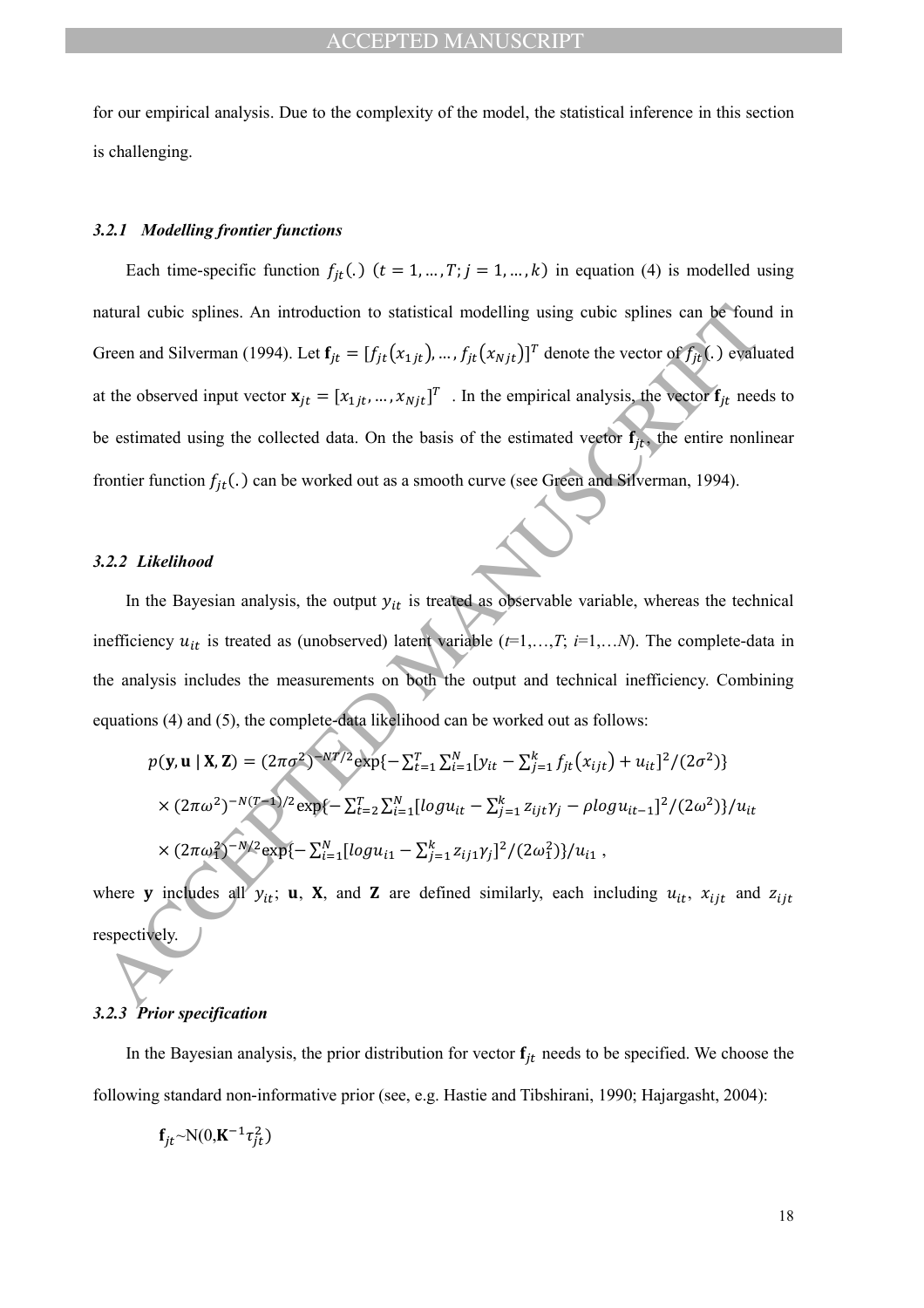where  $\tau_{jt}$  is a hyper-parameter to be estimated. **K** is a given matrix; see Green and Silverman (1994, page 13) for the definition of  $K$ .

Let  $\theta$  denote the vector of all other unknown parameters, including location parameters  $\rho$ ,  $\gamma_j$  and  $\gamma_{1j}$  ( *j*=1,…,*M*), and scale parameters  $\tau_{jt}$ ,  $\sigma$ ,  $\omega$  and  $\omega_1(t=1,...,T; j=1,...k)$ . The prior  $p(\theta)$  for  $\theta$  is specified as a non-informative prior so that the subsequent inference is unaffected by information external to the collected data. For example, the prior for  $\rho$  is specified as  $p(\rho) \propto 1$  and the prior for  $\sigma$ is specified as  $p(\sigma) \propto 1/\sigma$ . The other priors are specified in a similar manner. They are assumed to be independent of each other *a priori*. Hence, the joint prior distribution is  $p(\theta) \prod_{t=1}^{T} \prod_{j=1}^{k} p(f_j)$ .

#### *3.2.4 The posterior distribution*

Applying Bayes's rule to pool the information contained in the likelihood and the joint prior distribution yields the following complete-data posterior distribution:

 $q(\theta, \mathbf{f}_{jt}, \text{for all } j \text{ and } t \mid \mathbf{y}, \mathbf{u}, \mathbf{X}, \mathbf{Z}) \propto p(\mathbf{y}, \mathbf{u} \mid \mathbf{X}, \mathbf{Z}) p(\theta) \prod_{t=1}^T \prod_{j=1}^k p(\mathbf{f}_{jt})$ .

External to the collected data. For example, the prior for  $\rho$  is specified as  $p(\rho) \propto 1$  and the prior for specified as  $p(\sigma) \propto 1/\sigma$ . The other priors are specified in a similar manner. They are assumed in the imdepen In theory all required information for statistical inference for the frontier function  $f_{jt}(.)$  ( $t =$  $1, ..., T; j = 1, ..., k$ ) and parameter vector  $\theta$  is contained in the above posterior. For the problem considered in this paper, however, it is not analytically tractable so we have to use a numerical approach to extracting the relevant information about them. This is discussed in the next subsection.

### *3.2.5 Markov chain Monte Carlo simulation*

On the basis of the above complete-data posterior distribution, statistical inference can be drawn using the Markov chain Monte Carlo method. The algorithm used in this research is mainly based on the data augmentation method developed in Tsionas (2006). Specifically, the posterior distribution is simulated in the empirical analysis using an iterative procedure that consists of two alternating steps:

- (i) Posterior-step: for given values of the latent variable  $u_{it}$  ( $t=1,...,T$ ;  $i=1,...N$ ), simulate the frontier functions  $f_{jt}$  ( $t=1,...,T; j=1,...k$ ), and the parameter vector  $\theta$ ;
- (ii) Imputation-step: for the given frontier functions  $f_{jt}$  ( $t=1,...,T; j=1,...k$ ), and the parameter vector  $\theta$ , simulate the values of the latent variable  $u_{it}$  ( $t=1,...,T$ ;  $i=1,...N$ ).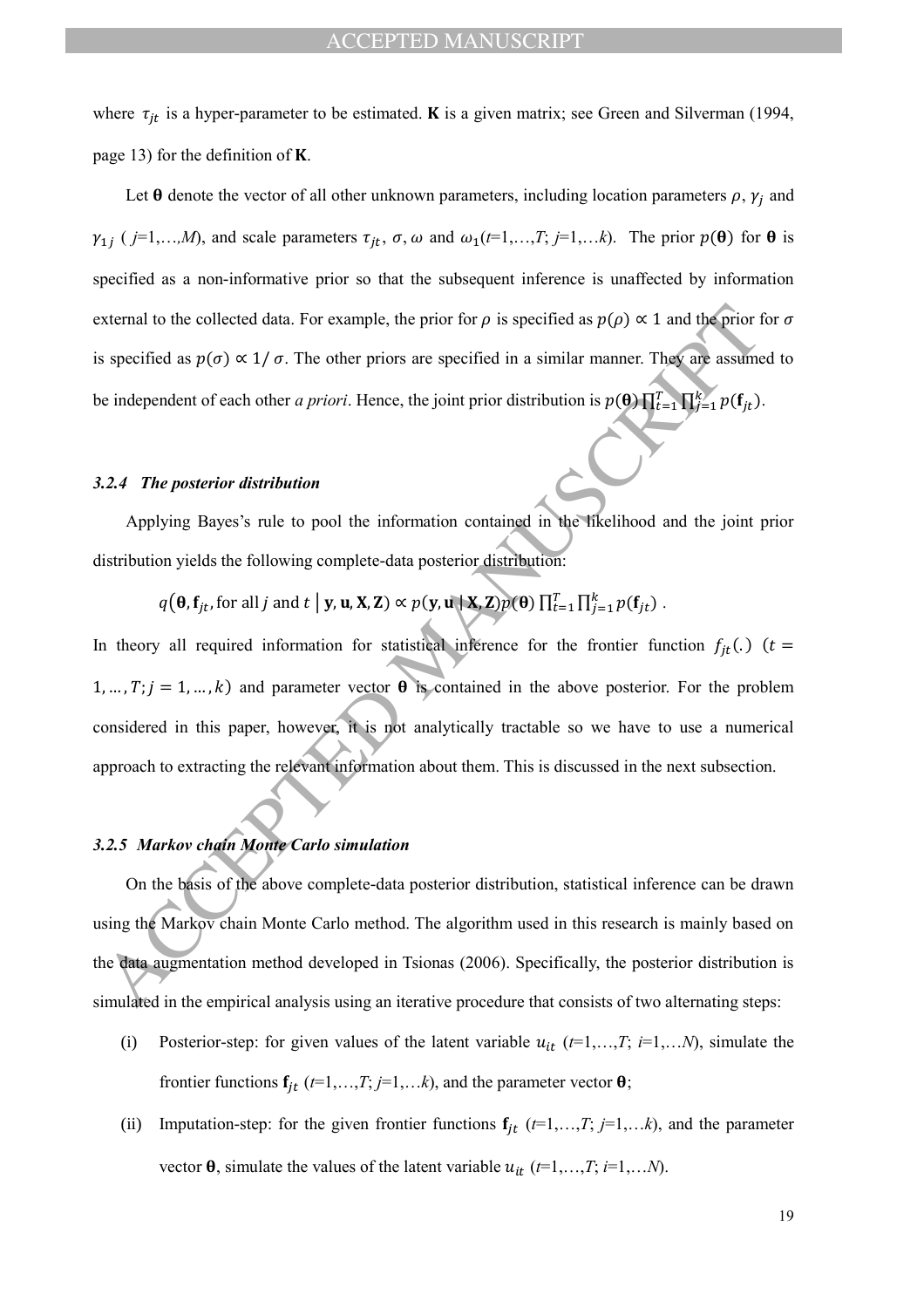For Imputation-step, we can use the Metropolis-Hastings algorithm to simulate the values for the latent variable  $u_{it}$  ( $t=1,...,T$ ;  $i=1,...N$ ). On the other hand, it can be shown by some algebra that the conditional posterior distributions of  $f_{jt}$  and each of the location parameters in vector  $\theta$  are normal, and the conditional posterior distribution of each scale parameter is an inverse gamma distribution. Hence, the Gibbs sampling method can be used for the Posterior-step.

To check the convergence of the MCMC simulation, we followed a commonly used method in statistics and econometrics by checking the R-value during the process of iterations; see Gelman, et al. (2014) for details. The number of iterations in the simulation of the empirical analysis was set as 20,000, where the first 10,000 iterations were treated as burn-in period and all the draws were discarded. The reported results were based on the remaining 10,000 draws. The estimated parameters were taken as the corresponding posterior means, and the performances of the estimates were measured by the posterior standard deviations.

#### **4 Data and main findings**

#### *4.1 Data*

 $\overline{a}$ 

To check the convergence of the MCMC simulation, we followed a commonly used meth<br>tatistics and econometrics by checking the R-value during the process of iterations; see Gelman,<br>2014) for details. The number of iteration The empirical analysis for the estimation and decomposition of TFP is based on the EU-KLEMS database<sup>10</sup>. The EU-KLEMS database is the result of a research project performed by a consortium of 14 European institutions, funded by the European Commission. The database contains observations on output (Gross Output and Value-Added) and input (Capital – decomposed into ICT and non-ICT related capital, Labour – decomposed into high-, medium- and low-skilled labour, Energy, Materials, and Services) for 27 EU member countries, plus the US and Japan. Data are disaggregated at NACE Rev. 1 classification level. A distinguishing feature of the EU-KLEMS database is that a single method of estimation of capital, both ICT and non-ICT related, is used.

The raw data series used in this paper are value added, real gross fixed capital stocks of ICT and non-ICT assets, total hours worked by persons engaged, highly skilled labour shares in total hours and software shares in ICT assets. The sample consists of a balanced panel of annual time-series data for

 $10$  A detailed description of the dataset is provided in O'Mahony et al. (2009) and Timmer et al. (2007).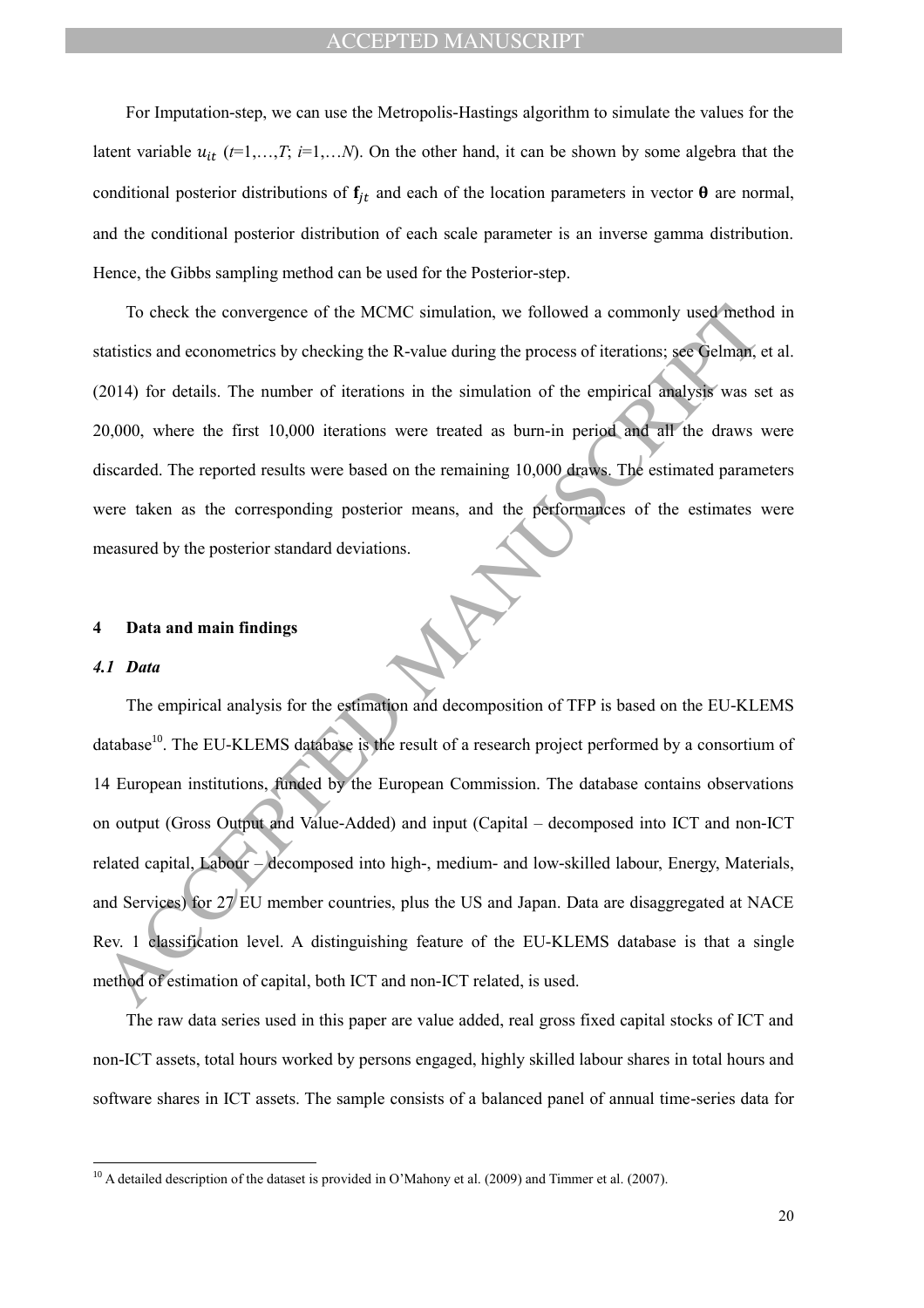24 ICT-using industries<sup>11</sup> over the period 1977-2005 in the US. The reason for using data from 1977 onwards is that computers played a limited role in ICT-usage before 1977 and ignorance of data before 1977 should have no or neglectable effect on the conclusions. A summary of descriptive statistics is tabulated in Table 1 for the sample used in this paper.

### (Table 1 is here)

## *4.2 Main findings*

 $\overline{a}$ 

(Table 1 is here)<br>
(Table 1 is here)<br>
(Table 1 is here)<br>
The frontier approach to decomposing the productivity growth in a macro-seconomic context<br>
emponents due to efficiency change and rechnical change provides a platfo The frontier approach to decomposing the productivity growth in a macro-economic context into components due to efficiency change and technical change provides a platform for a straightforward and simple economic interpretation for output growth: (a) a country/industry/firm can be less efficient in the use of inputs therefore operates within the frontier, and "catches up" to the frontier over time represented as efficiency gains; and (b) the frontier itself can shift over time indicating technical progress. Consequently, different policy inferences can be drawn from different sources of variation in productivity growth as a high rate of TP can coexist with deteriorating technical efficiency whilst relatively low rates of TP can also coexist with improving technical efficiency. Bearing this mind we will focus on the estimation of the underlying production frontier and the analyses of both direct and indirect role of ICT investment on productivity with an aim to addressing the following questions:

- Is the ICT-centred story still the right explanation for the resurgence in productivity growth in the US over the time period of 1977-2005?
- Does the adoption of ICT-knowledge require organizational change or the like as suggested by the ICT-related story?

The answers to these two research questions will provide us a better understanding about the role that ICT plays in economic growth and hence evidence of ICT as GPT.

We start the exposition with some commonly used frontier models, and then relax the unrealistic assumptions step by step. Potential problems/difficulties of those restrictive models when analysing ICT and economic growth will be analysed so as to compare with results obtained from our proposed

 $11$  The 24 industries and their corresponding SIC classification can be found in Appendix.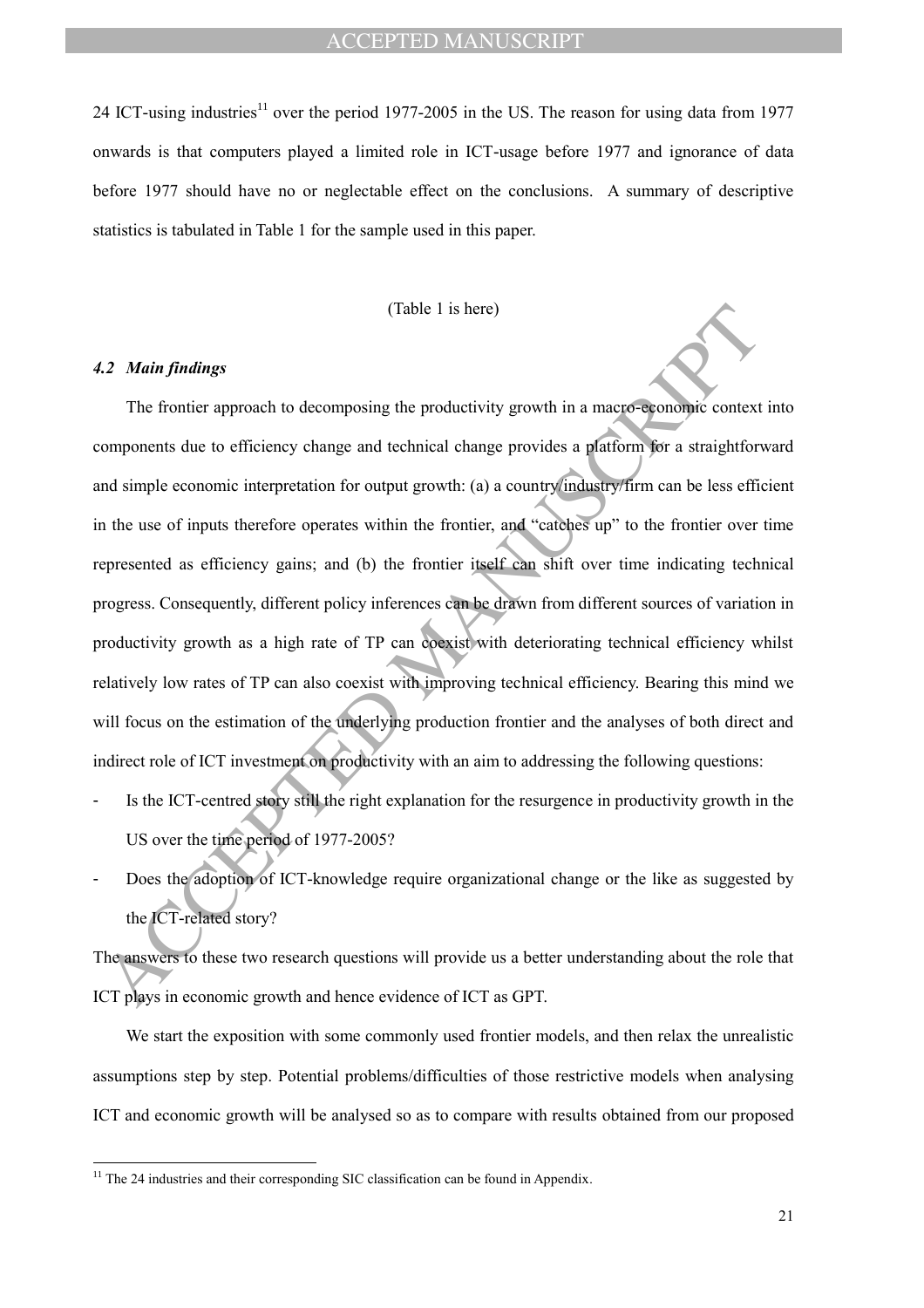two-level frontier model. As it will be seen later this section, we find that ICT does contribute to the productivity but not in the usual manner: (i) the positive (but lagged) effect of ICT on TP is found due to GPT nature of ICT; and (ii) the positive effect of ICT on TEC over time suggests that a significant component of the ICT value is its ability to enable complementary organizational investments and the firm/production-unit's ability to absorb the embodied new-technology.

### *4.2.1 Estimation of stochastic production frontier*

 $\overline{a}$ 

For the problem of ICT productivity, the ideal output  $f(x_{it}; \beta)$  is characterized by a technological transformation process in which the technological advance is viewed as a result of ICT production in the ICT-producing sectors. In this paper we consider three inputs in particular,  $x_{i1t}$ ,  $x_{i2t}$ and  $x_{i3t}$ , defined to be the natural logarithms of non-ICT capital stock, ICT capital stock and labour in period  $t$  in industry  $i$ . The corresponding output  $y_{it}$  is taken as the natural logarithm of value added.

We first start our exposition with the results estimated from the model assuming a time-invariant log-linear production function, i.e. equation (2), as shown in Table 2.

# (Table 2 is here)

Consideration of stochastic production frontier<br>
For the problem of ICT productivity, the ideal output  $f(x_{tt}; \beta)$  is characterized the<br>
cenhological transformation process in which the technological divance is viewed as a It can be seen from Table 2 that the estimated output elasticities of inputs are all positive and significant, with the value of 0.18, 0.16 and 0.60 for output elasticities of non-ICT capital, ICT capital and labour, respectively. The results are generally in line with many previous studies obtained using a log-linear production function. For instance, Dewan and Kraemer (2000), using an inter-country Cobb-Douglas function relating IT and non-IT inputs to GDP outputs for 36 countries over the period 1985-1993, found that IT investments contribute to improvement in the national productivity of the developed countries<sup>12</sup>. Their corresponding output elasticities were 0.160, 0.057 and 0.823, respectively. The estimated output elasticity of the non-ICT capital of 0.160 in Dewan and Kraemer (2000) is similar to ours of 0.18 in Table 2. However, their estimated output elasticity of ICT capital

 $12$  But the returns from IT capital investments are not statistically significant for the developing countries in Dewan and Kraemer (2000).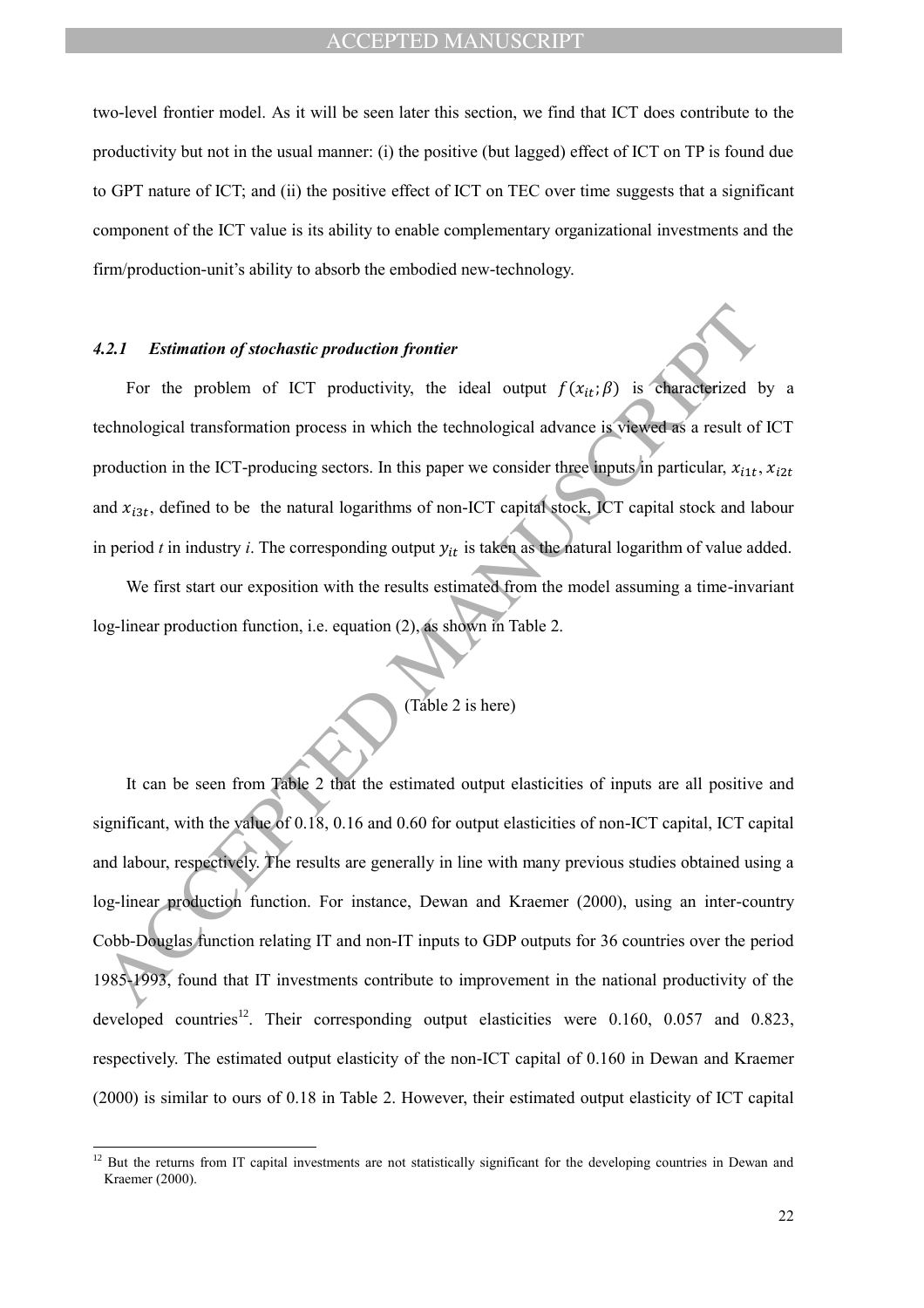of 0.057 was relatively low and the output elasticity of labour was relatively high. Presumably this was due to the fact that their estimate was the results averaged over a number of countries, whereas the results displayed in Table 2 are for the US only. We also note that McGuckin and Stiroh (2002) undertook a study at industry level for the US and they obtained an estimate of 0.17 for the elasticity of ICT capital which was close to our result of 0.16.

However, as mentioned earlier, the time-invariant linear model (2) can be misleading for a relatively long span of time as it implicitly assumes that the frontier is fixed over time. To take this into account, we used a time-specific log-linear production frontier, e.g. equation (3), to analyse the data. The results are displayed in Table 3.

# (Table 3 is here)

However, as mentioned earlier, the time-invariant linear model (2) can be misleading that<br>including the distinctively long span of time as it implicitly assumes that the frontier is fixed over time. To take<br>the account, we The analysis using a time-specific log-linear production frontier (3) exhibits some interesting findings that cannot be seen in the previous analysis. First, Table 3 shows that the elasticity of non-ICT capital remains more or less the same level over the whole time period. Meanwhile, there was a decreasing tendency for the elasticity of labour over this time period: it decreased from the level of 0.70 in the late 1970s to the level of 0.40 in the early 2000s. On the one hand, results from Table 3 clearly provide evidence that ICT capital is an additional type of capital that can provide a significant contribution to growth. On the other hand, it is also worth noting that the elasticity of ICT capital has exhibited a different and interesting pattern: it decreased from the level of 0.20 in the late 1970s to a relatively low level of 0.15 in the mid of 1980s, and then came back again in 1989. Since then, it has been rapidly increasing.

Hence, it seems that the evidence for the ICT investments from year 1989 onwards is in favour of the ICT-centred story, reflecting the substantial and increasing contributions of the ICT investments to the economic growth. However, the performance of the ICT-capital in the mid of 1980s still puzzled us. Technically, we conjectured that this could be the consequence that an inappropriate log-linear relationship was pre-imposed onto the frontier structure between the output and ICT-capital as an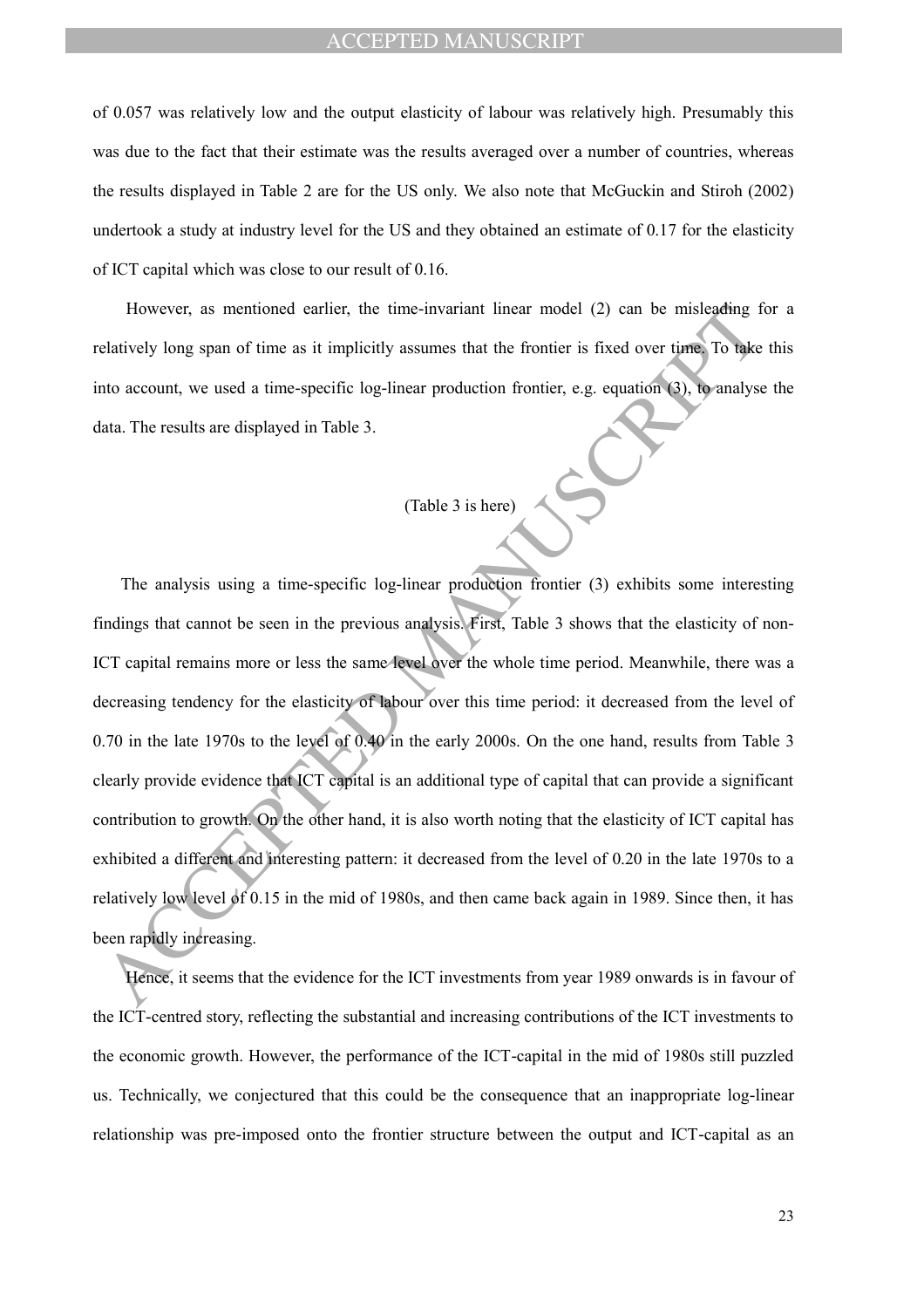input in model (3), which led to an inaccurate measurement of the output elasticity<sup>13</sup>.

This motivates us to move to non-parametric time-specific frontier structure as specified in equation (4), where  $f_{1t}(.)$ ,  $f_{2t}(.)$ , and  $f_{3t}(.)$  are the frontier functions associated with the natural logarithms of non-ICT capital, ICT capital and labour respectively. Note that here the relationship between the output and the ICT-capital as an additional input was estimated without pre-assuming any particular functional form for the underlying production technology. In doing so, we can achieve two objectives simultaneously: (a) to obtain the real impact of ICT capital on economic/productivity growth; and (b) to have a more accurate estimate of technical inefficiency.

The two-level model, equations (4) and (5), was used to fit the data in the analysis and the resulting frontier functions are displayed in Figures 2-4.

articular functional form for the underlying production technology. In doing so, we can achieve<br>bijectives simultaneously: (a) to obtain the real impact of ICT capital on economic product<br>growth, and (b) to have a more ac We first focus on frontier functions  $f_{2t}$ . associated with the log ICT capital. The frontier functions  $f_{2t}$ (.) at the beginning and at the end of the time span under investigation (i.e. years 1977 and 2005), as well as for years 1985 and 1987, are displayed in Figure 2, where for each graph the horizontal axis displays log ICT capital and the vertical axis displays the corresponding normalized return. Note that the estimated  $f_{2t}$ . has been normalized to have a zero mean due to the issue of identifiability that is common to all additive models. Overall, there is evidence showing that ICT capital is an additional type of capital which can provide a significant contribution to growth over the period of 1977 to 2005.

#### (Figure 2 is here)

In addition, we have found that the shapes of the frontier functions  $f_{2t}$ . ) during years of 1977 to 1983 and during years of 1991 to 2005 are all similar: they are strictly increasing and close to a straight-line; see, for example, the upper left and lower right graphs of Figure 2 for the frontier function  $f_{2t}$ .) with  $t=1977$  and  $t=2005$  respectively. The most surprising feature that we have found,

 $\overline{a}$ 

<sup>&</sup>lt;sup>13</sup> The effect of mis-specification of frontier structure has been seen in the literature. For example, Costa and Markellos (1997) found that the so-called "congested area" with a negative slope between inputs and outputs in the London underground from 1970 to 1994 in terms of fleet size and workers (inputs) and millions of train kilometres per year covered by fleet (outputs). Baker (2001), in educational production function analysis, had also found that traditional restrictive specifications fail to capture potential non-linear effects of school resources.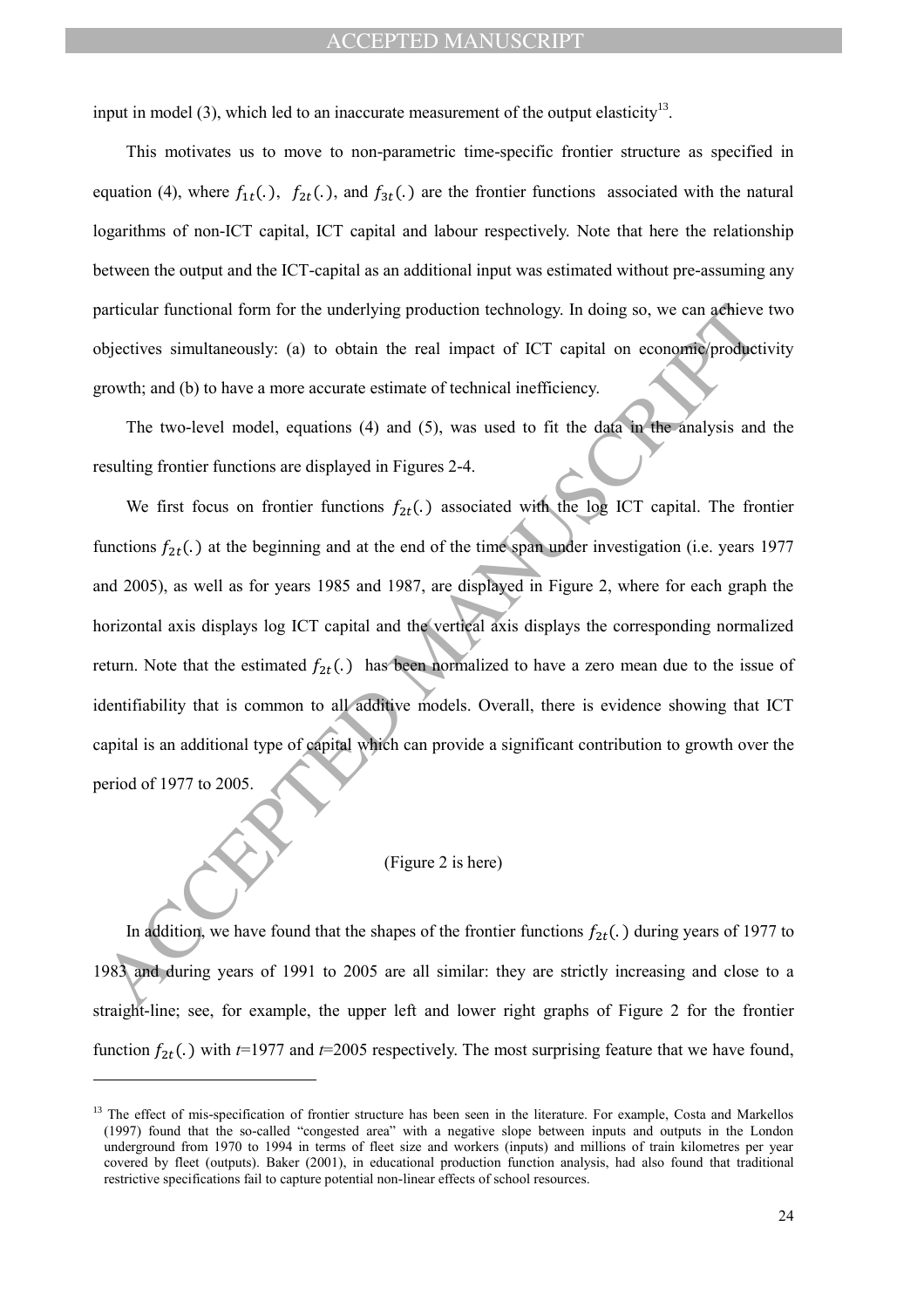however, is that in the mid-1980s, in particular the years from 1984 to 1987, the frontier functions exhibit a J-shape; see for example, the upper right and lower left graphs of the estimated frontier functions  $f_{2t}$ .) for  $t=1985$  and 1987 respectively. This suggests negative elasticity of ICT capital within some certain range of ICT capital input, i.e. the increment of ICT capital was associated with a decrease of the output. This, to some extent, provides some evidence to support the GPT hypothesis that initially the ICT capital had a negative relationship with productivity.

The results in Figure 2 also provide a satisfactory explanation for the pattern in Table 2 obtained using a linear model (3), where before and after the period of mid-1980s the output elasticity of ICT input maintained an increasing trend, whereas the period of mid-1980s seemed to be an anomaly and the output elasticity was much lower. Figure 2 suggests that the lower output elasticity in the mid-1980s was due to the rare nature of ICT as an input: the frontier function of ICT was nonlinear during this certain time period within a certain range of input range.

hat initially the ICT capital had a negative relationship with productivity.<br>The results in Figure 2 also provide a satisfactory explanation for the pattern in Fable 2 obta<br>sing a linear model (3), where before and after t Although the results in Figure 2 seem to be unexpected to some extents, they are consistent with previous studies like Ketteni et al. (2007) and Ketteni (2009) which have shown that ICT capital has a nonlinear effect on economic and productivity growth. What we also observe from Figure 2 is that prior to the mid/late-1980s, it seems that a 'normal' positive relationship between the output and the input was maintained, indicating that a higher level of the ICT capital led to a higher level of the output. The abnormal relationship exhibited in the mid/late-1980s returned to the norm in the early of 1990s.

It is natural to raise a question whether it is the application of non-parametric model that led to the negative relationship of ICT capital in the transition period in the US. We argue that if this were true, then the return of all three inputs in our model would be likely affected. Annual returns of non-ICT and labour displayed in Figures 3-4 show that the returns of the two traditional inputs remained positive and 'normal' as expected. This suggests that the negative relationship of ICT capital in the transition period is unlikely to be due to the use of a non-parametric model.

(Figure 3 and Figure 4 are here)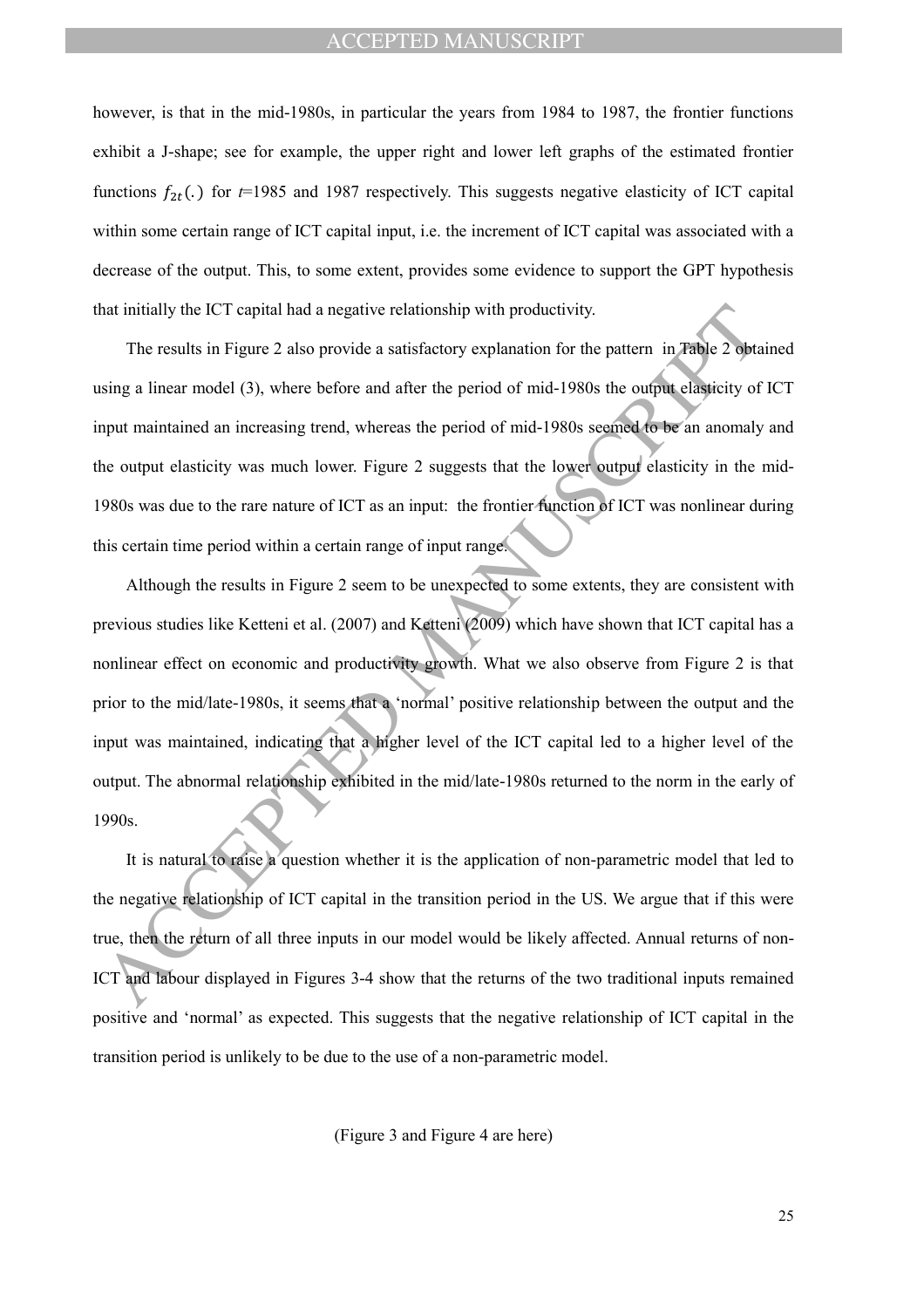#### *4.2.2 Technical inefficiency*

 $\overline{a}$ 

In general, the component of technical inefficiency  $u_{it}$  represents the effects of the events/factors attributable to the production-unit, such as absorptive capacity, poor management decisions, ineffective communication, worker fatigue, machine obsolescence, and others, on which the production-unit can make efforts to improve. Recent literature has shown that ICT displays many GPT characteristics<sup>14</sup> and it can be produced in ICT-producing sectors and be dispersed to other sectors of the economy, improving and becoming cheaper over time and facilitating the creation of new goods, services and modes of operation. In this regard, any improvement in inefficiency can be treated as the productivity enhancement in ICT-using sectors due to the spread-over of the general technology produced in ICT-producing sectors.

than<br>acteristies<sup>14</sup> and it can be produced in ICT-producing sectors and be dispersed to other sector<br>are eeconomy, improving and hecoming cheaper over time and facilitating the creation of new,<br>gervices and modes of opera According to Cardona et al. (2013), despite the fact that TFP regressions provide the clearest and most direct piece of evidence for the GPT theory, the difficulties of undertaking TFP regressions have also been pointed out in the literature because: (a) TFP is highly prone to mis-measurement; and (b) organizational or other forms of intangible capital are usually not measured. As discussed in section 3.1, the traditional growth accounting approach does not consider a number of specific factors influencing growth including adjustment costs, variable factor utilization, deviations from perfect competition and constant returns to scale, management expertise or intangibles that are omitted from official data accounts (Oliner et al., 2008). TFP in the traditional growth accounting approach is simply measured as the total residual in the equation. Given the possible consequence that the TFP would be mis-measured when any of these important factors were not included into the equation, we consider a regression model of technical efficiency against some environmental variables as proxies of organizational or other forms of intangible capital in this paper. This is technically possible because the frontier functions in this research are specified in a nonparametric manner without enforcing any particular structure and hence technical efficiency can be estimated more accurately. In doing so, the total residual in the traditional growth accounting approach is broken down into individual components that are related to the proxies of organizational or other forms of intangible capital, plus a

<sup>&</sup>lt;sup>14</sup> To name a few, Bresnahan and Trajtenberg 1995; Basu et al. 2003; Carlaw and Lipsey 2006; Carlaw and Oxley 2008; etc. Cardona et al. (2013) provides an excellent review on the connection of ICT and productivity from GPT perspective.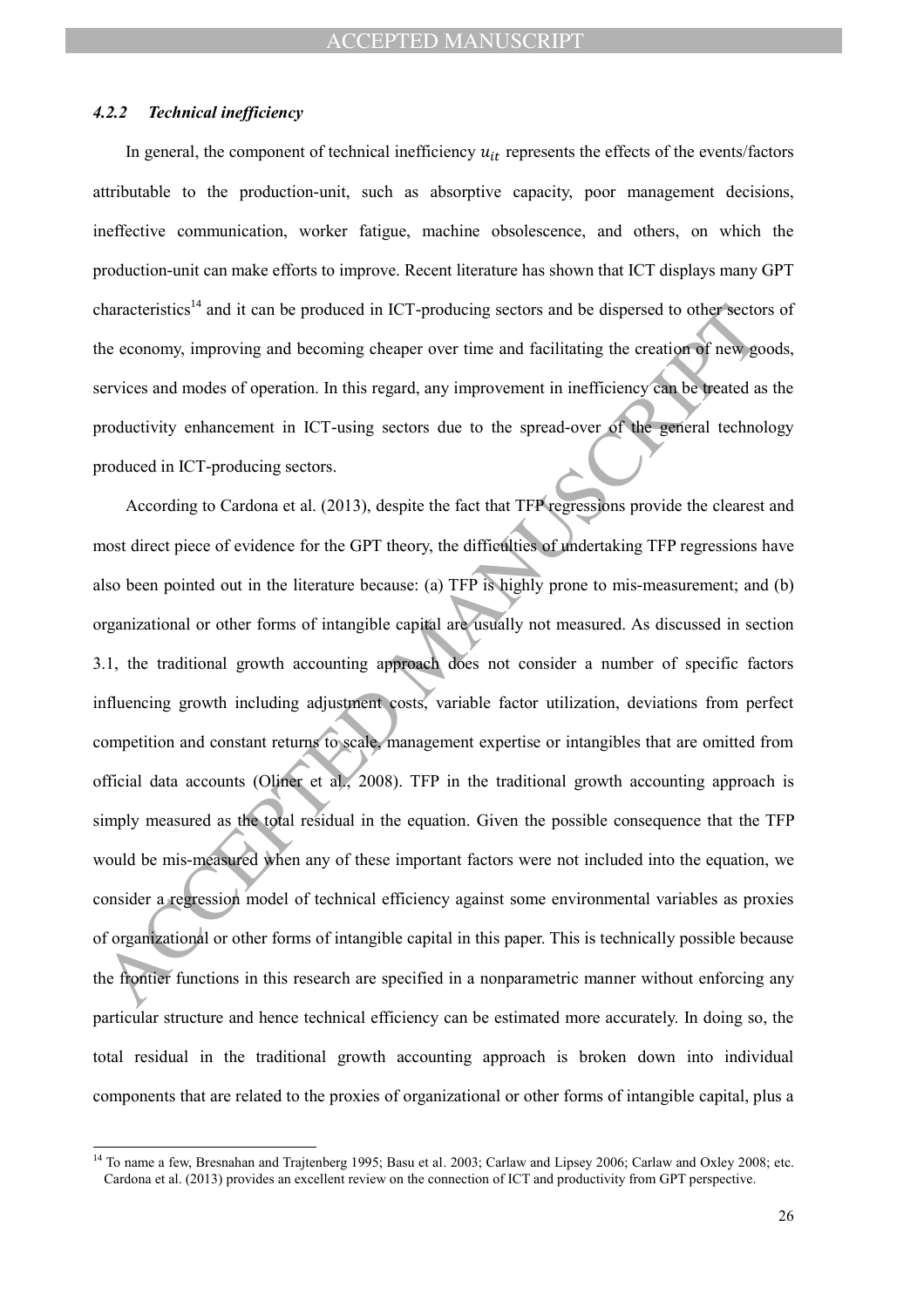noise term.

We now consider the details of modelling of inefficiency change in the process of catch-up with an aim to investigating: (a) how technical inefficiency evolved over time; and (b) which factors contributed to the enhancement of technical efficiency. For this end, the evolution of technical inefficiency is linked to the persistency of inefficiency and two exogenous environmental factors software investment and skilled labour, surrogated for ICT infrastructure and the adoptive capacity, respectively. The estimates of the higher level of the two-level model, equation (5), are displayed in table 4.

# (Table 4 is here)

of the intersteement and skilled labour, surrogated for ICT infrastructure and the adoptive capacapactively. The estimates of the higher level of the two-level model, equation (5), are displayed able 4.<br>
(Table 4 is here) It can be seen that the estimate of parameter  $\rho$  that characterizes the persistency of technical inefficiency, is 0.44. It is significant and thus should not be ignored. According to the rule of "survival of the fittest", firms cannot survive in the long term unless they are technically efficient. However, if technical inefficiency was due to factors that were under the influence of firms themselves but the factors could not be adjusted without costs, then the improvement of efficiency necessarily depends on the cost of adjustment, and a persistent technical inefficiency may appear if such costs are high (Tsionas, 2006). As specified in equation (5), the persistence of the level of inefficiency was captured by  $\rho$  with its values ranging from 0 to 1. Clearly, a coefficient close to 1 indicates that the inefficiency is highly persistent due to high adjustment costs, and therefore there might have little room for the effect of exogenous environmental variables to step in; and vice versa.

With respect to the factors that contributed to the reduction of technical inefficiency, Table 4 shows that both the skilled labour share and software share are negatively related to technical inefficiency, i.e. positively contribute to efficiency improvement in general. The coefficient of the software share is significant at the 5% level, suggesting that the software share played a crucial role in the process of catch-up and efficiency enhancing. However, the coefficient of the skilled labour share, although having an appropriate negative sign, is not significant. One possible reason for this might be that the inappropriate proxy has been chosen – highly-skilled labour is not necessarily equivalent to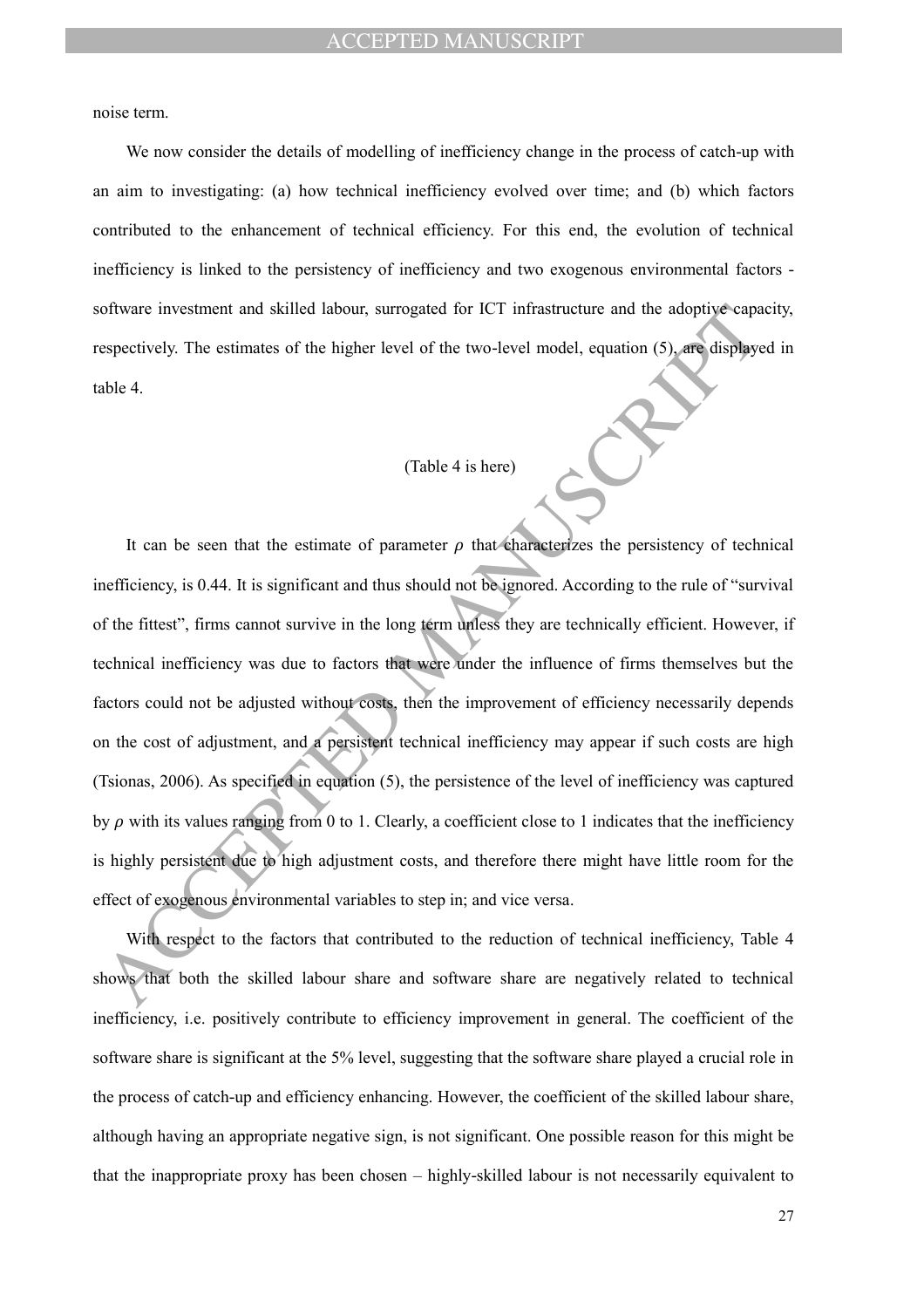IT-related staff in reality<sup>15</sup>.

Before concluding this section, we note that according to the GPT theory, a different level of technical inefficiency, before and after the transition period, is expected. In the Bayesian analysis carried out in this research, the hypothesis that *average level of technical inefficiency was higher prior to year 1988 than that in the post 1989 era* was tested and supported at the 5% significant level, hence reinforcing the theory of the catch-up process via reorganization.

#### *4.3 Robustness check*

 $\overline{a}$ 

einforcing the theory of the catch-up process via reorganization.<br>
A.3 **Robustness check**<br>
The empirical analysis in the previous section was based on the US productivity data due are 1977-2005. It is of interest to under The empirical analysis in the previous section was based on the US productivity data during years 1977-2005. It is of interest to undertake a robustness check and investigate if the results still hold when we choose a different time period. For this end, we chose the period of 1977-1991 (that includes the transition time period of interest) for robustness analysis and removed the data in the remaining years. The same model, i.e. equations (4)-(5), was used. Overall, the results, as displayed in Figure 5 and Table 5, show similar patterns that we observed earlier, which are summarized as follows:

- (a) for the ICT-capital, the frontier functions from years 1984 to 1987 in Figure 5 exhibited a Jshape. This is similar to what were shown in the previous analysis (Figure 2):
- (b) for both the non-ICT capital and labour, the results in the robustness analysis (not shown here) suggest that the returns of the two traditional inputs remained positive and 'normal' as expected, which is similar to what were shown in the previous analysis, Figures 3 and 4;
- (c) the results for technical inefficiency in the robustness analysis, as displayed in Table 5, are also in line with what we have seen in Table 4: technical inefficiency exhibited a strong autocorrelation and was negatively affected by software share.

#### (Figure 5 is here)

<sup>&</sup>lt;sup>15</sup> We agree with one reviewer's comment that the insignificant effect of skilled labour has caused some problems in interpreting the results in Table 4. Unfortunately, within the EU-KLEMS database, we were unable to find any useful proxy for reorganization issues at the aggregate (industry) level. This issue can probably be better addressed at a firm-level analysis with a different (firm-level) database.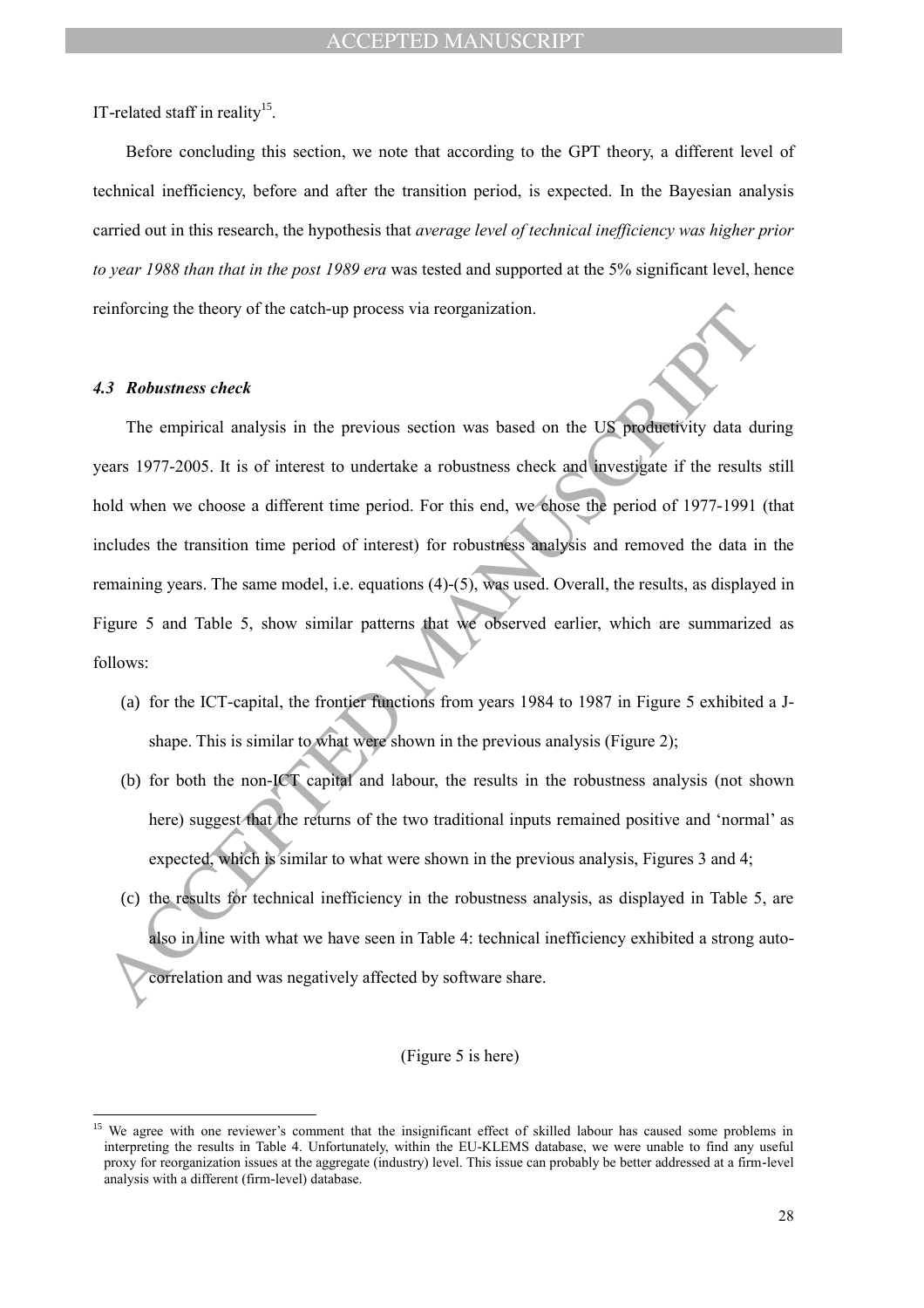(Table 5 is here)

#### **5. Discussion**

In this research we aim to gain a deeper understanding about the interplay of the different facets of ICT. In particular, we wish to answer the following questions: (1) Of the two existing theories, ICT-centred story and ICT-related story, which theory reveals the truth in the US case? In other words, to what extent the ICT productivity can be attributed to the resurgence growth? (2) What is the role played by organizational complements, through which ICT affects productivity growth? Clearly, addressing these research issues will provide empirical evidence against or in favour of the GPT theory. What we will do now is to look into these issues from an aggregate economic level by bringing all the pieces together.

# *5.1 Is ICT a new type of GPT?*

CT-centred story and ICT-related story, which theory reveals the truth in the US case<sup>s</sup>-In cords, to what extent the ICT productivity can be attributed to the resurgence growth? (2) Whight of the correlation of the corre By definition, if ICT were viewed as a new GPT, it should have the features of "pervasiveness, technological dynamism and innovation complementarities" (Bresnahan and Trajtenberg, 1995; Cardona et al. 2013). In other words, within ICT-using industries productivity gains from ICT should be observed not only through capital deepening and substitution of inputs of different marginal products but also spillovers across firms/industries occurred through better use of the embodied new technology. Previous literature has investigated these two channels separately, but failed to empirically identify and separate the combined effects and therefore no direct empirical evidence to show that a possible time lag exists. In this end, it is possible that combined ICT productivity effects might be "lagged" over some period of time due to the potential mismatches between the facilitating structure and new technology, and positive ICT productivity effects can only be materialized when the complementaries reached a critical mass of diffusion and experience. Overall, our empirical findings lend support to the view that ICT is a special capital input and are generally in line with the ICT-GPT hypothesis proposed by Carlaw and Lipsey (2006).

After obtaining Figure 2 that shows a J-curve relationship during 1984-1987, we would like to ask what happened during this transition period. The J-curve indicates initial negative relationship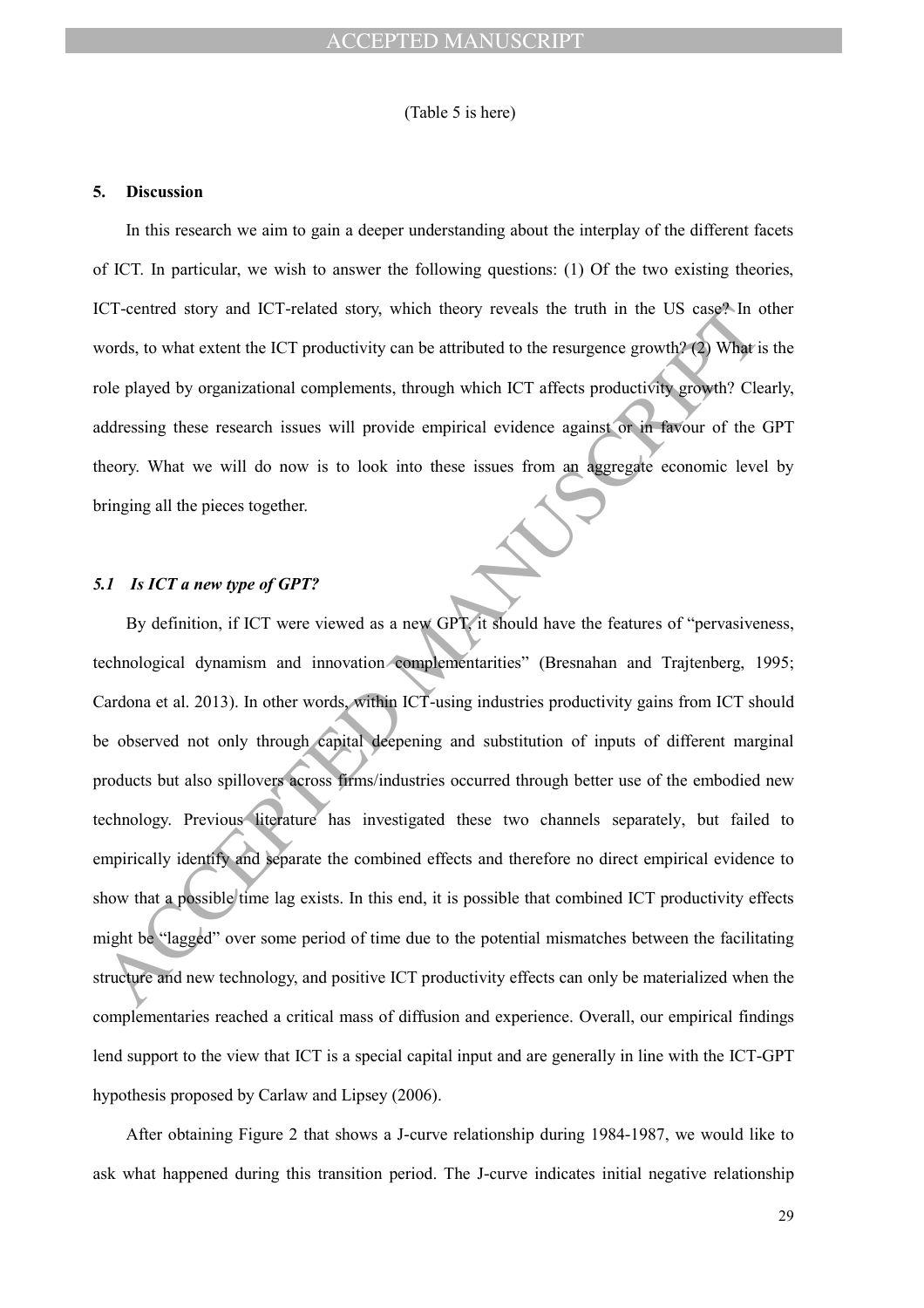between the productivity and the ICT, when the ICT investment was at a relatively low level. That is to say, these high-tech investments were initially counter-productive – they did not provide any visible jump in terms of productivity gains; rather, they had a negative influence on the country/industry's productivity. This can be the case if a country/industry undergoes vigorous reorganizational changes and infrastructure-building before the payoffs from ICT investment were seen<sup>16</sup>; it could also have occurred during some adoptability periods of new ICT investment or even due to inappropriate management of the investment (Basu and Wei, 1998). As a result, a new technology (like ICT) will have an impact on growth that will not be immediately positive but initially cause productivity slowdown, during which period necessary redesigns of physical capital, re-skilling of human capital and changes in the organizational technology of firms, etc. are required following the introduction of a transforming GPT for a time. The variation could even dip and last for a couple of years, as evidenced in Figure 2. Applying our two-level stochastic frontier model, we are able to detect this subtle and interesting structure of the ICT productivity effects.

een<sup>19</sup>; it could also have occurred during some adoptability periods of new ICT investment or tue to inappropriate management of the investment (Basu and Wei, 1998). As a result, at the technology (like ICT) will have an Similar findings can be found in the literature although different methodologies are employed. For instance, Hornstein and Krusell (1996) also argued that the coexistence between an increase in technological change due to ICT investment and productivity slowdown might be related to changes in new forms of organization at plant level which are required to obtain the full benefits from ICT, given that average knowledge goes down because relatively more resources are allocated to the new capital. This line of research has been followed by Pakko (2002) and Basu et al. (2001, 2003), arguing that changes in the growth rate of technological progress may not affect productivity contemporaneously, but with a (arbitrary) lag, and factor adjustments implied by technological progress can explain the contemporaneous differences between productivity growth and technological change. All these studies interpreted their findings as indication of the GPT nature of ICT.

The empirical evidence shown in Figure 2 also indicates that this transition period with a negative relationship turned out to be worthwhile: the real productivity slowdown will be turned

 $\overline{a}$ 

 $16$  A synthetic survey from Kiley (2001) provides an excellent support for this argument. Specifically, many of them view the adoption of ICT as a technological revolution with substantial short-run negative effects until the new equipment has been completely adapted. In this end, the transition dynamics from a change in technological progress leads to a slowdown in capital accumulation and thus in productivity during the transition period.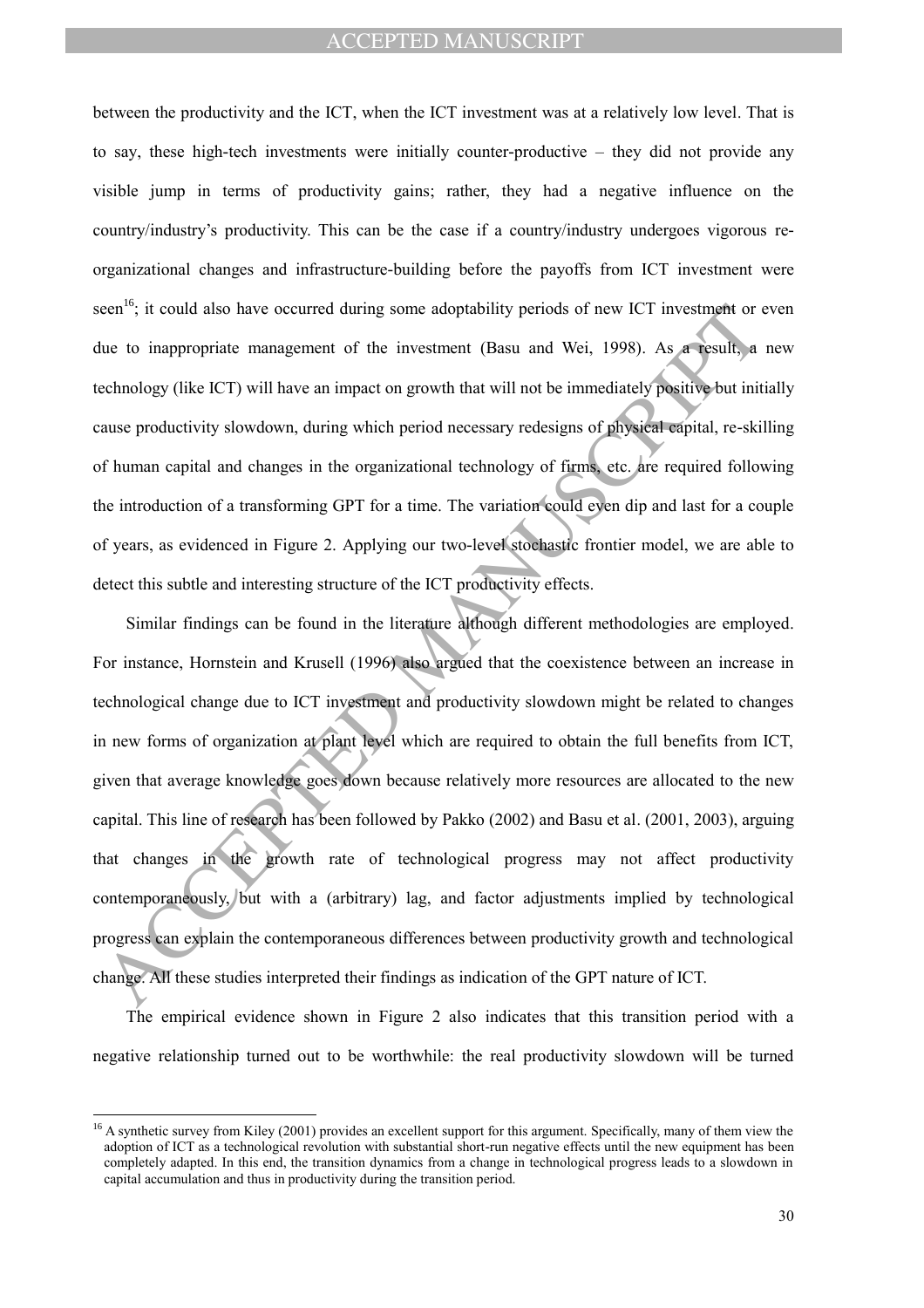epending on the extent to which the amount of the ICT investment is treated as a low, mediutigh level in the organization. At a certain level of ICT investment, ICT stock may be eigen pair about than with ordinary capital. around and a significant payoff could be delivered over a longer time period when complementary investments were built up and pooled. For instance, the redesign of job practices, the training that workers received, and the realignment of work scope and structure served to bring in a sustained period of high returns. In other words, the relationship of substitutability or complementarity between the inputs varies from one pair of the three inputs (ICT, non-ICT and labour) considered to another, depending on the extent to which the amount of the ICT investment is treated as a low, medium or high level in the organization. At a certain level of ICT investment, ICT stock may better pair with labour than with ordinary capital. Lin and Shao  $(2006)^{17}$  found that using ICT capital to replace ordinary capital or ordinary labour or spending more on ICT investments does *not* necessarily mean more technically (productively) efficient production. However, when looking at the more detailed level, they further showed that non-ICT capital, ICT capital and labour are not pair-wise substitutable. In particular, non-ICT capital and ICT are complementary at the high level of ICT investments while they are substitutable at both the low and medium levels of ICT investment. This finding is also generally consistent with Appropriate Technology Theory proposed by Basu and Wei (1998), i.e. some delayed time frame was needed for the ICT-led development policy to yield returns in the form of significant payoff and improvement. This is because it takes time for ICT usage to be efficiently assimilated into the work force and production lines as the technology matures and the introduction of the GPT ultimately rejuvenates growth before there is a long term productivity benefit. This issue will be further investigated when we address the effect of ICT infrastructure on inefficiency in Section 5.2.

Finally, it is worth noting that the productivity slowdown observed in our J-shaped frontier can also be explained in a wider context in economic literature by use of the "learning-by-doing" concept<sup>18</sup>. Based on the notion of investment-specific technological change, Hornstein and Krusell (1996) hypothesized that once the capital-embodied technological had taken placed, aroused probably by the introduction of new and more powerful computer and/or the invention of more efficient means of telecommunication, a given learning period was generally required during which labour

 $\overline{a}$ 

<sup>&</sup>lt;sup>17</sup> Equipped with the constant elasticity of substitution stochastic production frontier model.

<sup>&</sup>lt;sup>18</sup> We thank one of the reviewers for offering us with this alternative explanation, and the conceptual hypothesis of "learningby-doing" has been empirically tested in industries in a broader literature in the productivity slowdown, for example, Benkard (2000) and Ohashi (2005).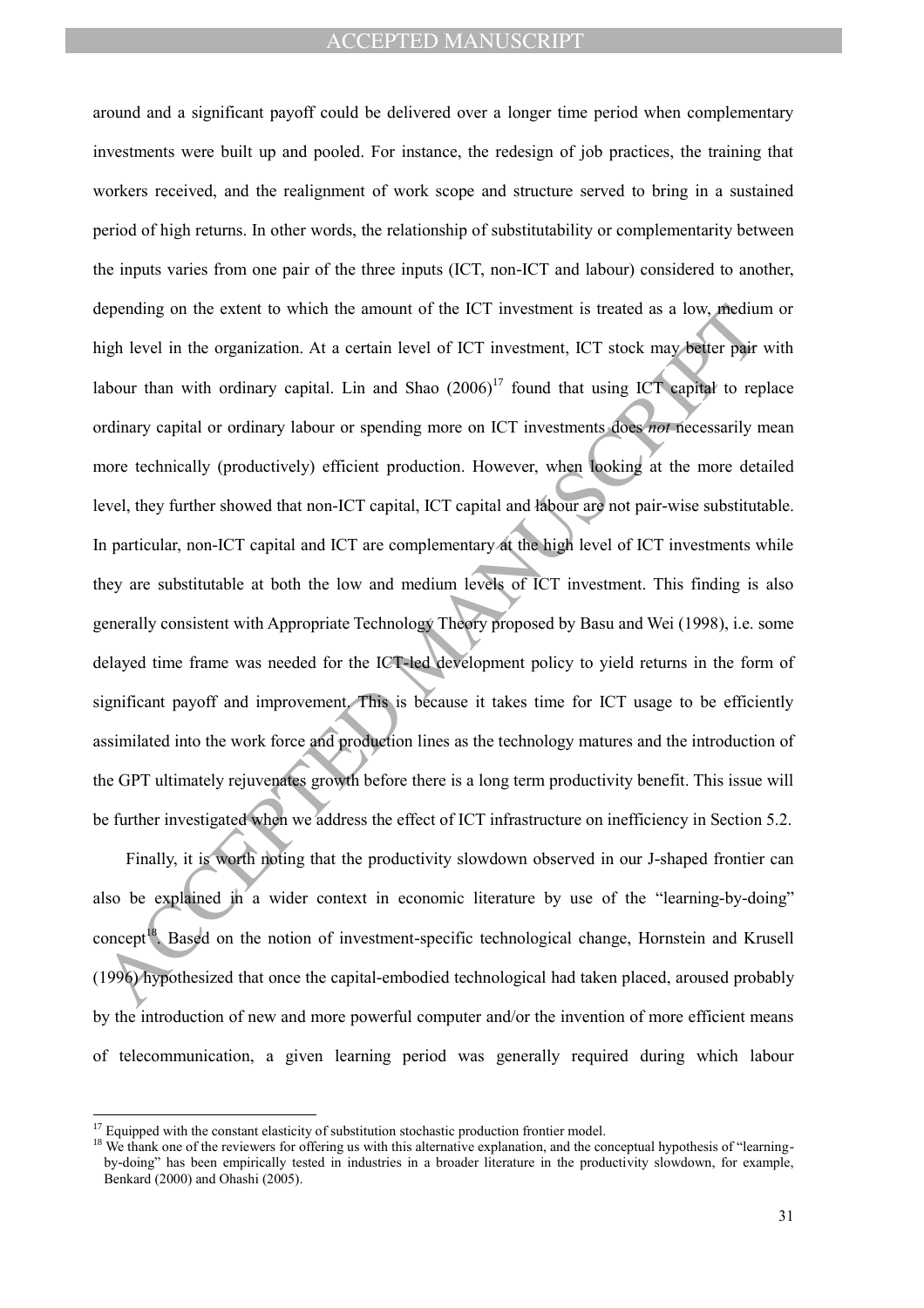productivity could ultimately be lower than before. Our findings of the positive but lagged effect of ICT on TP is generally line with this proposition. We further note from Figure 2 that it was those industries with lower ICT capital that had productivity problems in the transition time period. This indicates that the productivity problems might be partially attributed to the fact that insufficient ICT inputs were made in those industries and ICT productivity could not be materialized until it reached a critical point. Further research on this issue, ideally at the firm level, needs to be done on this issue.

### *5.2 The role of "catch-up"*

ritical point. Further research on this issue, ideally at the firm level, needs to be done on this issue.<br>
AZ The role of "catch-up"<br>
The GPT theory and the successive studies viewing ICT as a new GPT suggested that<br>
rega The GPT theory and the successive studies viewing ICT as a new GPT suggested that the negative relationship between the productivity and the ICT during the transition period may be due to a process of reorganization associated with ICT investment, the process of which might happen over the so-called "lagged" period (David 1990; Basu et al. 2003). On the one hand, organizational complements, such as new business processes, new managerial skills and new organizational designs, should be major ICT contributors to productivity growth since one important channel for ICT to affect productivity growth is through its effect on the efficiency of operating methods and working practice. In this regard, firms/industries that adopt organizational restructuring and work practices should achieve a higher level of efficiency, and then a larger contribution of ICT to productivity growth than those that fail to combine ICT investment with appropriate organizational changes. On the other hand, due to "lagged" period, the speed of reorganization for industries using ICT is crucial for policymakers. This can be attributable to two factors: ICT infrastructure and the capability of organization adjustment to digest these ICT investments. (In)efficiency changes, which represent the catch up towards the maximum production potential, are therefore introduced in our framework as a proxy for this speed of reorganization.

The results displayed in Table 4 clearly indicate that the US ICT-using industries were able to adjust organization with moderate costs to digest ICT investment. This finding is generally in line with those previous studies (for example, Brynjolfsson et al. 2002) arguing that certain amount of complementary costs associated with ICT investment are required to accomplish a reorganization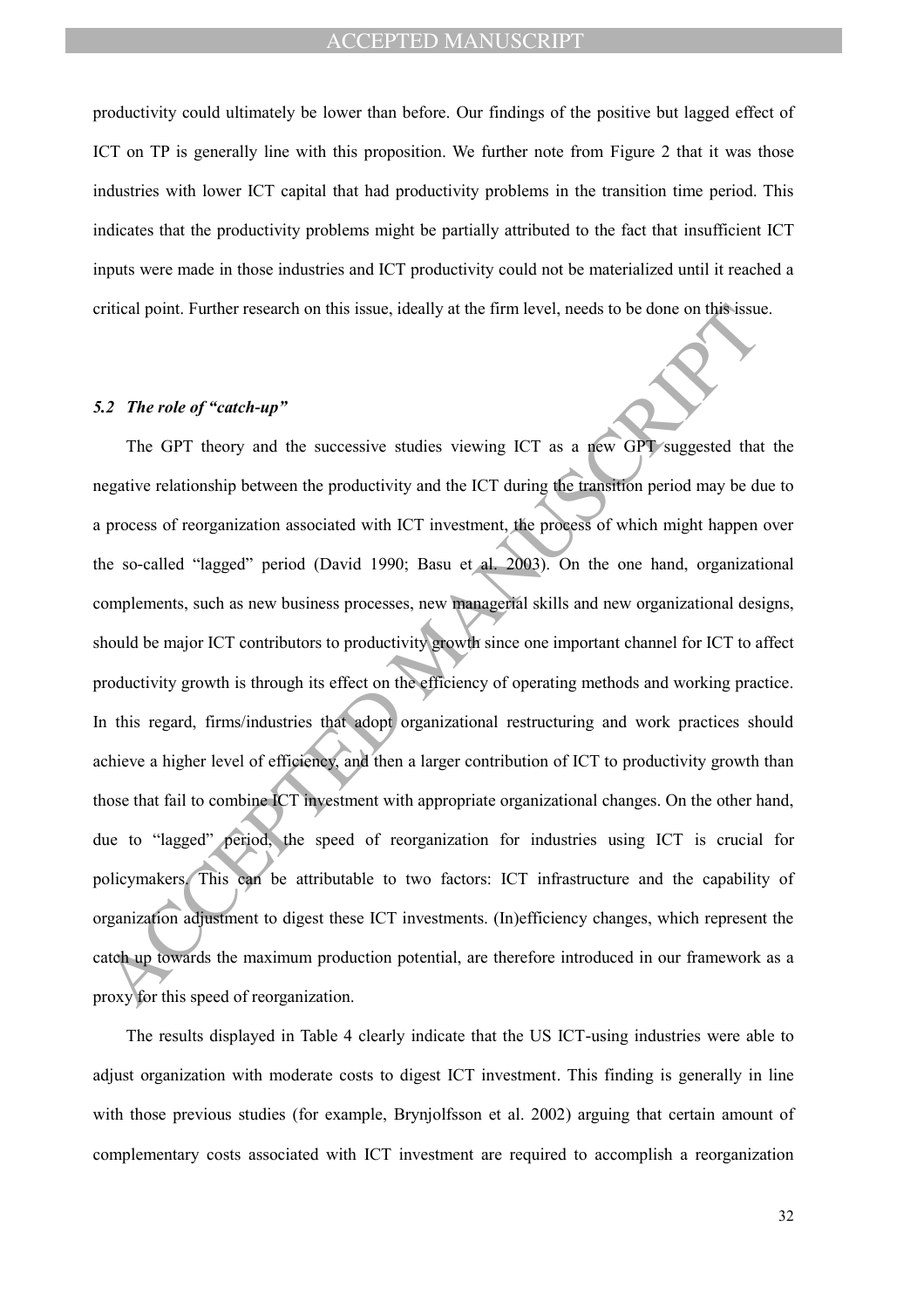process for the potential benefits of the ICT investment being materialized. Basu et al. (2003) further refers these costs as a type of intangible organizational capital.

frms in ICT-using industries, which is closely linked with the software itself. For instance-enterpresent experience planning, material requirement planning, database management systems and equivalence experience planning, Existing literature, however, revealed mixed findings with regard to the effect of ICT investment in general, and software investment in particular, on efficiency change. The "organizational computing" was very important for the reduction in both the transaction and management cost for firms in ICT-using industries, which is closely linked with the software itself. For instance, enterprise resource planning, material requirement planning, database management systems and customer resource management were widely used by all sectors of the entire economy. Thus, a high software share in the total ICT infrastructure investment is expected to increase efficiency due to the reduction in relevant costs from the managerial and cost-effectiveness perspective. Moreover, software share can also increase the demand for skilled labour and thus increase efficiency as well (Stiroh, 1998). Some researchers, however, argued that IT spending in general did not necessarily improve production efficiency (Lin and Shao, 2006; Lin 2009). We believe that one possible reason for these mixed findings in the previous studies on the efficiency is because the technical efficiency was less likely to be accurately measured when a parametric log-linear frontier such as a Cobb-Douglas was used in the analysis.

Our findings on the positive relationships between high-skilled labour / software share and efficiency improvement are in line with ICT-led development policy that made consistent efforts to provide the necessary infrastructure and an ICT-friendly business environment. Then a significant payoff can be expected to deliver over a longer time period when complementary investments were built up and pooled.

In summary, TFP is highly prone to mis-measurement and organizational or other forms of intangible capital are not measured and therefore not all inputs are observed correctly; it is therefore extremely difficult to find direct evidence to support the GPT theory via the TFP (or its components such as technical efficiency) regressions against these environmental variables (Cardona et al. 2013). In our empirical analysis, we have established an empirical relationship between technical efficiency and two proxies of these intangible variables, thanks to the development of a two-level econometric model, which shed light on the notion of ICT being a GPT.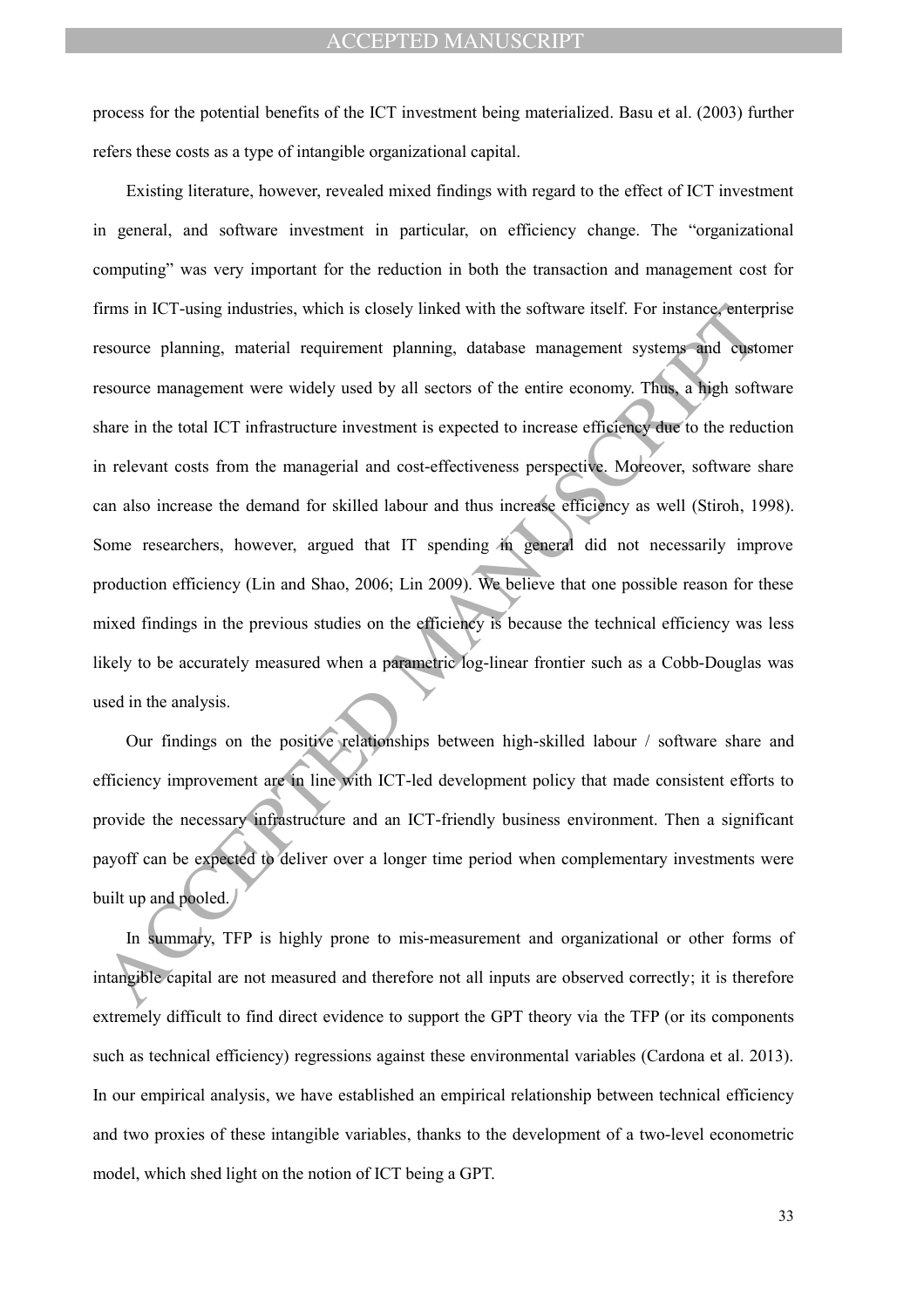#### **6. Conclusions**

Productivity, a key determinant of a nation's wealth and competitiveness in a global market, is of central interest to economists and policy makers - it reflects how effectively inputs, such as labour and capital, are utilized in production process and how effectively are transformed into outputs. While productivity is easy to define, i.e. the amount of outputs produced per unit of inputs, it is notoriously difficult to measure, especially in the modern economy. On the other hand, an associated question here is: where does productivity growth come from? While the greatest increase in productivity has proved to be associated with a particular class of technologies, like the steam engine and electricity setting off a chain of innovation before the 1900s, the question in  $21<sup>st</sup>$  century is whether ICT in general and computers in particular holds a similar promise in the New Economy.

roductivity is easy to define, i.e. the amount of outputs produced per unit of inputs, it is protorion<br>tificult to measure, especially in the modern economy. On the other hand, an associated que-<br>ere is: where does product A voluminous literature has provided abundant evidence on the positive effects of ICT on the structure of economies and the macroeconomic strength in the US can be attributed to rapid productivity growth and be further linked particularly to ICT investment which rose at a rate nearly double that of the preceding years (Jones, 2002 and Jorgenson et al. 2003, etc.). However, many questions surrounding the role of ICT in productivity growth remain unresolved. In particular, a surprising amount of disagreement exists concerning the possible multi-facets of the ICT productivity and the mechanism/channels through which ICT affects productivity growth.

To address these research gaps, this research has focused on: (i) the disentanglement of the sources of ICT-driven productivity growth that have remained puzzling in the previous literature; (ii) the investigation of the channels through which ICT affects productivity growth, both directly and indirectly. By bring all the distinct dimensions of the ICT productivity together into a single unified framework, the two-level stochastic frontier model developed in this paper provides us with an opportunity to gain insights into these issues for the US over the period 1977-2005. On the one hand, the basic-level of the model on the frontier functions estimated via the smoothing spline method enables us to detect the subtle and interesting structure of the ICT frontier function that the existing studies would be unable to discover via the usual frontier structure (e.g. linearity or log-linearity). This has been used to address the issue of direct contribution of ICT to productivity in this paper. On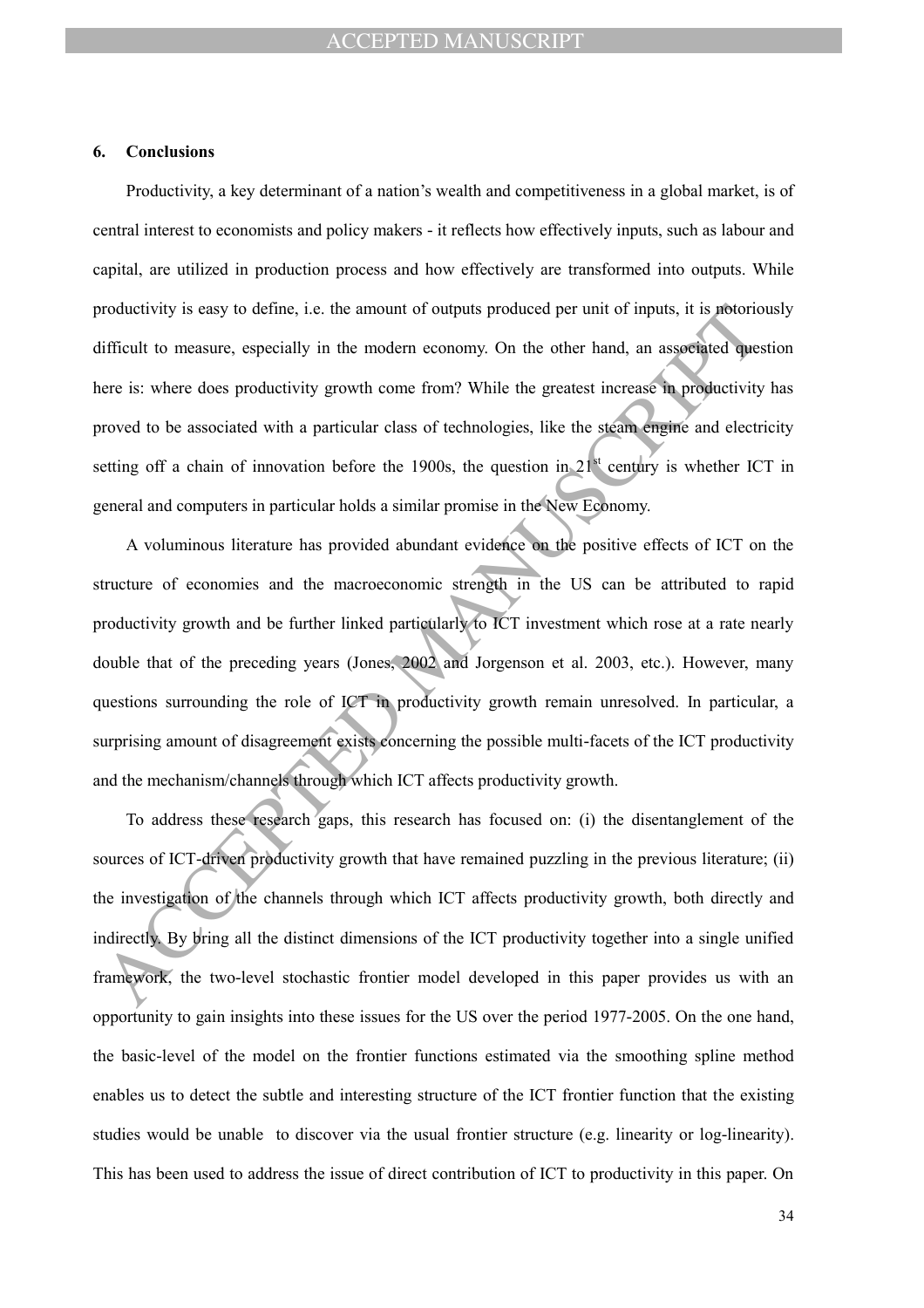the other hand, based on the more accurately measured inefficiencies, a dynamic equation at the higher level of the developed model is used to investigate how technical inefficiency evolves over time during the time period of interest, and how the inefficiency interacts with the ICT-related factors. This enables us to explore the indirect impact of ICT on productivity.

actor. Like the normal factors, ICT capital positively contributes to productivity growth phroughout<br>sual way in capital decpening and the input substitution due to more efficient use of mousts. Whence, unlike the normal f Our empirical analysis has provided further evidence that ICT capital is a "special" production factor. Like the normal factors, ICT capital positively contributes to productivity growth through the usual way in capital deepening and the input substitution due to more efficient use of inputs. What is more, unlike the normal factors, ICT is strongly linked to innovation and spillovers, reflected by a negative relationship between the output and the log ICT capital over a certain period of time, e.g. 1984-1987 in the US, possibly due to a potential mismatch between the facilitating structure and embodied technology. In comparison with the previous studies, this paper has contributed to the literature because it has accurately measured the time span of the transition period in the US, estimated the magnitude of the negative impact on the output from the input of ICT capital, and thus provided more solid empirical evidence to support the GPT nature of ICT investment.

In terms of technical efficiency component of productivity growth, our empirical analysis has provided evidence from an aggregate economic level that the proportion of technical efficiency improvement attributed to organizational transformation and production-unit's capacity to learn from the embodied new technology has persistently been enhanced throughout the whole time span of the research. Here, the software share of aggregate ICT investment and highly skilled labour played an important role in the enhancement of efficiency over time. This in turn provides some insights to the observed puzzle that the adoption of ICT-knowledge does require organizational change as suggested by the ICT-related story.

As a whole, we have revealed the unusual J-shaped pattern of ICT frontier function, and established a relationship between technical efficiency and the environmental variables relating to organizational and other forms of intangible investment. These findings provide strong evidence supporting ICT as GPT.

The pattern found and the method developed in this paper can provide new insights for policy makers on ICT investment strategic planning in other countries. Specifically, the findings in this paper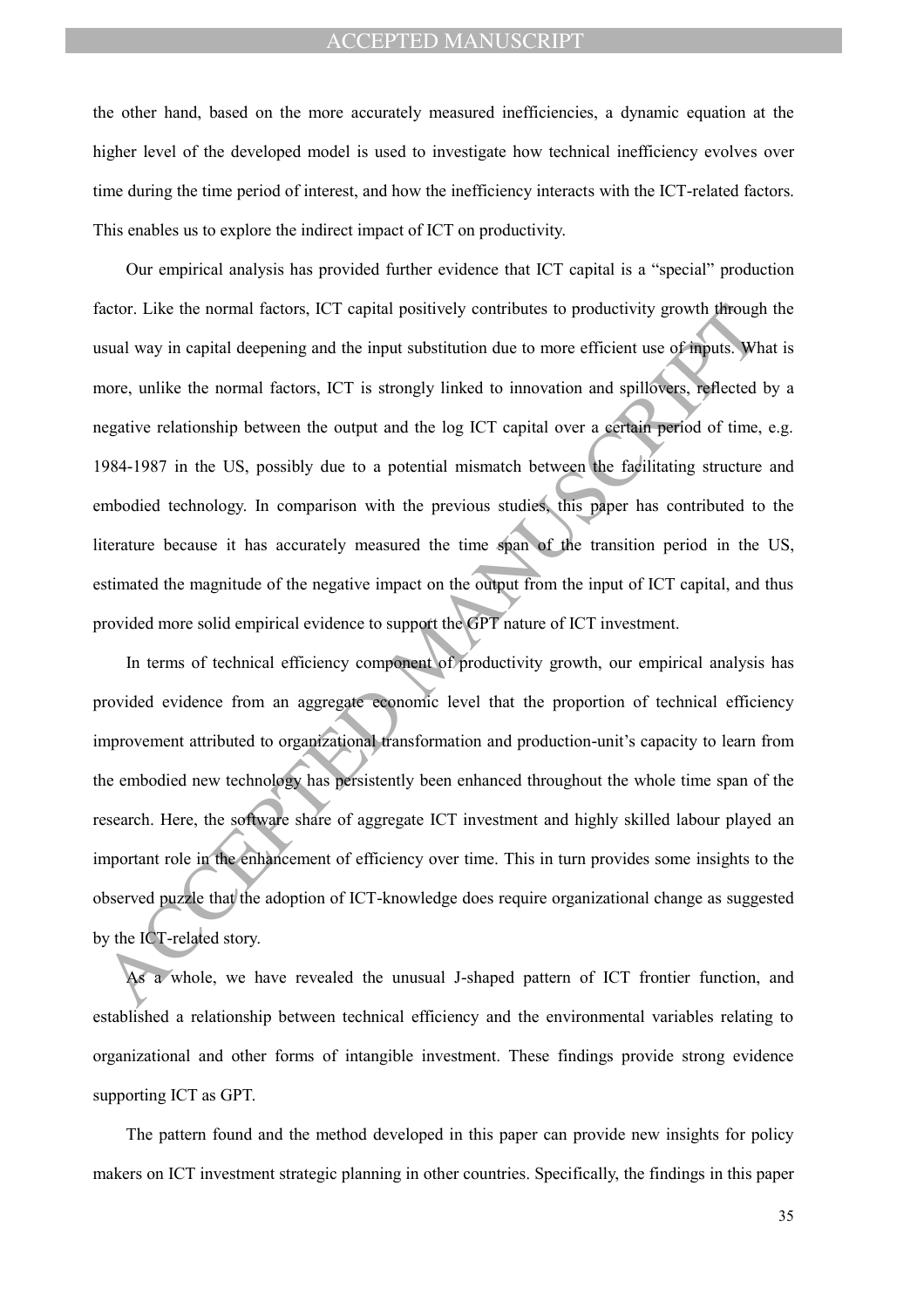alays a key role in productivity, whereas the latter explains the transition period in the late-4980s<br>ther developed countrics (e.g. other OECD countries apart from the US) and developing counter<br>e.g. some emerging economi suggest that the well-known productivity paradox was indeed an issue in the early stage of ICT development and it applied only to a certain period of time in the mid of 1980s, as in the US case, and a significant payoff to ICT investment could be delivered over a longer time period once complementary investments were built up. In this sense, both the ICT-centred story and ICT-related story have partially revealed the truth: the former reflects the truth in the post-1990s era when the ICT plays a key role in productivity, whereas the latter explains the transition period in the late-1980s. For other developed countries (e.g. other OECD countries apart from the US) and developing countries (e.g. some emerging economies in East Asia and Latin America), we can expect similar patterns in terms of ICT investment payoff to some extent, although the exact backdrop years might be longer or shorter depending on these economies' ICT infrastructure and their capacity to absorb the newlydeveloped technology, etc.

### **References**

- Baker, B., 2001. Can flexible non-linear modelling tell us anything new about educational productivity? Economics of Education Review 20, 81-92.
- Basu, S., Fernald, J., 2007. Information and communications Technology as a general-purpose technology: evidence from US industry data. German Economic Review 8(2),146-173.
- Basu, S., Weil, D., 1998. Appropriate technology and growth. The Quarterly Journal of Economics 113(4), 1025-1054.
- Basu, S., Fernald, J. G., Outlton, N., Srinivasan, S., 2003. The case of the missing productivity growth. (M. Gertler, & K. Rogoff, Eds.) NBER Macroeconomics Annual 2003 , 9-63.
- Basu, S., Fernald, J., Shapiro, M., 2001. Productivity growth in the 1990s: technology, utiliztion, or adjustment? Carnegie-Rochester Conference Series on Public Policy 55, 117-165.
- Becchetti, L, Bedoya, D., Paganetto, L., 2003. ICT investment, productivity and efficiency: evidence at firm level using a stochastic frontier approach. Journal of Productivity Analysis 20, 143-167.
- Benkard, C.L., 2000. Learning and forgetting: the dynamics of aircraft production. The American Economic Review 90(4), 1034-1054.
- Bresnahan, T., Trajtenberg, M., 1995. General purpose technologies: 'engines of growth'. Journal of Econometrics 65, 83-108.
- Bresnahan, T., Brynjolfsson, E., Hitt, L., 2002. Information technology, workplace organization and the demand for skilled labour: firm-level evidence. Quarterly Journal of Economics 117(1), 339-376.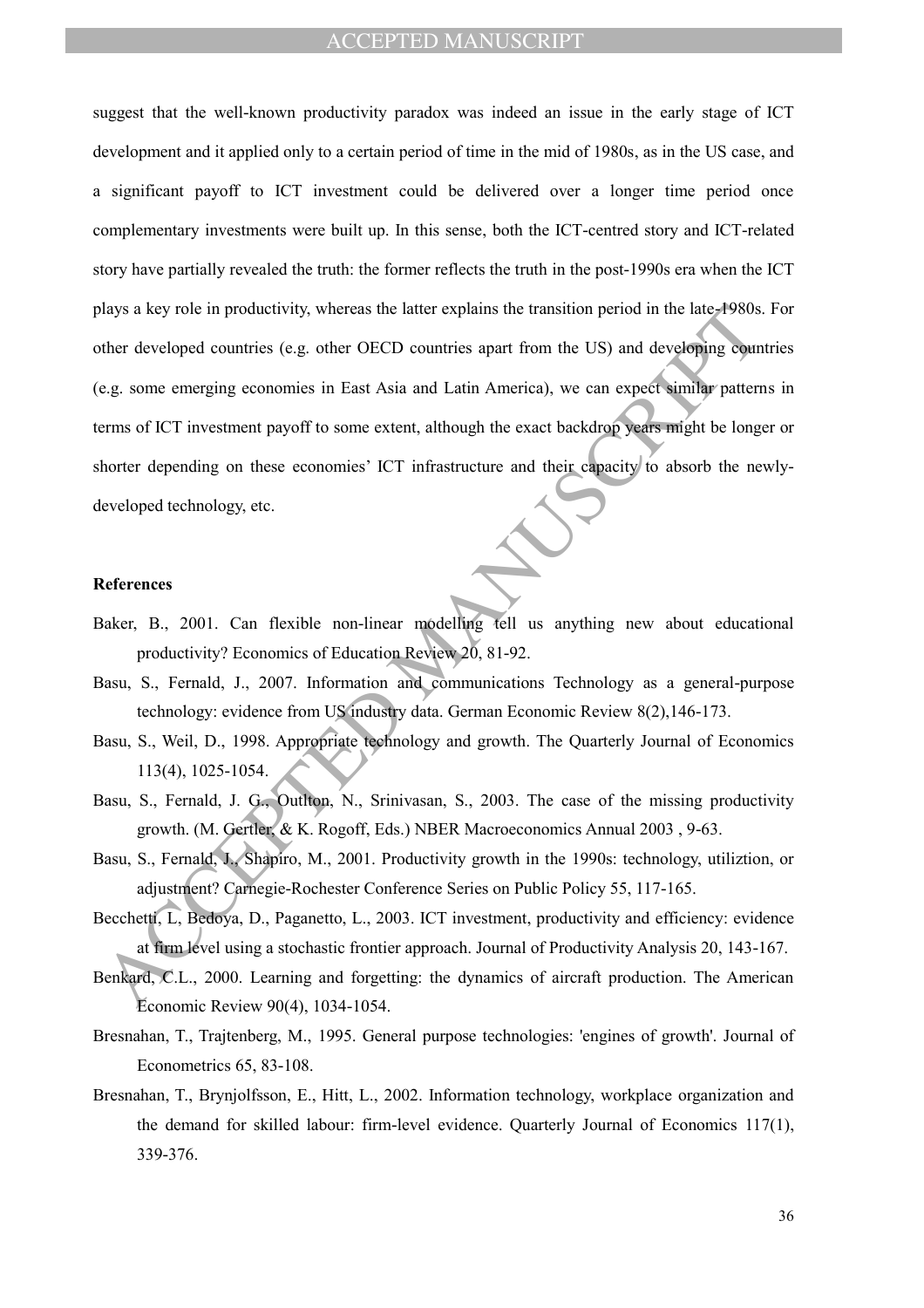- Brynjolfsson, E., 1993. The productivity paradox of information technology. Communications of the ACM 36(12), 66-77.
- Brynjolfsson, E., Hitt, L.M., 1996. Paradox lost? Firm-level evidence on the returns to information systems. Management Science 42, 541-558.
- Brynjolfsson, E., Hitt, L.M., 2000. Beyond computation: Information technology, organizational transformation, and business performance. Journal of Economic Perspective 14, 23-48.
- Brynjolfsson, E., Hitt, L.M., Yang, S., 2002. Intangible assets: Computers and organizational capital. Brookings Papers Economic Activity 1, 137-199.
- Cardona, M., Kretschmer, T., Strobel, T., 2013. ICT and productivity: conclusions from the emprical literature. Information Economics and Policy 25, 109-125.
- Carlaw, K., Lipsey, R., 2002. Externalities, technological complementraries and sustained economic growth. Research Policy 31, 1305-1315.
- Carlaw, K., Lipsey, R., 2006. GPT-driven, endogenous growth. Economic Journal 116, 155-174.
- Carlaw, K., Oxley, L., 2008. Resolving the productivity paradox. Mathematis and Computers in Simulation 78,313-318.
- Caroli, E., van Reenen, J., 2001. Skill-biased organizational change? Evidence from a panel of British and French establishments. Quarterly Journal of Economics 116(4), 1449-1492.
- Cohen, W., Levinthal, D., 1989. Innovation and learning: the two faces of R&D. Economic Journal 99, 569-596.
- Brookings Papers Economic Activity 1, 137-199.<br>
Tardona, M., Kretschmer, T., Strobel, T., 2013. ICT and productivity: conclusions from the emplementaries, and Poicy 25, 109-125.<br>
Interature. Information Economic Journalist Colecchia, A., Schreyer, P., 2002. ICT investment and economic growth in the 1990s: is the United States a unique case? A comparative study of nine OECD countries. Review of Economic Dynamics 5, 408-442.
- Costa, A., Markellos, R., 1997. Evaluating public transport efficiency with neural network models. Transportation Research C5(5), 301-312.
- David, P., 1990. The dynamo and the computer: an historical perspective on the productivity paradox. American Economic Review, Papers and Proceeding 80, 355-361.
- Dedrick, J., Gurbaxani, V., & Kraemer, K., 2003. Information technology and economic performance: a critical review of the empirical evidence. ACM Computing Surveys 35(1), 1-28.
- Dewan, S., Kraemer, K., 2000. Information technology and productivity: evidence from country-level data. Mangement Science 46(4), 548-562.
- Doms, M., 2004. The boom and bust in infomration technology investment. FRBSF Economics Review 4, 19-34.
- Gelman, A., Carlin, J. B., Stern, H. S., Rubin, D. B., 2014. Bayesian data analysis. Chapman & Hall/CRC.
- Gordon, R., 2000. Does the 'New Economy' measure up to the great inventions of the past? Journal of Economic Perspectives 14(4), 49-74.
- Green, P. J., Silverman, B.W., 1994. Nonparametric Regression and Generalized Linear Models: A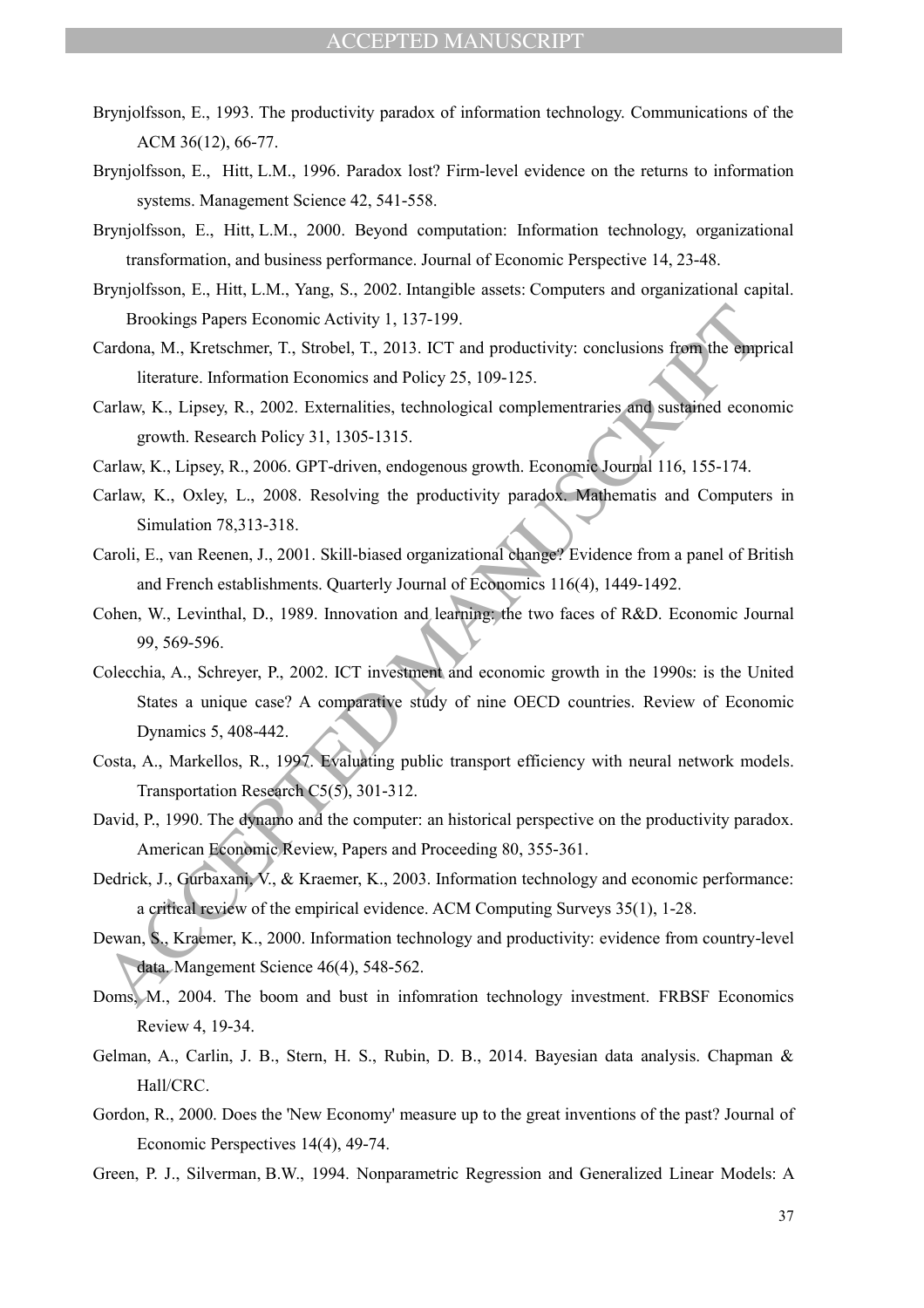Roughness Penalty Approach. London: Chapman & Hall.

- Hajargasht, G., 2004. Some new semiparametric panel stochastic frontiers: A Bayesian penalized approach. Econometric Society 2004 Australasian Meetings.
- Hastie, T.J., and Tibshirani, R. J., 1990. Generalized Additive Models. London: Chapman & Hall.
- Helpman, E., (1998). General Puurpose Technologies and Economic Growth. Cambridge: MIT Press.
- Hornstein, A., Krusell, P., 1996. Can technology improvements cause productivity slowdowns? NBER Macoeconomics Annual 209-259.
- Roland, R., O'Mahony, M., Timmer, M., 2005. ICT and Europe's productivity performances inducted growth account comparisons with the United States. Review of Income and Wealth Sons. 5.6, 536.<br>
SUS-536.<br>
C., 2002. Introducti Inklaar, R., O'Mahony, M., Timmer, M., 2005. ICT and Europe's productivity performance: industrylevel growth account comparisons with the United States. Review of Income and Wealth 51(4), 505-536.
- Jones, C., 2002. Introdution to Economic Growth. New York: W.W.Norton & Company, Inc.
- Jorgenson, D., Stiroh, K., 2000. Raising the speed limit: US economic growth in the information age. Brookings Papers on Economic Activity 1, 125-211.
- Jorgenson, D., Ho, M., Stiroh, K., 2008. A Retrospective look at the US productivity growth resurgence. Journal of Economic Perspectives 22(1), 3-24.
- Jorgenson, D., Ho, M., Stiroh, K., 2003. Growth of US indistries and investments in information technology and higher education. Economic System Research 15(3), 279-325.
- Ketteni, E., 2009. Information technology and economic performance in U.S industries. Canadian Journal of Economics 42(3), 844-865.
- Ketteni, E., Mamuneas, T.P., Stengos, T., 2007. Nonlinearities in economics growth: a semiparametric approach applied to information technology data. Journal of Macroeconomics 29, 555-568.
- Kiley, M., 2001. Computers and growth with frictions: affregate and disaggregate evidence. Carnegie-Rochester Conference Series on Public Policy 55, 171-215.
- Kleis, L., Chwelos, P., Ramirez, R.V., Cockburn, I., 2011. Information technology and intangible output: the impact of IT investment on innovation productivity. Information Systems Research, 23(1), 42-59.
- Koop, G., Osiewalski, J., Steel, M., 2000. Modelling the sources of output growth in a panel of countries. Journal of Business & Economic Statistics 18(3), 284-299.
- Koop, G., Osiewalski, J., Steel, M., 1999. The components of output growth: a stochastic frontier analysis. Oxford bulletin of Economics and Statistics 61(4), 455-487.
- Lin,  $W_1$ , 2009. The business value of information technology as measured by technical efficiency: evidence from country-level data. Decision Support Systems 46(4), 865-874.
- Lin, W., Shao, B., 2006. The business value of information technology and inputs substitution: the productivity paradox revisited. Decision Support Systems 42, 493-507.
- Lipsey, R.G., Carlaw, K.I., Bekar, C., 2005. Economic Transformations: General Purpose Technologies, and Long Term Economic Growth. Oxford: Oxford University Press.
- McGuckin, R.H., Stiroh, K.J., 2002. Computers and productivity: are aggregation effects important?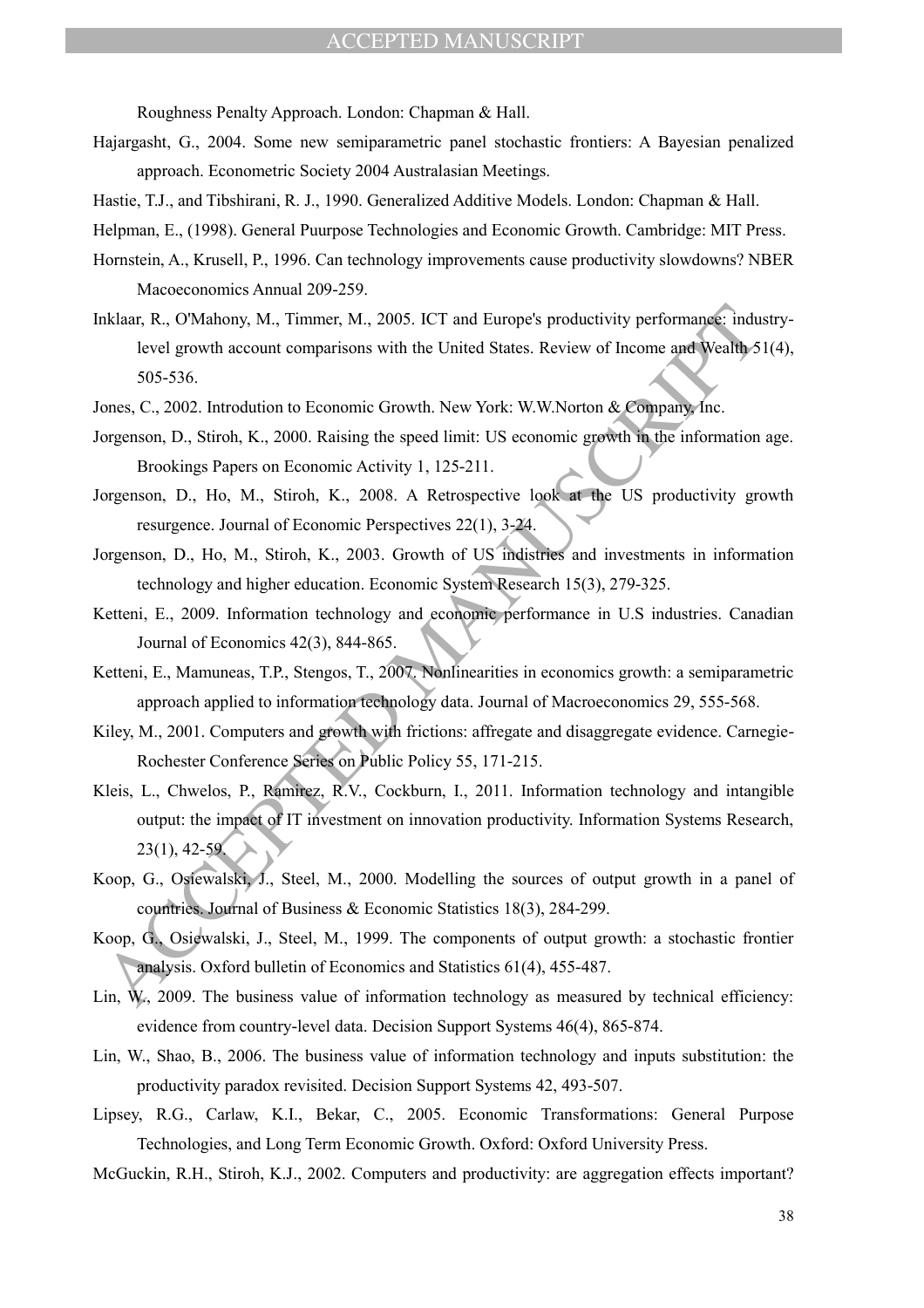Economic Inquiry  $40(1)$ ,  $42-59$ .

- Ohashi, H., 2005. Learning by doing, export subsidies, and industry growth: Japanese steel in the 1950s and 1960s. Journal of International Economics 66, 297-323.
- Oliner, S. D. , Sichel, D.E., Stiroh, K.J., 2008. Explainging a productivity decade. Journal of Policy Modeling 30, 633-673.
- Oliner, S., Sichel, D., 2002. Information technology and productivity: where are we now and where are we going? Federal Researve Bank of Atlanta Economic Review 87, 15-44.
- Oliner, S., Sichel, D., 2000. The resurgence of growth in the late 1990s: is the information technology the story? Journal of Economic Perspectives 14(4), 3-22.
- O'Mahony, M., Timmer, M., 2009. Output, input and productivity measures at the industry level: the EU KLEMS database. The Economic Journal 119, 374-403.
- Diner, S., Sichel, D., 2000. The resurgence of growth in the late 1990s: is the information destroy? Journal of Economic Perspectives 14(4), 3-22.<br>
The Manuscript (Manuscript (Manuscript (Manuscript) (Manuscript (EU KLEMS Pakko, M.R., 2002. What happens when the technology growth trend changes? Transitioin dynamics, capital growth and the "new economy". Review of Economic Dynamics 5, 376-407.
- Stiroh, K., 1998. Computers productivity and input substitution. Economic Inquiry 36(2), 175-191.
- Stiroh, K., Botsch, M., 2007. Information technology and productivity growth in the 2000s. German Economic Review 8(5), 255-280.
- Timmer, M., O'Mahony, M., van Ark, B., 2007. Growth and productivity accounts from EU KLEMS: an overview. National Institute Economic Review 200, 64-78.
- Tsionas, E., 2006. Inference in dynamic stochastic frontier models. Journal of Applied Econometrics 21(5), 669-676.
- Vu, K.M., 2013. Information and Communication Technology (ICT) and Singapore's economic growth. Information Economics and Policy 25, 284-300.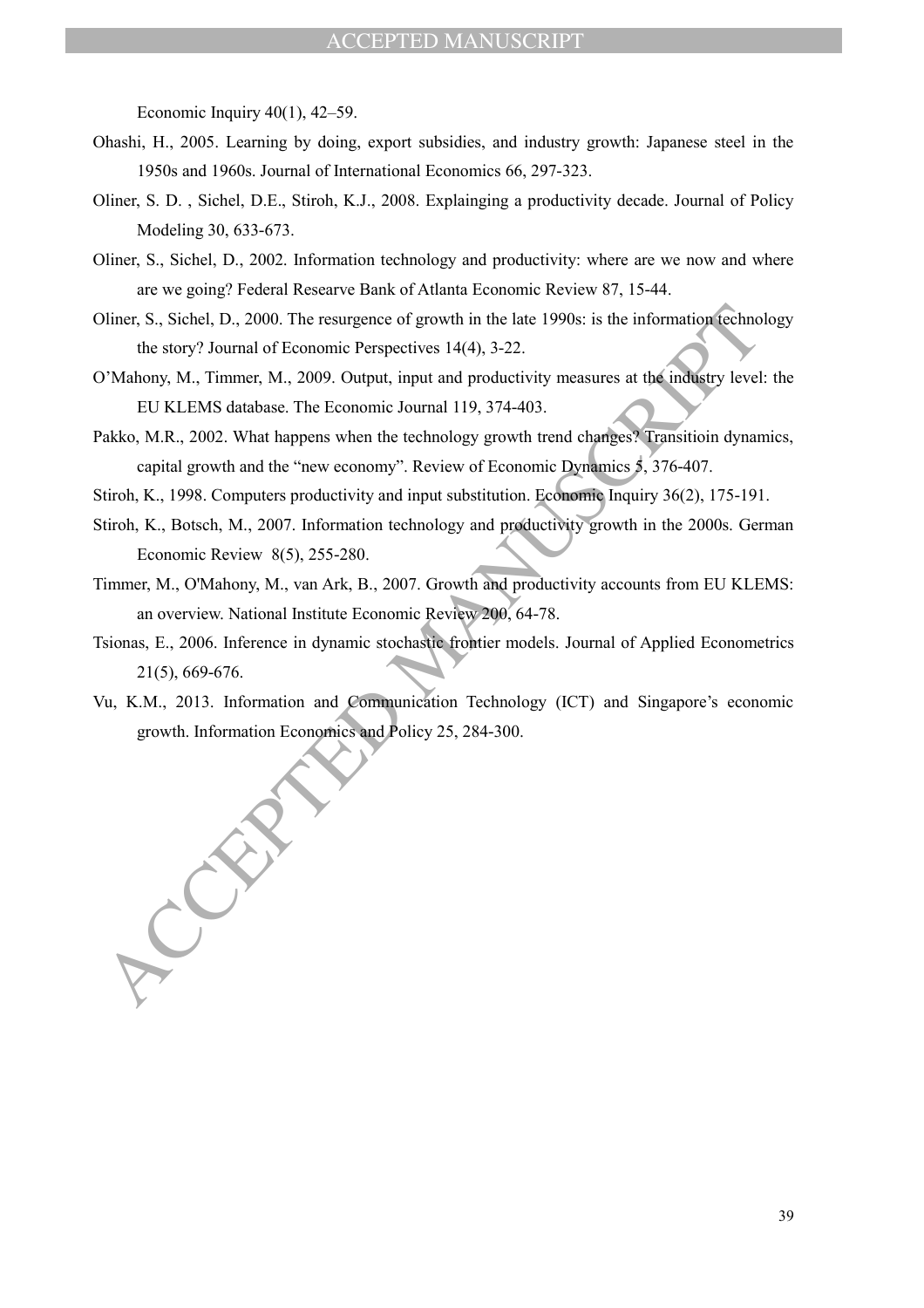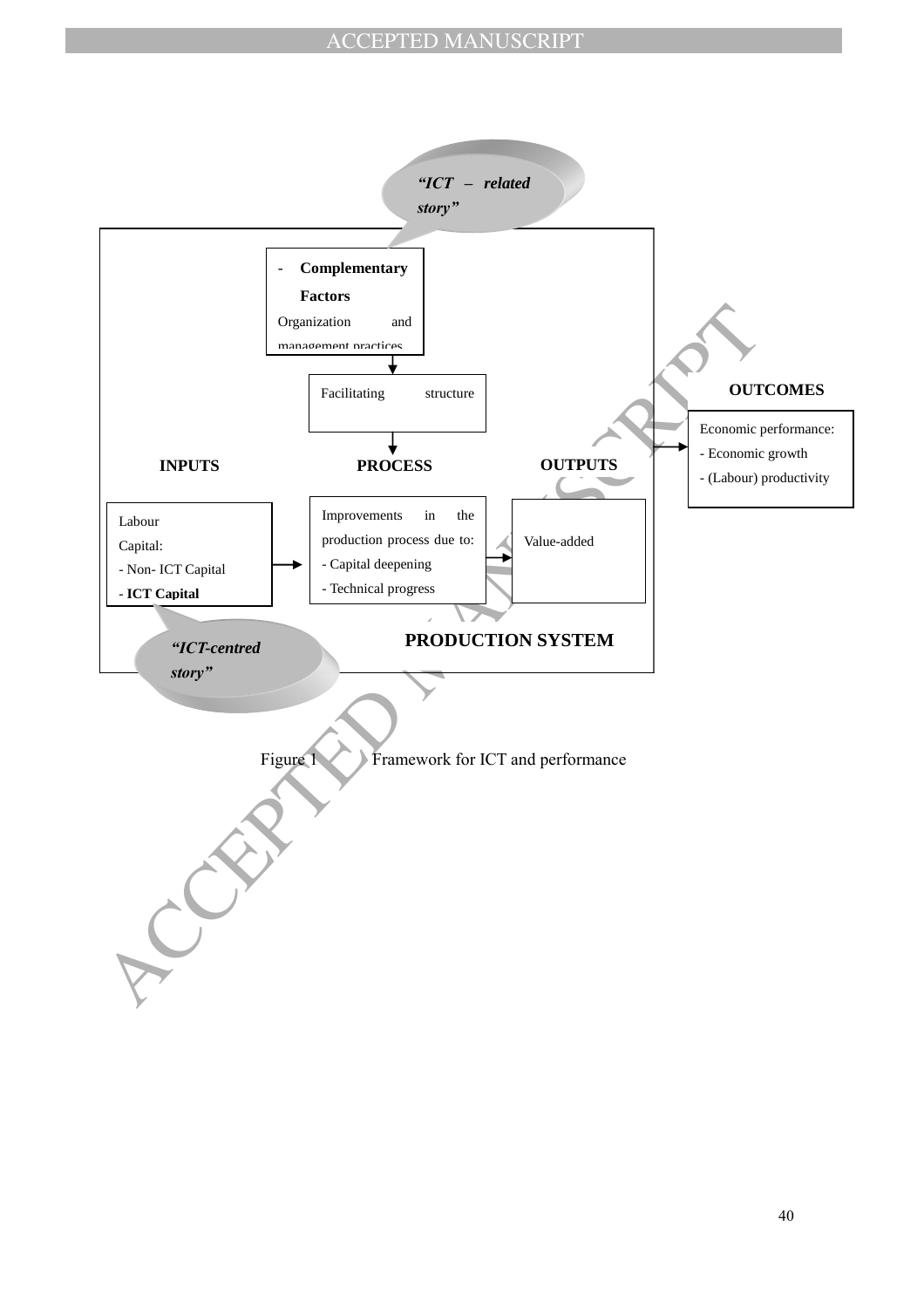

Figure 2 Non-parametric estimates of the frontier functions  $f_{2t}(.)$ 

- For the normalized return of ICT capital for years *t*=1977 (upper left), 1985 (upper right), 1987 (lower left) and 2005 (lower right), respectively.
- For each graph the horizontal axis displays log ICT capital and the vertical axis displays the corresponding normalized return. Note that the shapes of the frontier functions  $f_{2t}$ . ) during years of 1977 to 1983 and during years 1991 to 2005 are all similar in the sense that the frontier functions are strictly increasing and close to a straight-line (shown only for years 1977 and 2005 here). The frontier functions  $f_{2t}$ (.) during the transition period of 1984 to 1990, however, are not monotonic, as illustrated for years 1985 and 1987.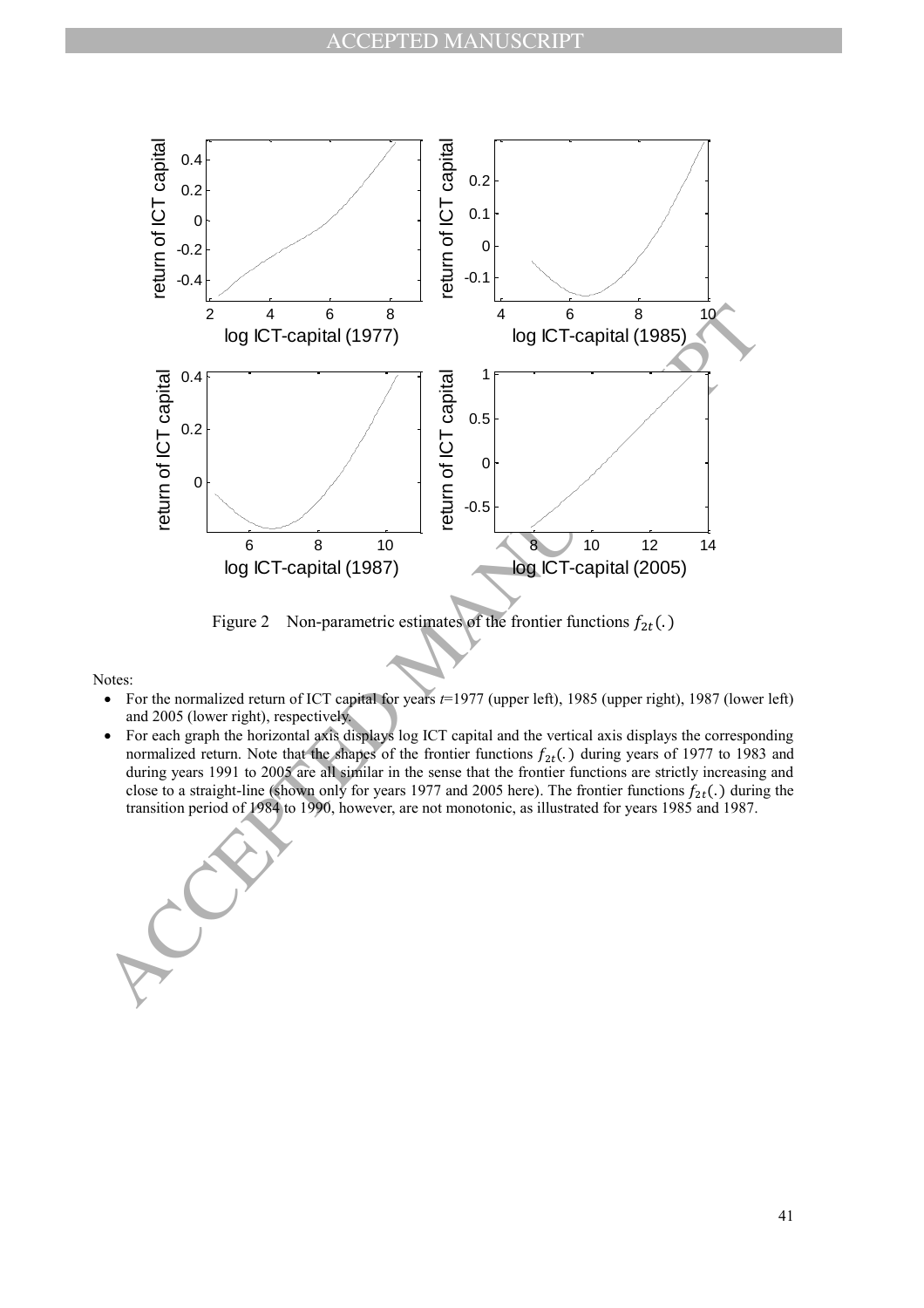

Figure 3 Non-parametric estimates of the frontier functions  $f_{1t}(.)$ 

- For the normalized return of non-ICT capital for years *t*=1977 (upper left), 1985 (upper right), 1987 (lower left) and 2005 (lower right), respectively.
- For each graph the horizontal axis displays log non-ICT capital and the vertical axis displays the corresponding normalized return. Note that the shapes of the frontier functions  $f_{1t}$ . ) during years of 1977 to 2005 are all strictly increasing and close to a straight-line (shown only for years 1977, 1985, 1987 and 2005 here).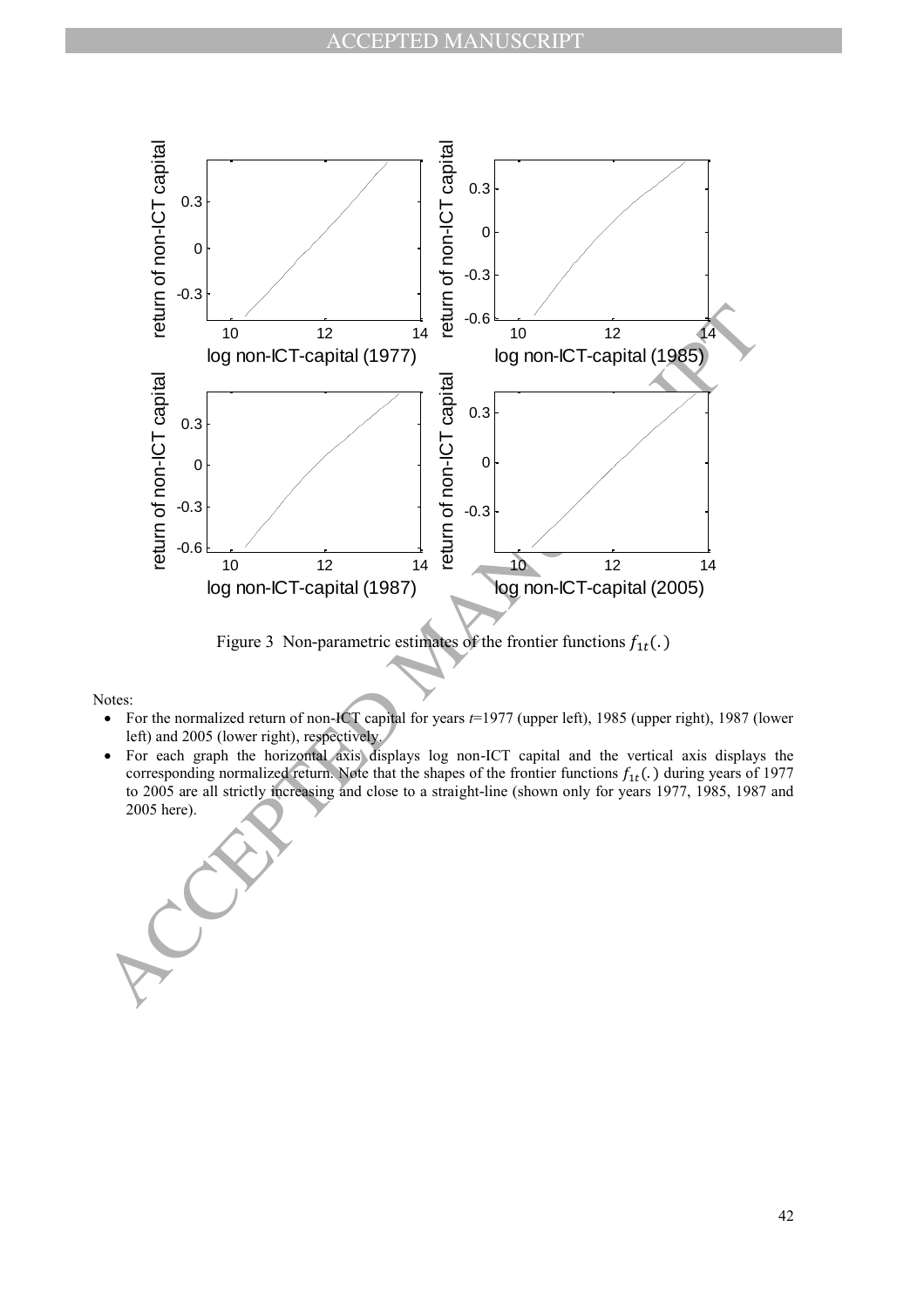

Figure 4 Non-parametric estimates of the frontier functions  $f_{3t}(.)$ 

- For the normalized return of labour for years *t*=1977 (upper left), 1985 (upper right), 1987 (lower left) and 2005 (lower right), respectively.
- For each graph the horizontal axis displays log labour and the vertical axis displays the corresponding normalized return. Note that the shapes of the frontier functions  $f_{3t}$ . ) during years of 1977 to 2005 are all strictly increasing and close to a straight-line (shown only for years 1977, 1985, 1987 and 2005 here).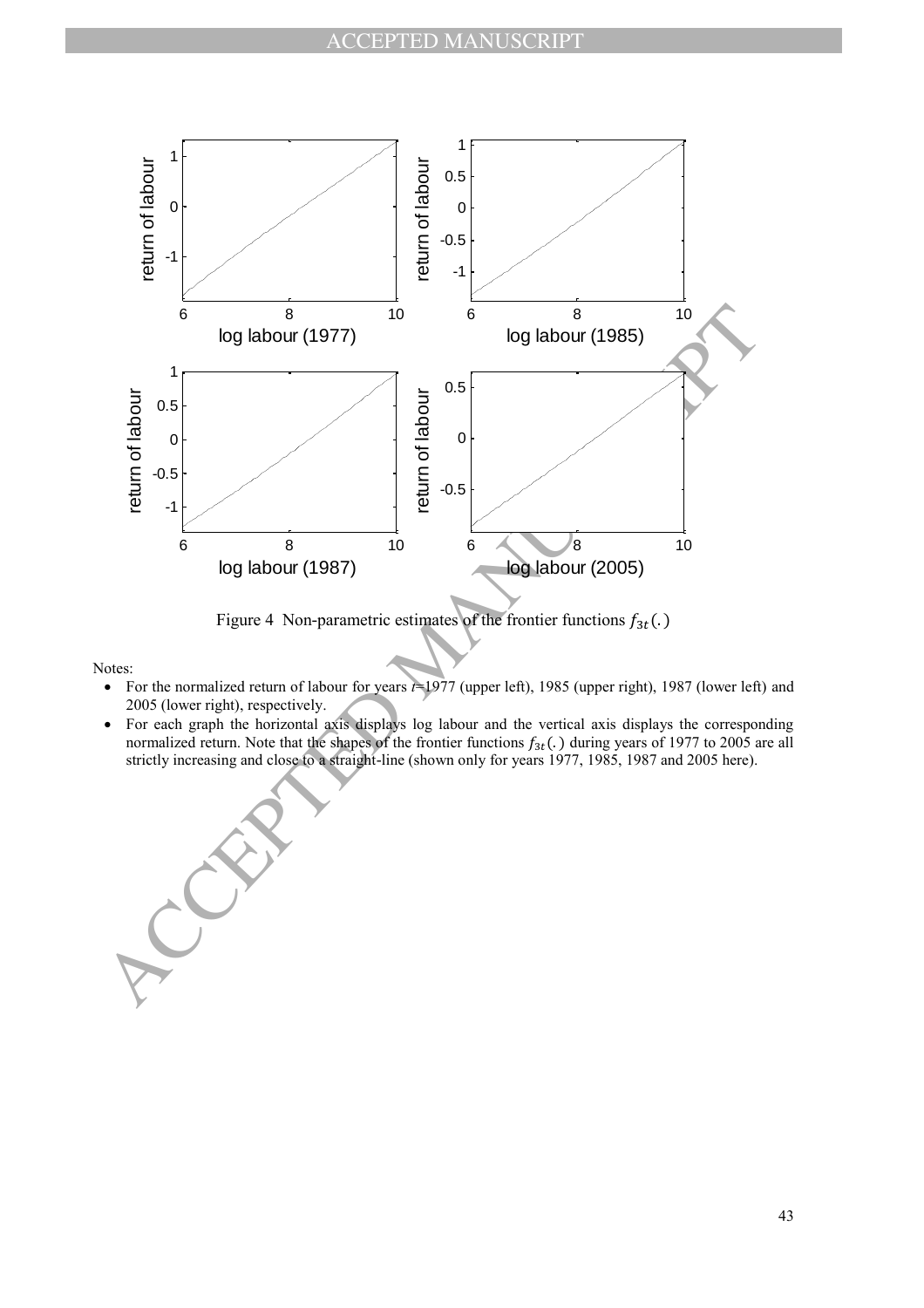

- It is based on the data in the period of 1977 to 1991.
- Non-parametric estimates of the frontier functions  $f_{2t}$ . ) for the normalized return of ICT capital for years *t*=1977 (upper left), 1985 (upper right), 1987 (lower left) and 1991 (lower right), respectively.
- For each graph the horizontal axis displays log ICT capital and the vertical axis displays the corresponding normalized return. Note that the shapes of the frontier functions  $f_{2t}$ . ) during years of 1977 to 1983 are all strictly increasing and close to a straight-line (shown only for year 1977 here). The frontier functions  $f_{2t}(.)$ during the transition period of 1984 to 1990, however, are not monotonic, as illustrated for years 1985 and 1987.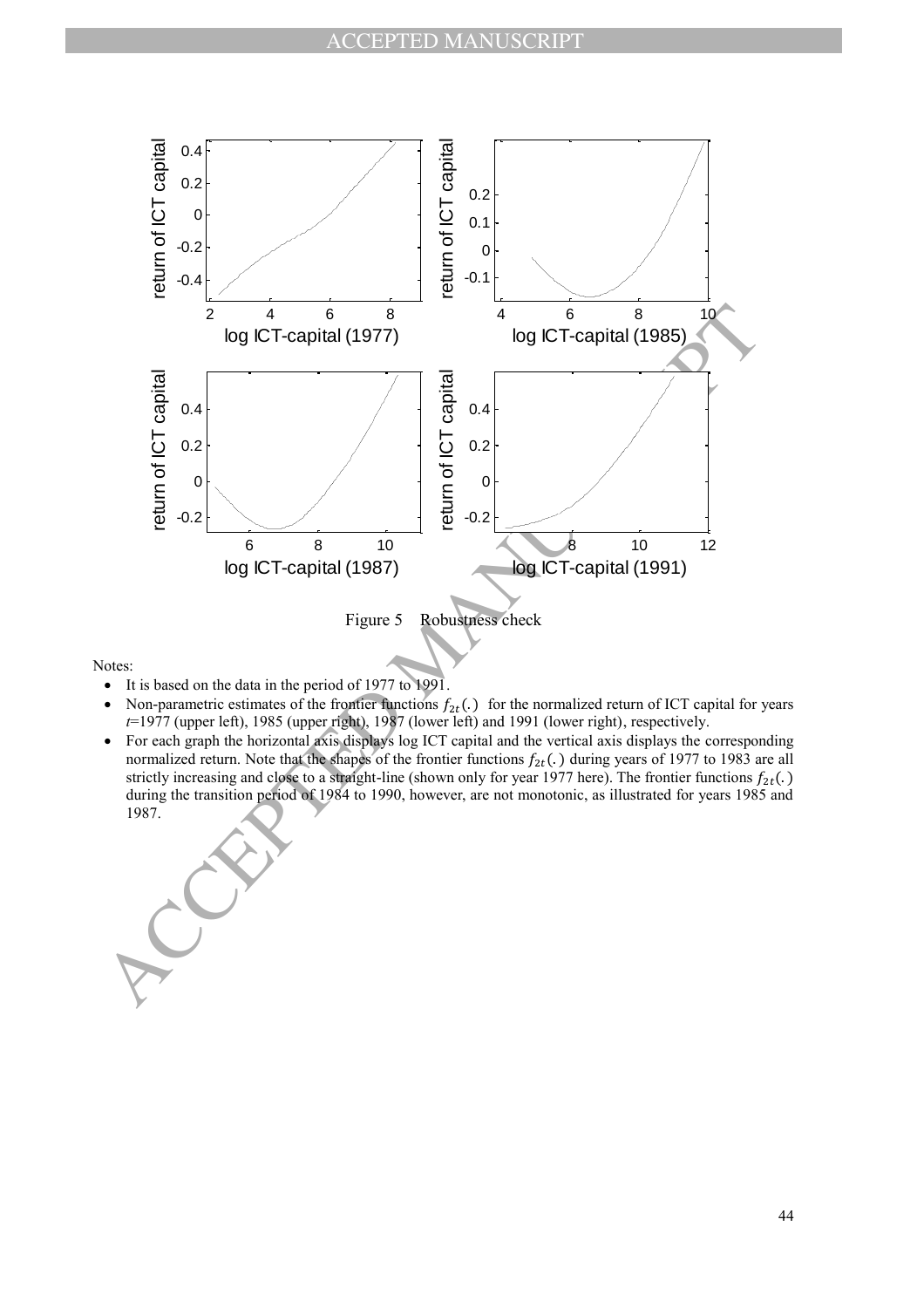| Variables                        | Mean    |         | Std dev Minimum | Maximum   |
|----------------------------------|---------|---------|-----------------|-----------|
| Output (millions of \$)          | 170,398 | 163,636 | 8,879           | 1,072,157 |
| Labour(millions hours)           | 6,667   | 6,206   | 279             | 33,874    |
| Non-ICT capital (millions of \$) | 229,966 | 211,923 | 28,578          | 975,073   |
| ICT capital (millions of \$)     | 23,267  | 67,368  | 10              | 728,755   |
| Skilled labour (%)               | 18.7    | 10.0    | 4.5             | 48.6      |
| Software share $(\% )$           | 39.6    | 18.5    | 3.5             | 97.6      |
| Sample counts                    |         |         | 696             |           |

| Table 1 Descriptive statistics for panel data of the US (1977 to 2005) |
|------------------------------------------------------------------------|
|------------------------------------------------------------------------|

Table 2 Output elasticities of inputs estimated from time-invariant log-linear function (2)

| Non-ICT capital                | ICT capital   | Labour        |
|--------------------------------|---------------|---------------|
| $0.18*(0.02)$                  | $0.16*(0.01)$ | $0.60*(0.01)$ |
| $\sim$ $\sim$<br>$\sim$ $\sim$ |               |               |

**CEPTED MANUSCRIPT** *Note: (i) Posterior means and posterior standard deviations in parentheses. (ii) \* indicates p<0.05.*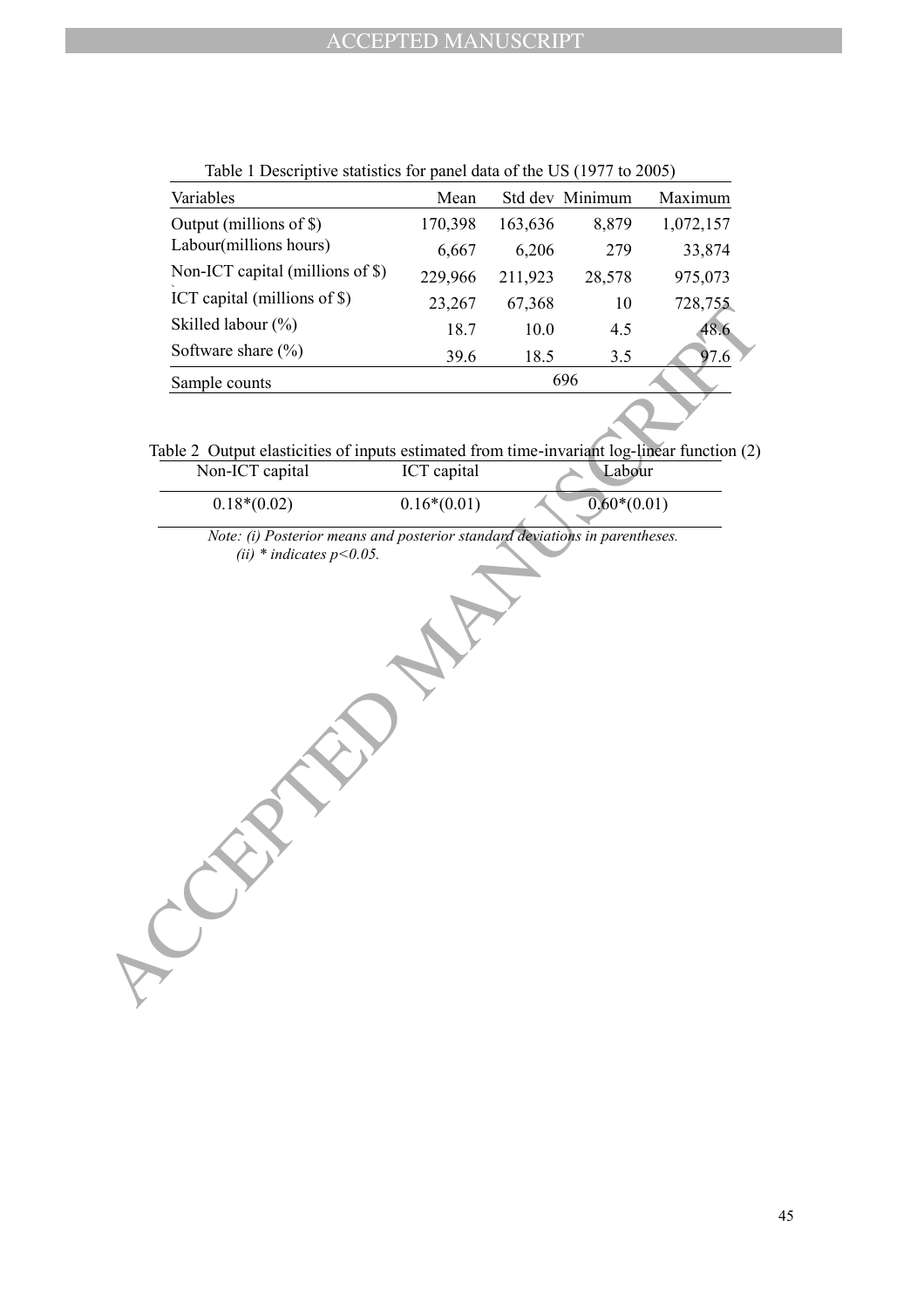| Year                                                                                                                      | Non-ICT                                                                                                 | ICT                   | Labour        | Year           | Non-ICT             | <b>ICT</b>    | Labour        |
|---------------------------------------------------------------------------------------------------------------------------|---------------------------------------------------------------------------------------------------------|-----------------------|---------------|----------------|---------------------|---------------|---------------|
| 1977                                                                                                                      | 0.18(0.10)                                                                                              | $0.19*(0.05)$         | $0.69*(0.10)$ | 1992           | $0.14*(0.07)$       | $0.24*(0.06)$ | $0.57*(0.06)$ |
| 1978                                                                                                                      | 0.14(0.10)                                                                                              | $0.20*(0.06)$         | $0.75*(0.10)$ | 1993           | 0.12(0.07)          | $0.30*(0.06)$ | $0.50*(0.06)$ |
| 1979                                                                                                                      | 0.10(0.10)                                                                                              | $0.20*(0.06)$         | $0.73*(0.09)$ | 1994           | $0.15*(0.07)$       | $0.29*(0.06)$ | $0.49*(0.06)$ |
| 1980                                                                                                                      | 0.09(0.10)                                                                                              | $0.19*(0.06)$         | $0.77*(0.09)$ | 1995           | $0.14*(0.06)$       | $0.31*(0.05)$ | $0.48*(0.05)$ |
| 1981                                                                                                                      | 0.09(0.10)                                                                                              | $0.17*(0.06)$         | $0.72*(0.09)$ | 1996           | $0.15*(0.07)$       | $0.31*(0.05)$ | $0.45*(0.05)$ |
| 1982                                                                                                                      | 0.10(0.11)                                                                                              | $0.15*(0.06)$         | $0.75*(0.09)$ | 1997           | $0.16*(0.07)$       | $0.30*(0.06)$ | $0.44*(0.06)$ |
| 1983                                                                                                                      | 0.03(0.10)                                                                                              | $0.20*(0.06)$         | $0.67*(0.09)$ | 1998           | $0.16*(0.07)$       | $0.31*(0.06)$ | $0.42*(0.06)$ |
| 1984                                                                                                                      | 0.08(0.10)                                                                                              | $0.17*(0.06)$         | $0.66*(0.08)$ | 1999           | $0.18*(0.07)$       | $0.31*(0.06)$ | $0.41*(0.06)$ |
| 1985                                                                                                                      | 0.12(0.10)                                                                                              | $0.14*(0.06)$         | $0.65*(0.08)$ | 2000           | $0.19*(0.07)$       | $0.29*(0.05)$ | $0.44*(0.06)$ |
| 1986                                                                                                                      | 0.12(0.09)                                                                                              | $0.14*(0.05)$         | $0.69*(0.08)$ | 2001           | $0.17*(0.08)$       | $0.30*(0.06)$ | $0.47*(0.06)$ |
| 1987                                                                                                                      | 0.14(0.10)                                                                                              | $0.15*(0.06)$         | $0.60*(0.08)$ | 2002           | $0.16*(0.08)$       | $0.32*(0.06)$ | $0.42*(0.06)$ |
| 1988                                                                                                                      | 0.11(0.09)                                                                                              | $0.19*(0.06)$         | $0.57*(0.08)$ | 2003           | $0.16*(0.08)$       | $0.32*(0.06)$ | $0.42*(0.06)$ |
| 1989                                                                                                                      | 0.11(0.09)                                                                                              | $0.20*(0.06)$         | $0.56*(0.07)$ | 2004           | 0.14(0.08)          | $0.34*(0.06)$ | $0.39*(0.06)$ |
| 1990                                                                                                                      | 0.13(0.08)                                                                                              | $0.21*(0.06)$         | $0.61*(0.07)$ | 2005           | 0.12(0.08)          | $0.34*(0.06)$ | $0.43*(0.06)$ |
| 1991                                                                                                                      | 0.14(0.08)                                                                                              | $0.23*(0.06)$         | $0.58*(0.07)$ |                |                     |               |               |
|                                                                                                                           | Note: (i) Posterior means and posterior standard deviations in parentheses. (ii) * indicates $p<0.05$ . |                       |               |                |                     |               |               |
| Table 4 Estimates of the coefficients in equation (5) for the US productivity obtained using the data<br>during 1977-2005 |                                                                                                         |                       |               |                |                     |               |               |
| AR lag 1 of technical<br>Highly skilled                                                                                   |                                                                                                         |                       |               |                |                     |               |               |
| Software share<br>inefficiency<br>labour share                                                                            |                                                                                                         |                       |               |                |                     |               |               |
| $0.44*(0.04)$<br>$-0.16(0.12)$<br>$-0.48*(0.12)$                                                                          |                                                                                                         |                       |               |                |                     |               |               |
| Note: (i) Posterior means and posterior standard deviations in parentheses.<br>(ii) * indicates $p<0.05$ .                |                                                                                                         |                       |               |                |                     |               |               |
| Table 5 Estimates of the coefficients in equation (5) for the US productivity obtained using the data                     |                                                                                                         |                       |               |                |                     |               |               |
| during 1977-1991                                                                                                          |                                                                                                         |                       |               |                |                     |               |               |
|                                                                                                                           |                                                                                                         |                       |               |                |                     |               |               |
|                                                                                                                           |                                                                                                         | AR lag 1 of technical |               | Highly skilled | Software share      |               |               |
|                                                                                                                           |                                                                                                         | inefficiency          |               | labour share   |                     |               |               |
|                                                                                                                           |                                                                                                         | $0.50*(0.05)$         |               | 0.10(0.17)     | <u>ስ ኃስ¥ሪስ 1 ለነ</u> |               |               |

Table 3 Output elasticities of inputs estimated from a time-specific linear model

| AR lag 1 of technical | Highly skilled |                |
|-----------------------|----------------|----------------|
| inefficiency          | labour share   | Software share |
| $0.44*(0.04)$         | $-0.16(0.12)$  | $-0.48*(0.12)$ |

Table 5 Estimates of the coefficients in equation (5) for the US productivity obtained using the data

|                       | during 1977-1991 |                |  |
|-----------------------|------------------|----------------|--|
| AR lag 1 of technical | Highly skilled   | Software share |  |
| inefficiency          | labour share     |                |  |
| $0.50*(0.05)$         | $-0.19(0.17)$    | $-0.30*(0.14)$ |  |

*Note: (i) Posterior means and posterior standard deviations in parentheses. (ii) \* indicates p<0.05.*